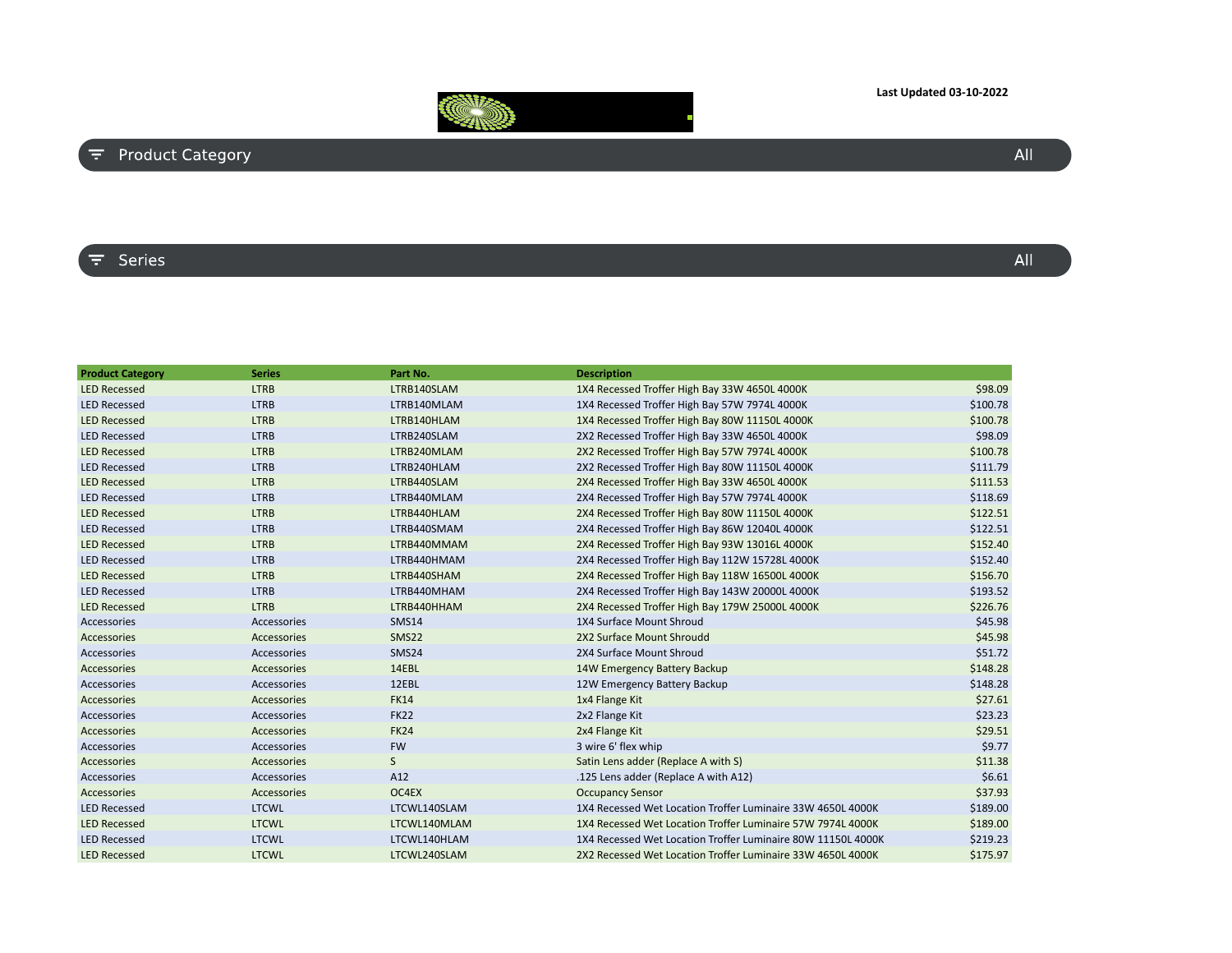| <b>LED Recessed</b> | <b>LTCWL</b>       | LTCWL240MLAM  | 2X2 Recessed Wet Location Troffer Luminaire 57W 7974L 4000K                    | \$181.17 |
|---------------------|--------------------|---------------|--------------------------------------------------------------------------------|----------|
| <b>LED Recessed</b> | <b>LTCWL</b>       | LTCWL240HLAM  | 2X2 Recessed Wet Location Troffer Luminaire 80W 11150L 4000K                   | \$204.11 |
| <b>LED Recessed</b> | <b>LTCWL</b>       | LTCWL440SLAM  | 2X4 Recessed Wet Location Troffer Luminaire 33W 4650L 4000K                    | \$208.55 |
| <b>LED Recessed</b> | <b>LTCWL</b>       | LTCWL440MLAM  | 2X4 Recessed Wet Location Troffer Luminaire 57W 7974L 4000K                    | \$215.49 |
| <b>LED Recessed</b> | <b>LTCWL</b>       | LTCWL440HLAM  | 2X4 Recessed Wet Location Troffer Luminaire 80W 11150L 4000K                   | \$219.20 |
| <b>LED Recessed</b> | <b>LTCWL</b>       | LTCWL440SMAM  | 2X4 Recessed Wet Location Troffer Luminaire 86W 12040L 4000K                   | \$219.20 |
| <b>LED Recessed</b> | <b>LTCWL</b>       | LTCWL440MMAM  | 2X4 Recessed Wet Location Troffer Luminaire 93W 13016L 4000K                   | \$248.20 |
| <b>LED Recessed</b> | <b>LTCWL</b>       | LTCWL440HMAM  | 2X4 Recessed Wet Location Troffer Luminaire 112W 15728L 4000K                  | \$248.20 |
| <b>LED Recessed</b> | <b>LTCWL</b>       | LTCWL440SHAM  | 2X4 Recessed Wet Location Troffer Luminaire 118W 16500L 4000K                  | \$252.37 |
| <b>LED Recessed</b> | <b>LTCWL</b>       | LTCWL440MHAM  | 2X4 Recessed Wet Location Troffer Luminaire 143W 20000L 4000K                  | \$288.08 |
| <b>LED Recessed</b> | <b>LTCWL</b>       | LTCWL440HHAM  | 2X4 Recessed Wet Location Troffer Luminaire 179W 25000L 4000K                  | \$320.32 |
| <b>LED Recessed</b> | CB                 | CB14SSM       | 1x4 CCT/Wattage Selectable Flat Panel Light 20W/25W/30W 3500K/4000K/50         | \$76.90  |
| <b>LED Recessed</b> | CB                 | CB22SSM       | 2 x 2 CCT/Wattage Selectable Led Flat Panel Light 20W/25W/30W 3500K/4000       | \$70.57  |
| <b>LED Recessed</b> | CB                 | CB24SSM       | 2 x 4 CCT/Wattage Selectable Led Flat Panel Light 30W/40W/50W 3500K/4000       | \$97.13  |
| <b>LED Recessed</b> | <b>LCDISL</b>      | LCDISL22SSM   | 2 x 2 CCT/Wattage Selectable LED Center Basket 30W/35W/40W 3500K/4000K         | \$98.69  |
| <b>LED Recessed</b> | <b>LCDISL</b>      | LCDISL24SSM   | 2 x 4 CCT/Wattage Selectable LED Center Basket 30W/40W/50W 3500K/4000K         | \$122.53 |
| <b>LED Recessed</b> | LLI                | LLI40SLASDM   | 4 x 4 LED Lay-in Flush Steel Door Frame .100 #12 Acrylic Lens Single Door 33W  | \$402.30 |
| <b>LED Recessed</b> | LLI                | LLI40MLASDM   | 4 x 4 LED Lay-in Flush Steel Door Frame .100 #12 Acrylic Lens Single Door 57W  | \$411.49 |
| <b>LED Recessed</b> | LLI                | LLI40HLASDM   | 4 x 4 LED Lay-in Flush Steel Door Frame .100 #12 Acrylic Lens Single Door 80W  | \$420.69 |
| <b>LED Recessed</b> | LLI                | LLI40SMASDM   | 4 x 4 LED Lay-in Flush Steel Door Frame .100 #12 Acrylic Lens Single Door 86W  | \$425.29 |
| <b>LED Recessed</b> | LLI                | LLI40MMASDM   | 4 x 4 LED Lay-in Flush Steel Door Frame .100 #12 Acrylic Lens Single Door 93W  | \$431.03 |
| <b>LED Recessed</b> | LLI                | LLI40HMASDM   | 4 x 4 LED Lay-in Flush Steel Door Frame .100 #12 Acrylic Lens Single Door 112V | \$436.78 |
| <b>LED Recessed</b> | LLI                | LLI40SHASDM   |                                                                                |          |
|                     |                    |               | 4 x 4 LED Lay-in Flush Steel Door Frame .100 #12 Acrylic Lens Single Door 118V | \$444.83 |
| <b>LED Recessed</b> | LLI.               | LLI40MHASDM   | 4 x 4 LED Lay-in Flush Steel Door Frame .100 #12 Acrylic Lens Single Door 143V | \$448.28 |
| <b>LED Recessed</b> | <b>LLI</b>         | LLI40HHASDM   | 4 x 4 LED Lay-in Flush Steel Door Frame .100 #12 Acrylic Lens Single Door 179V | \$454.02 |
| <b>LED Recessed</b> | LELL               | LELL240SLM    | 2x2 LED Recessed Troffer 33W 4650L 4000K                                       | \$133.68 |
| <b>LED Recessed</b> | LELL               | LELL240MLM    | 2x2 LED Recessed Troffer 57W 7974L 4000K                                       | \$142.43 |
| <b>LED Recessed</b> | LELL               | LELL240HLM    | 2x2 LED Recessed Troffer 80W 11150L 4000K                                      | \$192.47 |
| <b>LED Recessed</b> | LELL               | LELL440SLM    | 2x4 LED Recessed Troffer 33W 4650L 4000K                                       | \$162.07 |
| <b>LED Recessed</b> | LELL               | LELL440MLM    | 2x4 LED Recessed Troffer 57W 7974L 4000K                                       | \$170.23 |
| <b>LED Recessed</b> | LELL               | LELL440HLM    | 2x4 LED Recessed Troffer 80W 11150L 4000K                                      | \$182.57 |
| <b>LED Recessed</b> | LELL               | LELL440SMM    | 2x4 LED Recessed Troffer 86W 12040L 4000K                                      | \$183.91 |
| <b>LED Recessed</b> | LELL               | LELL440MMM    | 2x4 LED Recessed Troffer 93W 13016L 4000K                                      | \$196.95 |
| <b>LED Recessed</b> | <b>LELL</b>        | LELL440HMM    | 2x4 LED Recessed Troffer 112W 15728L 4000K                                     | \$202.66 |
| <b>LED Recessed</b> | <b>LELL</b>        | LELL440SHM    | 2x4 LED Recessed Troffer 118W 16500L 4000K                                     | \$209.45 |
| <b>LED Recessed</b> | <b>LELL</b>        | LELL440MHM    | 2x4 LED Recessed Troffer 143W 20000L 4000K                                     | \$231.26 |
| <b>LED Recessed</b> | <b>LELL</b>        | LELL440HHM    | 2x4 LED Recessed Troffer 179W 25000L 4000K                                     | \$282.76 |
| <b>LED Recessed</b> | <b>LCBD</b>        | LCBD1440SLM   | 1x4 LED Recessed Square Center Basket Direct/Indirect 33W 4650L 4000K          | \$136.95 |
| <b>LED Recessed</b> | <b>LCBD</b>        | LCBD1440MLM   | 1x4 LED Recessed Square Center Basket Direct/Indirect 57W 7974L 4000K          | \$147.69 |
| <b>LED Recessed</b> | <b>LCBD</b>        | LCBD2240SLM   | 2x2 LED Recessed Square Center Basket Direct/Indirect 33W 4650L 4000K          | \$127.74 |
| <b>LED Recessed</b> | <b>LCBD</b>        | LCBD2240MLM   | 2x2 LED Recessed Square Center Basket Direct/Indirect 57W 7974L 4000K          | \$138.33 |
| <b>LED Recessed</b> | <b>LCBD</b>        | LCBD2440SLM   | 2x4 LED Recessed Square Center Basket Direct/Indirect 33W 4650L 4000K          | \$162.93 |
| <b>LED Recessed</b> | <b>LCBD</b>        | LCBD2440MLM   | 2x4 LED Recessed Square Center Basket Direct/Indirect 57W 7974L 4000K          | \$170.79 |
| <b>LED Recessed</b> | <b>LCBD</b>        | LCBD2440HLM   | 2x4 LED Recessed Square Center Basket Direct/Indirect 80W 11150L 4000K         | \$180.69 |
| <b>LED Recessed</b> | LC <sub>2</sub> BI | LC2BI240SFAM  | 2X2 LED Recessed Dual Lens Center Basket 25W 3750L 4000K                       | \$181.03 |
| <b>LED Recessed</b> | LC <sub>2</sub> BI | LC2BI240MFAM  | 2X2 LED Recessed Dual Lens Center Basket 34W 5000L 4000K                       | \$185.57 |
| <b>LED Recessed</b> | LC <sub>2</sub> BI | LC2BI240HFAM  | 2X2 LED Recessed Dual Lens Center Basket 42W 6250L 4000K                       | \$189.44 |
| <b>LED Recessed</b> | LC <sub>2</sub> BI | LC2BI240VHFAM | 2X2 LED Recessed Dual Lens Center Basket 51W 7500L 4000K                       | \$194.16 |
| <b>LED Recessed</b> | LC2BI              | LC2BI440SFAM  | 2X4 LED Recessed Dual Lens Center Basket 25W 3750L 4000K                       | \$217.21 |
| <b>LED Recessed</b> | LC <sub>2</sub> BI | LC2BI440MFAM  | 2X4 LED Recessed Dual Lens Center Basket 34W 5000L 4000K                       | \$222.53 |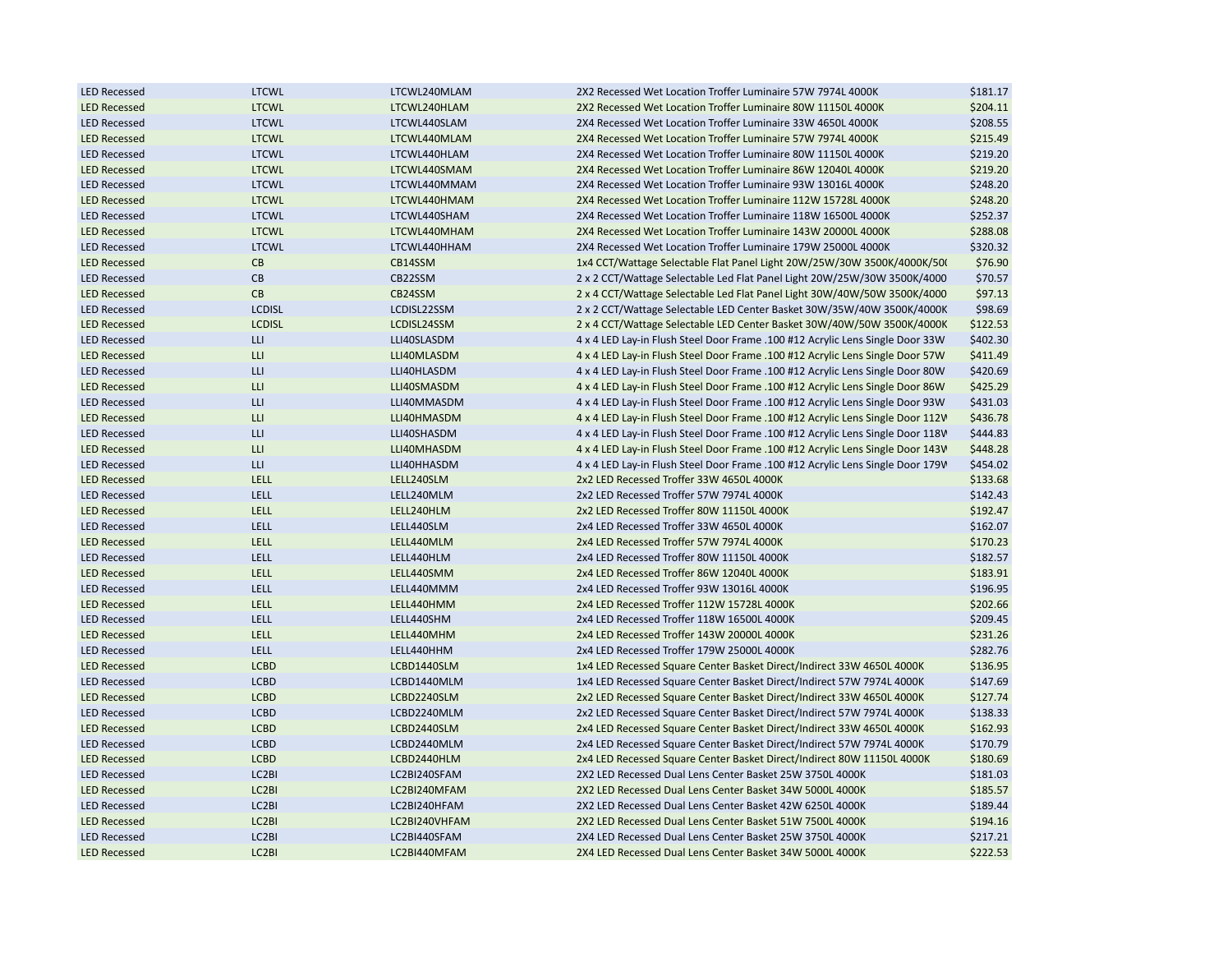| <b>LED Recessed</b> | LC2BI        | LC2BI440HFAM               | 2X4 LED Recessed Dual Lens Center Basket 42W 6250L 4000K     | \$226.57 |
|---------------------|--------------|----------------------------|--------------------------------------------------------------|----------|
| <b>LED Recessed</b> | LC2BI        | LC2BI440VHFAM              | 2X4 LED Recessed Dual Lens Center Basket 51W 7500L 4000K     | \$233.91 |
| <b>LED Recessed</b> | LDP4         | LDP4L40SSMW2               | 2' Recessed Wall Wash 6.6W 1012L 4000K                       | \$133.95 |
| <b>LED Recessed</b> | LDP4         | LDP4L40MSMW2               | 2' Recessed Wall Wash 10.2W 1418L 4000K                      | \$133.95 |
| <b>LED Recessed</b> | LDP4         | LDP4L40HMSMW2              | 2' Recessed Wall Wash 20.6W 2936L 4000K                      | \$133.95 |
| <b>LED Recessed</b> | LDP4         | LDP4L40SSMW4               | 4' Recessed Wall Wash 13.2W 2024L 4000K                      | \$267.93 |
| <b>LED Recessed</b> | LDP4         | LDP4L40MSMW4               | 4' Recessed Wall Wash 20.4W 2836L 4000K                      | \$267.93 |
| <b>LED Recessed</b> | LDP4         | LDP4L40HMSMW4              | 4' Recessed Wall Wash 41.2W 5872L 4000K                      | \$278.06 |
| <b>LED Recessed</b> | LDP4         | LDP4L40SSMW8               | 8' Recessed Wall Wash 26.4W 4048L 4000K                      | \$514.14 |
| <b>LED Recessed</b> | LDP4         | LDP4L40MSMW8               | 8' Recessed Wall Wash 40.8W 5672L 4000K                      | \$514.14 |
| <b>LED Recessed</b> | LDP4         | LDP4L40HSSMW8              | 8' Recessed Wall Wash 55.2W 7720L 4000K                      | \$514.14 |
| <b>LED Recessed</b> | LDP4         | LDP4L40HMSMW8              | 8' Recessed Wall Wash 82.4W 11744L 4000K                     | \$591.25 |
| <b>LED Highbay</b>  | LHB          | LHB250M                    | 1x2 Full Body High Bay 87W 12394L 5000K                      | \$155.17 |
| <b>LED Highbay</b>  | LHB          | LHB2M50M                   | 1x2 Full Body High Bay 132W 18564L 5000K                     | \$232.76 |
| <b>LED Highbay</b>  | LHB          | LHB2H50M                   | 1x2 Full Body High Bay 180W 25298L 5000K                     | \$253.92 |
| <b>LED Highbay</b>  | LHB          | LHB21H50M                  | 1.5x2 Full Body High Bay 213W 30356L 5000K                   | \$337.15 |
| <b>LED Highbay</b>  | LHB          | LHB4L50M                   | 1x4 Full Body High Bay 267W 37996L 5000K                     | \$359.71 |
| <b>LED Highbay</b>  | LHB          | LHB4M50M                   | 1x4 Full Body High Bay 320W 44460L 5000K                     | \$458.46 |
| <b>LED Highbay</b>  | LHB          | LHB41H50M                  | 1.5x4 Full Body High Bay 428W 60629L 5000K                   | \$505.01 |
| <b>LED Highbay</b>  | LHB          | <b>LHBPM</b>               | LHB Pendant Mount Kit                                        | \$18.97  |
| <b>LED Highbay</b>  | LHB          | LHBSM                      | LHB Surface Mount Kit                                        | \$18.97  |
| <b>LED Highbay</b>  | LHB          | <b>LHBWG</b>               | <b>LHB Wire Guard</b>                                        | \$39.66  |
| <b>LED Highbay</b>  | LBHB         | LBHB15L4K                  | LED Linear Adjustable High Bay 109W 15297L 4000K MV 120-277V | \$150.00 |
| <b>LED Highbay</b>  | LBHB         | LBHB15L5K                  | LED Linear Adjustable High Bay 109W 15471L 5000K MV 120-277V | \$150.00 |
| <b>LED Highbay</b>  | LBHB         | LBHB23L4K                  | LED Linear Adjustable High Bay 166W 22970L 4000K MV 120-277V | \$214.37 |
| <b>LED Highbay</b>  | LBHB         | LBHB23L5K                  | LED Linear Adjustable High Bay 166W 23223L 5000K MV 120-277V | \$214.37 |
| <b>LED Highbay</b>  | LBHB         | LBHB30L4K                  | LED Linear Adjustable High Bay 217W 30394L 4000K MV 120-277V | \$270.69 |
| <b>LED Highbay</b>  | LBHB         | LBHB30L5K                  | LED Linear Adjustable High Bay 217W 30742L 5000K MV 120-277V | \$270.69 |
| <b>LED Highbay</b>  | LBHB         | <b>OS</b>                  |                                                              | \$48.85  |
|                     |              | <b>ODS</b>                 | LBHB Passive Infrared Occupancy Sensor                       |          |
| <b>LED Highbay</b>  | LBHB<br>LBHB | EM8                        | <b>LBHB Microwave Occupancy Sensor</b>                       | \$89.43  |
| <b>LED Highbay</b>  |              |                            | LBHB 800Lm Emergency Driver                                  | \$150.00 |
| <b>LED Highbay</b>  | LBHB<br>LBHB | <b>EM12</b><br><b>EM16</b> | LBHB 1200Lm Emergency Driver                                 | \$157.47 |
| <b>LED Highbay</b>  |              |                            | LBHB 1600Lm Emergency Driver                                 | \$166.67 |
| <b>LED Highbay</b>  | LBHB         | <b>EM20</b>                | LBHB 2000Lm Emergency Driver                                 | \$177.59 |
| <b>LED Highbay</b>  | LBHB         | <b>EM24</b>                | LBHB 2400Lm Emergency Driver                                 | \$191.95 |
| <b>LED Highbay</b>  | LBHB         | EC8                        | LBHB 800Lm CEC Listed Emergency Driver                       | \$153.74 |
| <b>LED Highbay</b>  | LBHB         | EC12                       | LBHB 1200Lm CEC Listed Emergency Driver                      | \$163.22 |
| <b>LED Highbay</b>  | LBHB         | EC16                       | LBHB 1600Lm CEC Listed Emergency Driver                      | \$171.26 |
| <b>LED Highbay</b>  | LBHB         | <b>EC20</b>                | LBHB 2000Lm CEC Listed Emergency Driver                      | \$186.21 |
| <b>LED Highbay</b>  | LBHB         | <b>EC24</b>                | LBHB 2400Lm CEC Listed Emergency Driver                      | \$198.85 |
| <b>LED Highbay</b>  | LBHB         | LBHBWG                     | <b>LBHB Wire Guard</b>                                       | \$39.66  |
| <b>LED Highbay</b>  | LBHB         | LBHBPM                     | <b>LBHB Pendant Mount Kit</b>                                | \$34.48  |
| <b>LED Highbay</b>  | LBHB         | LBHBSM                     | LBHB Surface Mount Kit                                       | \$23.56  |
| <b>LED Highbay</b>  | <b>LFHB</b>  | LFHB50SMDL12               | 4' LED Full Body High Bay 91W 12000L 5000K                   | \$160.46 |
| <b>LED Highbay</b>  | LFHB         | LFHB50SMDL14               | 4' LED Full Body High Bay 107W 14000L 5000K                  | \$217.82 |
| <b>LED Highbay</b>  | LFHB         | LFHB50SMDL18               | 4' LED Full Body High Bay 137W 18000L 5000K                  | \$227.59 |
| <b>LED Highbay</b>  | <b>LFHB</b>  | LFHB50HMDL24               | 4' LED Full Body High Bay 183W 24000L 5000K                  | \$247.37 |
| <b>LED Highbay</b>  | LFHB         | LFHB50HMDL30               | 4' LED Full Body High Bay 220W 30000L 5000K                  | \$316.44 |
| <b>LED Highbay</b>  | LFHB         | LFHB50HMDL36               | 4' LED Full Body High Bay 273W 36000L 5000K                  | \$356.38 |
| <b>LED Highbay</b>  | LRHB         | LRHB240SAM                 | 2X2 Recessed Troffer High Bay 60W 10000L 5000K               | \$131.03 |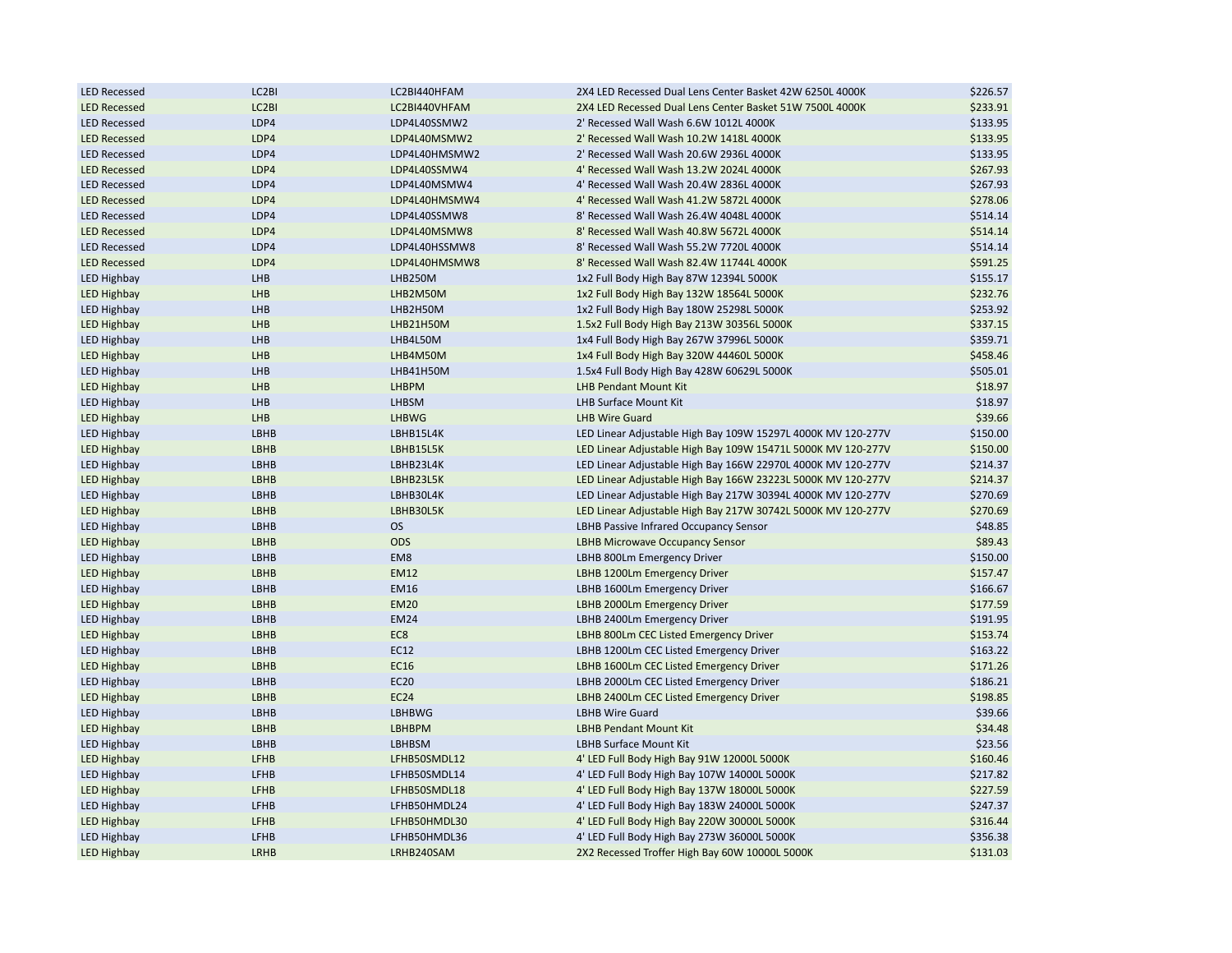| <b>LED Highbay</b>                       | LRHB          | LRHB240MAM        | 2X2 Recessed Troffer High Bay 118W 15500L 5000K          | \$210.55 |
|------------------------------------------|---------------|-------------------|----------------------------------------------------------|----------|
| <b>LED Highbay</b>                       | LRHB          | LRHB240HAM        | 2X2 Recessed Troffer High Bay 153W 20000L 5000K          | \$235.30 |
| <b>LED Highbay</b>                       | LRHB          | LRHB440SAM        | 2X4 Recessed Troffer High Bay 60W 10000L 5000K           | \$149.90 |
| <b>LED Highbay</b>                       | LRHB          | LRHB440MAM        | 2X4 Recessed Troffer High Bay 118W 15500L 5000K          | \$224.18 |
| LED Highbay                              | LRHB          | LRHB440HAM        | 2X4 Recessed Troffer High Bay 153W 20000L 5000K          | \$248.62 |
| <b>LED Highbay</b>                       | <b>LBSL</b>   | LBSL240SLM        | 2' LED I-Beam High Bay 33W 4650L 4000K                   | \$102.24 |
| <b>LED Highbay</b>                       | LBSL          | LBSL440SLM        | 4' LED I-Beam High Bay 33W 4650L 4000K                   | \$118.25 |
| <b>LED Highbay</b>                       | <b>LBSL</b>   | LBSL440MLM        | 4' LED I-Beam High Bay 57W 7974L 4000K                   | \$126.44 |
| <b>LED Highbay</b>                       | <b>LBSL</b>   | LBSL840MLM        | 8' LED I-Beam High Bay 57W 7974L 4000K                   | \$196.78 |
| <b>LED Highbay</b>                       | <b>LBSL</b>   | LBSL840HLM        | 8' LED I-Beam High Bay 80W 11150L 4000K                  | \$217.59 |
| <b>LED Highbay</b>                       | <b>LUFOHB</b> | LUFOHB14L4K       | LED UFO High Bay 98 Watts 14,073 Lumens 4000K 120-277V   | \$171.26 |
| <b>LED Highbay</b>                       | <b>LUFOHB</b> | LUFOHB14L5K       | LED UFO High Bay 97 Watts 14,112 Lumens 5000K 120-277V   | \$171.26 |
| <b>LED Highbay</b>                       | <b>LUFOHB</b> | LUFOHB20L4K       | LED UFO High Bay 150 Watts 20,251 Lumens 4000K 120-277V  | \$183.33 |
| <b>LED Highbay</b>                       | <b>LUFOHB</b> | LUFOHB20L5K       | LED UFO High Bay 150 Watts 21,047 Lumens 5000K 120-277V  | \$183.33 |
| <b>LED Highbay</b>                       | <b>LUFOHB</b> | LUFOHB28L4K       | LED UFO High Bay 200 Watts 28,049 Lumens 4000K 120-277V  | \$252.87 |
| <b>LED Highbay</b>                       | <b>LUFOHB</b> | LUFOHB28L5K       | LED UFO High Bay 201 Watts 28,441 Lumens 5000K 120-277V  | \$252.87 |
| <b>LED Highbay</b>                       | <b>LUFOHB</b> | LUFOHB32L4K       | LED UFO High Bay 240 Watts 32,101 Lumens 4000K 120-277V  | \$265.52 |
| <b>LED Highbay</b>                       | <b>LUFOHB</b> | LUFOHB32L5K       | LED UFO High Bay 240 Watts 32,408 Lumens 5000K 120-277V  | \$265.52 |
| LED Highbay                              | <b>LUFOHB</b> | LUFOHB15L4KUNC    | LED UFO High Bay 101 Watts 14,744 Lumens 4000K 277-480V  | \$307.47 |
| <b>LED Highbay</b>                       | <b>LUFOHB</b> | LUFOHB15L5KUNC    | LED UFO High Bay 101 Watts 14,855 Lumens 5000K 277-480V  | \$307.47 |
| <b>LED Highbay</b>                       | <b>LUFOHB</b> | LUFOHB21L4KUNC    | LED UFO High Bay 149 Watts 21,137 Lumens 4000K 277-480V  | \$324.71 |
| <b>LED Highbay</b>                       | <b>LUFOHB</b> | LUFOHB21L5KUNC    | LED UFO High Bay 148 Watts 21,236 Lumens 5000K 277-480V  | \$324.71 |
| <b>LED Highbay</b>                       | <b>LUFOHB</b> | LUFOHB27L4KUNC    | LED UFO High Bay 200 Watts 27,434 Lumens 4000K 277-480V  | \$446.55 |
|                                          | <b>LUFOHB</b> | LUFOHB27L5KUNC    | LED UFO High Bay 198 Watts 28,056 Lumens 5000K 277-480V  | \$446.55 |
| <b>LED Highbay</b><br><b>LED Highbay</b> | <b>LUFOHB</b> |                   |                                                          | \$466.67 |
|                                          |               | LUFOHB34L4KUNC    | LED UFO High Bay 238 Watts 33,797 Lumens 4000K 277-480V  |          |
| <b>LED Highbay</b>                       | <b>LUFOHB</b> | LUFOHB34L5KUNC    | LED UFO High Bay 237 Watts 34,005 Lumens 5000K 277-480V  | \$466.67 |
| LED Highbay                              | <b>LUFOHB</b> | <b>ODS</b>        | LED UFO High Bay Occupancy Sensor                        | \$54.89  |
| <b>LED Highbay</b>                       | <b>LUFOHB</b> | LUFOHB-PSH-PRM-V2 | LED UFO High Bay Pendant Snap Hook                       | \$30.46  |
| <b>LED Highbay</b>                       | <b>LUFOHB</b> | LUFOHB-YOKE-S     | LED UFO High Bay Yoke Mount - 14L/15L and 20L/21L        | \$30.46  |
| <b>LED Highbay</b>                       | <b>LUFOHB</b> | LUFOHB-YOKE-PRM   | LED UFO High Bay Yoke Mount - 27L/28L and 32L/34L        | \$36.21  |
| <b>LED Highbay</b>                       | <b>LRUFO</b>  | LRUFO4067WWM      | LED UFO High Bay 67W 9,350 Lumens 4000K 120-277V         | \$152.80 |
| <b>LED Highbay</b>                       | <b>LRUFO</b>  | LRUFO5067WWM      | LED UFO High Bay 67W 9,400 Lumens 5000K 120-277V         | \$152.80 |
| <b>LED Highbay</b>                       | <b>LRUFO</b>  | LRUFO4097WWM      | LED UFO High Bay 97W 13,600 Lumens 4000K 120-277V        | \$169.94 |
| <b>LED Highbay</b>                       | <b>LRUFO</b>  | LRUFO5097WWM      | LED UFO High Bay 97W 13,700 Lumens 5000K 120-277V        | \$169.93 |
| <b>LED Highbay</b>                       | <b>LRUFO</b>  | LRUFO40140WWM     | LED UFO High Bay 140W 18,900 Lumens 4000K 120-277V       | \$227.38 |
| <b>LED Highbay</b>                       | <b>LRUFO</b>  | LRUFO50140WWM     | LED UFO High Bay 140W 19,100 Lumens 5000K 120-277V       | \$227.38 |
| <b>LED Highbay</b>                       | <b>LRUFO</b>  | LRUFO40180WWM     | LED UFO High Bay 180W 23,500 Lumens 4000K 120-277V       | \$266.25 |
| <b>LED Highbay</b>                       | <b>LRUFO</b>  | LRUFO50180WWM     | LED UFO High Bay 180W 24,500 Lumens 5000K 120-277V       | \$266.25 |
| <b>LED Highbay</b>                       | <b>LRUFO</b>  | LRUFO40140WW480   | LED UFO High Bay 140W 18,900 Lumens 4000K 347-480V       | \$274.21 |
| <b>LED Highbay</b>                       | <b>LRUFO</b>  | LRUFO50140WW480   | LED UFO High Bay 140W 19,100 Lumens 5000K 347-480V       | \$274.21 |
| <b>LED Highbay</b>                       | <b>LRUFO</b>  | LRUFO40180WW480   | LED UFO High Bay 180W 23,500 Lumens 4000K 347-480V       | \$287.01 |
| <b>LED Highbay</b>                       | <b>LRUFO</b>  | LRUFO50180WW480   | LED UFO High Bay 180W 24,500 Lumens 5000K 347-480V       | \$287.01 |
| <b>LED Highbay</b>                       | <b>LRUFO</b>  | <b>MS</b>         | <b>Bi-Level Motion Sensor</b>                            | \$52.87  |
| <b>LED Highbay</b>                       | <b>LRUFO</b>  | <b>EM</b>         | Emergency Battery Backup 16W/90 Min                      | \$216.05 |
| <b>LED Highbay</b>                       | <b>LRUFO</b>  | <b>UBM</b>        | U-Bracket Mount                                          | \$7.98   |
| <b>LED Highbay</b>                       | <b>LMWHB</b>  | LMWHB50SCM        | Mini Wash Down LED High Bay Luminaire 67W 8000L 5000K    | \$225.91 |
| <b>LED Highbay</b>                       | <b>LMWHB</b>  | LMWHB50MCM        | Mini Wash Down LED High Bay Luminaire 83W 10,000L 5000K  | \$235.59 |
| <b>LED Highbay</b>                       | <b>LMWHB</b>  | LMWHB50HCM        | Mini Wash Down LED High Bay Luminaire 117W 14,000L 5000K | \$267.82 |
| <b>LED Highbay</b>                       | <b>LWHB</b>   | LWHB50SCM         | Wash Down LED High Bay Luminaire 60W 7,881L 5000K        | \$241.38 |
| <b>LED Highbay</b>                       | <b>LWHB</b>   | LWHB50HCM11100    | Wash Down LED High Bay Luminaire 86W 11,100L 5000K       | \$269.95 |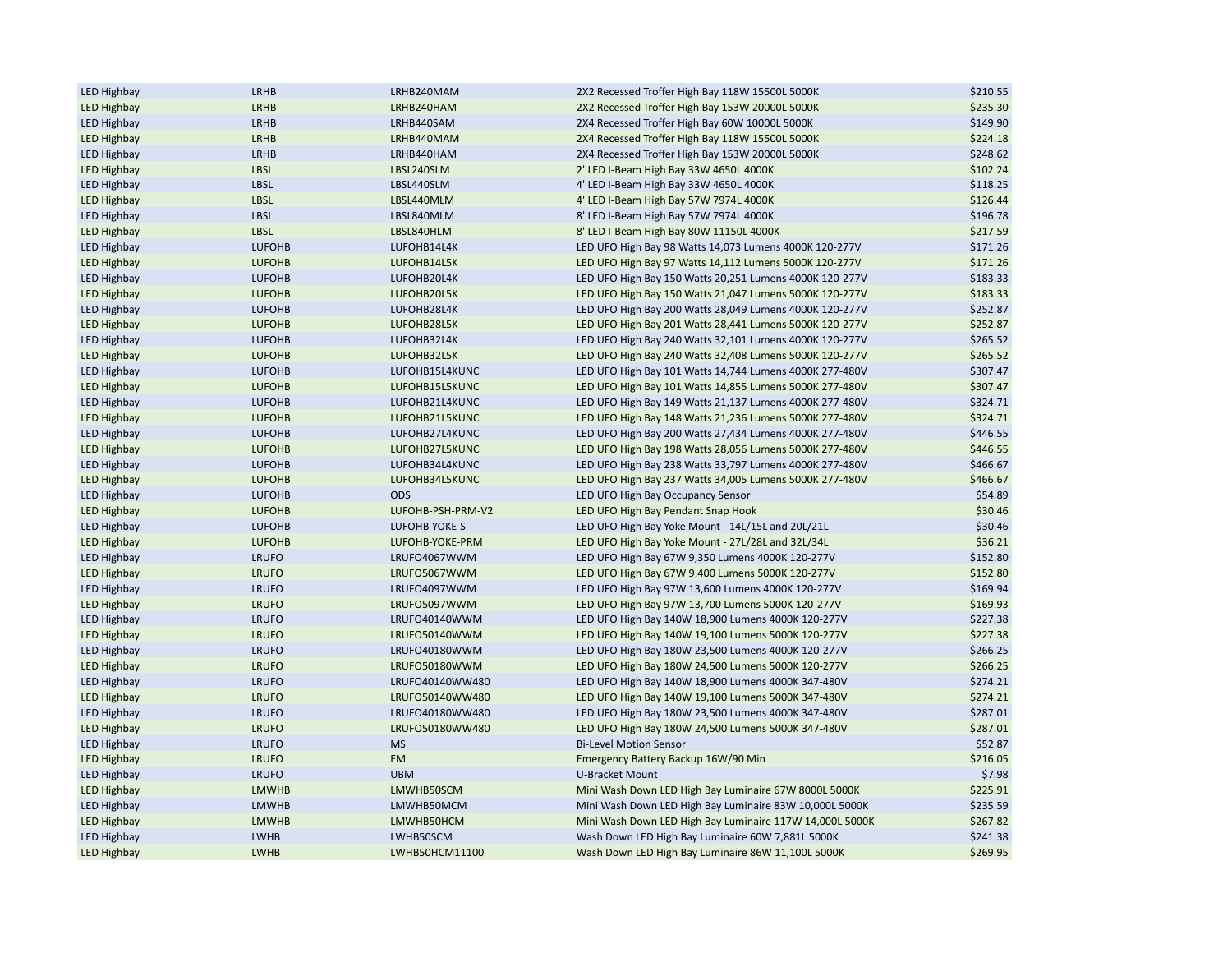| <b>LED Highbay</b> | LWHB           | LWHB50MCM13350 | Wash Down LED High Bay Luminaire 106W 13,350L 5000K                       | \$298.60 |
|--------------------|----------------|----------------|---------------------------------------------------------------------------|----------|
| <b>LED Highbay</b> | LWHB           | LWHB50MCM15500 | Wash Down LED High Bay Luminaire 120W 15,500L 5000K                       | \$318.74 |
| <b>LED Highbay</b> | LWHB           | LWHB50HCM16500 | Wash Down LED High Bay Luminaire 129W 16,500L 5000K                       | \$340.40 |
| <b>LED Highbay</b> | LWHB           | LWHB50HCM20000 | Wash Down LED High Bay Luminaire 157W 20,000L 5000K                       | \$396.53 |
| <b>LED Highbay</b> | <b>LBLSS</b>   | LBLSS440SLSM   | 4' LED Covered Strip Lowbay 33W 4650L 4000K                               | \$98.45  |
| <b>LED Highbay</b> | <b>LBLSS</b>   | LBLSS440MLSM   | 4' LED Covered Strip Lowbay 57W 7974L 4000K                               | \$106.72 |
| <b>LED Highbay</b> | <b>LBLSS</b>   | LBLSS840SLSM   | 8' LED Covered Strip Lowbay 33W 4650L 4000K                               | \$138.33 |
| <b>LED Highbay</b> | <b>LBLSS</b>   | LBLSS840MLSM   | 8' LED Covered Strip Lowbay 57W 7974L 4000K                               | \$146.61 |
| <b>LED Highbay</b> | <b>LBLSS</b>   | LBLSS840HLSM   | 8' LED Covered Strip Lowbay 80W 11150L 4000K                              | \$159.14 |
| <b>LED Highbay</b> | <b>LBLSS</b>   | LBLSS840SMSM   | 8' LED Covered Strip Lowbay 86W 12040L 4000K                              | \$165.11 |
| <b>LED Highbay</b> | <b>LBLSS</b>   | LBLSS840MMSM   | 8' LED Covered Strip Lowbay 93W 13016L 4000K                              | \$171.09 |
| <b>LED Strips</b>  | <b>LSCDRSL</b> | LSCDRSL4SSM    | 4' LED CCT/Wattage Selectable Covered Strip Luminaire 3500K/4000K/5000K 3 | \$80.75  |
| <b>LED Strips</b>  | <b>LSCDRSL</b> | LSCDRSL8SSM    | 8' LED CCT/Wattage Selectable Covered Strip Luminaire 3500K/4000K/5000K 3 | \$143.09 |
| <b>LED Strips</b>  | <b>LSBF</b>    | LSBF440SLM     | 4' Low Profile LED Lensed Strip 33W 4650L 4000K                           | \$96.45  |
| <b>LED Strips</b>  | <b>LSBF</b>    | LSBF440MLM     | 4' Low Profile LED Lensed Strip 57W 7974L 4000K                           | \$99.06  |
| <b>LED Strips</b>  | <b>LSBF</b>    | LSBF440HLM     | 4' Low Profile LED Lensed Strip 80W 11150L 4000K                          | \$112.09 |
| <b>LED Strips</b>  | <b>LSBF</b>    | LSBF440SMM     | 4' Low Profile LED Lensed Strip 86W 12040L 4000K                          | \$143.38 |
| <b>LED Strips</b>  | <b>LSBF</b>    | LSBF440MMM     | 4' Low Profile LED Lensed Strip 93W 13016L 4000K                          | \$148.03 |
| <b>LED Strips</b>  | <b>LSBF</b>    | LSBF840SLM     | 8' Low Profile LED Lensed Strip 33W 4650L 4000K                           | \$149.90 |
| <b>LED Strips</b>  | <b>LSBF</b>    | LSBF840MLM     | 8' Low Profile LED Lensed Strip 57W 7974L 4000K                           | \$156.84 |
| <b>LED Strips</b>  | <b>LSBF</b>    | LSBF840HLM     | 8' Low Profile LED Lensed Strip 80W 11150L 4000K                          | \$160.54 |
| <b>LED Strips</b>  | <b>LSBF</b>    | LSBF840SMM     | 8' Low Profile LED Lensed Strip 86W 12040L 4000K                          | \$160.54 |
| <b>LED Strips</b>  | <b>LSBF</b>    | LSBF840MMM     | 8' Low Profile LED Lensed Strip 93W 13016L 4000K                          | \$189.54 |
| <b>LED Strips</b>  | <b>LSBF</b>    | LSBF840HMM     | 8' Low Profile LED Lensed Strip 112W 15728L 4000K                         | \$189.54 |
| <b>LED Strips</b>  | <b>LSBF</b>    | LSBF840SHM     | 8' Low Profile LED Lensed Strip 118W 16500L 4000K                         | \$193.71 |
| <b>LED Strips</b>  | <b>LSBF</b>    | LSBF840MHM     | 8' Low Profile LED Lensed Strip 143W 20000L 4000K                         | \$229.43 |
| <b>LED Strips</b>  | <b>LSBF</b>    | LSBF840HHM     | 8' Low Profile LED Lensed Strip 179W 25000L 4000K                         | \$261.67 |
| <b>LED Strips</b>  | <b>LCS</b>     | LCS440SLM      | 4' Commercial LED Strip 33W 4650L 4000K                                   | \$99.70  |
| <b>LED Strips</b>  | <b>LCS</b>     | LCS440MLM      | 4' Commercial LED Strip 57W 7974L 4000K                                   | \$105.06 |
| <b>LED Strips</b>  | LCS            | LCS440HLM      | 4' Commercial LED Strip 80W 11150L 4000K                                  | \$120.28 |
| <b>LED Strips</b>  | <b>LCS</b>     | LCS440SMM      | 4' Commercial LED Strip 86W 12040L 4000K                                  | \$137.16 |
| <b>LED Strips</b>  | LCS            | LCS840SLM      | 8' Commercial LED Strip 33W 4650L 4000K                                   | \$152.64 |
| <b>LED Strips</b>  | <b>LCS</b>     | LCS840MLM      | 8' Commercial LED Strip 57W 7974L 4000K                                   | \$160.48 |
| <b>LED Strips</b>  | LCS            | LCS840HLM      | 8' Commercial LED Strip 80W 11150L 4000K                                  | \$165.51 |
| <b>LED Strips</b>  | <b>LCS</b>     | LCS840SMM      | 8' Commercial LED Strip 86W 12040L 4000K                                  | \$182.47 |
| <b>LED Strips</b>  | <b>LCS</b>     | LCS840MMM      | 8' Commercial LED Strip 93W 13016L 4000K                                  | \$186.44 |
| <b>LED Strips</b>  | LCS            | LCS840HMM      | 8' Commercial LED Strip 112W 15728L 4000K                                 | \$189.51 |
| <b>LED Strips</b>  | LCS            | LCS840SHM      | 8' Commercial LED Strip 118W 16500L 4000K                                 | \$198.16 |
| <b>LED Strips</b>  | <b>LCS</b>     | LCS840MHM      | 8' Commercial LED Strip 143W 20000L 4000K                                 | \$225.98 |
| <b>LED Strips</b>  | <b>LCS</b>     | LCS840HHM      | 8' Commercial LED Strip 179W 25000L 4000K                                 | \$255.17 |
| <b>LED Strips</b>  | <b>LSBF</b>    | LSB440SLM      | 4' LED Strip 33W 4650L 4000K                                              | \$85.87  |
| <b>LED Strips</b>  | <b>LSBF</b>    | LSB440MLM      | 4' LED Strip 57W 7974L 4000K                                              | \$92.67  |
| <b>LED Strips</b>  | <b>LSBF</b>    | LSB440HLM      | 4' LED Strip 80W 11150L 4000K                                             | \$113.69 |
| <b>LED Strips</b>  | <b>LSBF</b>    | LSB440SMM      | 4' LED Strip 86W 14,337L 4000K                                            | \$135.64 |
| <b>LED Strips</b>  | <b>LSBF</b>    | LSB840SLM      | 8' LED Strip 33W 4650L 4000K                                              | \$151.18 |
| <b>LED Strips</b>  | <b>LSBF</b>    | LSB840MLM      | 8' LED Strip 57W 7974L 4000K                                              | \$160.46 |
| <b>LED Strips</b>  | <b>LSBF</b>    | LSB840HLM      | 8' LED Strip 80W 11150L 4000K                                             | \$165.39 |
| <b>LED Strips</b>  | <b>LSBF</b>    | LSB840SMM      | 8' LED Strip 86W 12040L 4000K                                             | \$165.39 |
| <b>LED Strips</b>  | <b>LSBF</b>    | LSB840MMM      | 8' LED Strip 93W 13016L 4000K                                             | \$204.06 |
| <b>LED Strips</b>  | <b>LSBF</b>    | LSB840HMM      | 8' LED Strip 112W 15728L 4000K                                            | \$204.06 |
|                    |                |                |                                                                           |          |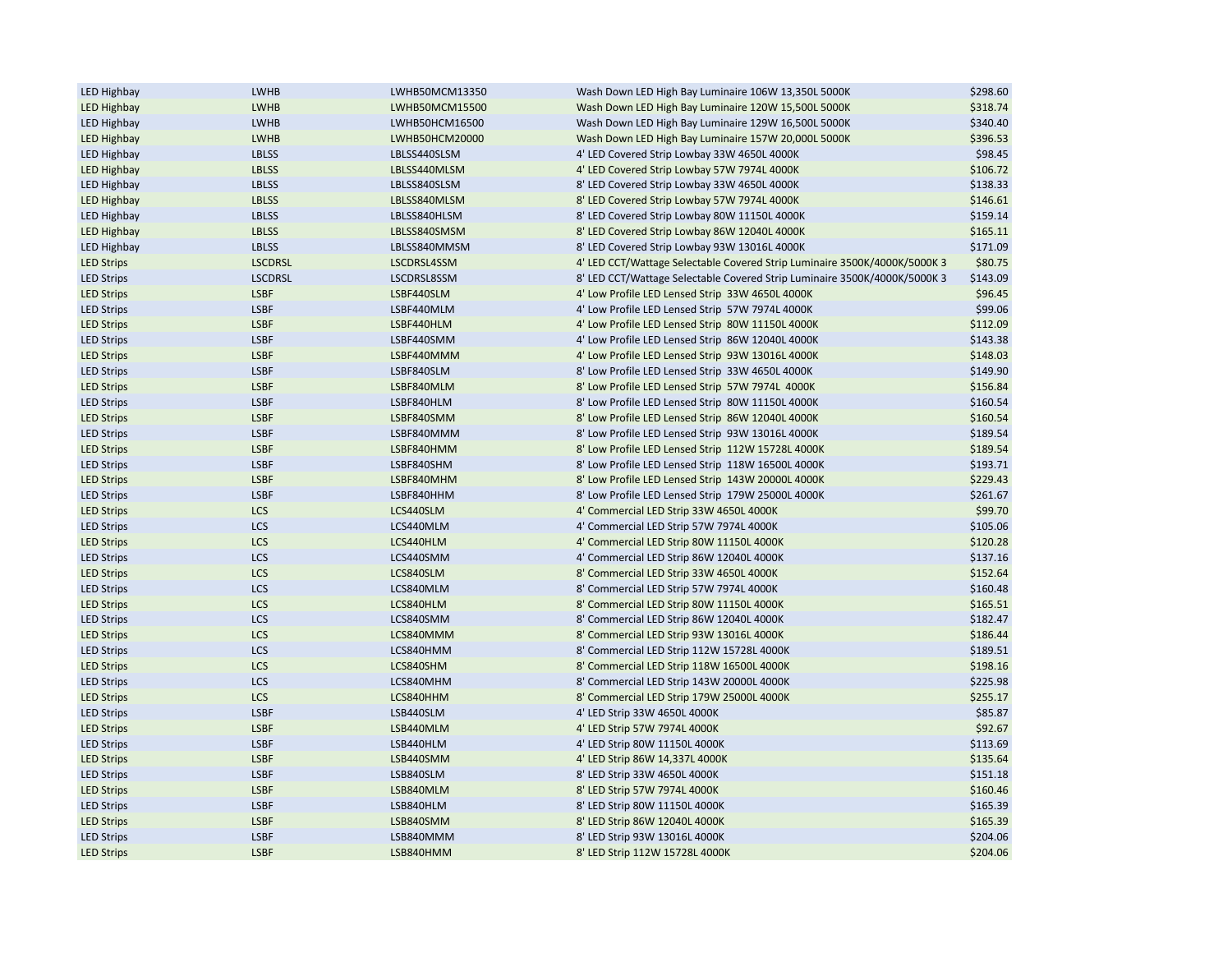| <b>LED Strips</b>                    | <b>LSBF</b>              | LSB840SHM    | 8' LED Strip 118W 16500L 4000K                                   | \$209.62             |
|--------------------------------------|--------------------------|--------------|------------------------------------------------------------------|----------------------|
| <b>LED Strips</b>                    | <b>LSBF</b>              | LSB840MHM    | 8' LED Strip 143W 20000L 4000K                                   | \$257.24             |
| <b>LED Strips</b>                    | <b>LSBF</b>              | LSB840HHM    | 8' LED Strip 179W 25000L 4000K                                   | \$300.22             |
| <b>LED Strips</b>                    | <b>LLPS</b>              | LLPS440SLM   | 4' Narrow LED Strip 33W 4650L 4000K                              | \$81.28              |
| <b>LED Strips</b>                    | <b>LLPS</b>              | LLPS440MLM   | 4' Narrow LED Strip 57W 7974L 4000K                              | \$91.14              |
| <b>LED Strips</b>                    | <b>LLPS</b>              | LLPS440HLM   | 4' Narrow LED Strip 80W 11150L 4000K                             | \$109.09             |
| <b>LED Strips</b>                    | <b>LLPS</b>              | LLPS440SMM   | 4' Narrow LED Strip 86W 12040L 4000K                             | \$131.05             |
| <b>LED Surface Mount</b>             | <b>LSMF</b>              | LSMF140SLAM  | 1 x 4 High Quality Surface Mount LED Luminaire 33W 4650L 4000K   | \$151.84             |
| <b>LED Surface Mount</b>             | <b>LSMF</b>              | LSMF140MLAM  | 1 x 4 High Quality Surface Mount LED Luminaire 57W 7974L 4000K   | \$155.66             |
| <b>LED Surface Mount</b>             | LSMF                     | LSMF140HLAM  | 1 x 4 High Quality Surface Mount LED Luminaire 80W 11150L 4000K  | \$161.49             |
| <b>LED Surface Mount</b>             | <b>LSMF</b>              | LSMF240SLAM  | 2 x 2 High Quality Surface Mount LED Luminaire 33W 4650L 4000K   | \$142.87             |
| <b>LED Surface Mount</b>             | <b>LSMF</b>              | LSMF240MLAM  | 2 x 2 High Quality Surface Mount LED Luminaire 57W 7974L 4000K   | \$147.82             |
| <b>LED Surface Mount</b>             | <b>LSMF</b>              | LSMF240HLAM  | 2 x 2 High Quality Surface Mount LED Luminaire 80W 11150L 4000K  | \$153.47             |
| <b>LED Surface Mount</b>             | <b>LSMF</b>              | LSMF440SLAM  | 2 x 4 High Quality Surface Mount LED Luminaire 33W 4650L 4000K   | \$185.63             |
| <b>LED Surface Mount</b>             | <b>LSMF</b>              | LSMF440MLAM  | 2 x 4 High Quality Surface Mount LED Luminaire 57W 7974L 4000K   | \$190.14             |
| <b>LED Surface Mount</b>             | <b>LSMF</b>              | LSMF440HLAM  | 2 x 4 High Quality Surface Mount LED Luminaire 80W 11150L 4000K  | \$197.68             |
| <b>LED Surface Mount</b>             | <b>LSMF</b>              | LSMF440SMAM  | 2 x 4 High Quality Surface Mount LED Luminaire 86W 12040L 4000K  | \$199.77             |
| <b>LED Surface Mount</b>             | <b>LSMF</b>              | LSMF440MMAM  | 2 x 4 High Quality Surface Mount LED Luminaire 93W 13016L 4000K  | \$206.48             |
| <b>LED Surface Mount</b>             | <b>LSMF</b>              | LSMF440HMAM  | 2 x 4 High Quality Surface Mount LED Luminaire 112W 15728L 4000K | \$206.90             |
| <b>LED Surface Mount</b>             | LSMF                     | LSMF440SHAM  | 2 x 4 High Quality Surface Mount LED Luminaire 118W 16500L 4000K | \$218.90             |
| <b>LED Surface Mount</b>             | <b>LSMF</b>              | LSMF440MHAM  | 2 x 4 High Quality Surface Mount LED Luminaire 143W 20000L 4000K | \$263.01             |
| <b>LED Surface Mount</b>             | <b>LSMF</b>              | LSMF440HHAM  | 2 x 4 High Quality Surface Mount LED Luminaire 179W 25000L 4000K | \$303.21             |
| <b>LED Wraps</b>                     | <b>LNW</b>               | LNW440SLM    | 4' x 5.75 x 4.6 Narrow LED Wrap 33W 4650L 4000K                  | \$89.93              |
| <b>LED Wraps</b>                     | <b>LNW</b>               | LNW440MLM    | 4' x 5.75 x 4.6 Narrow LED Wrap 57W 7974L 4000K                  | \$95.72              |
| <b>LED Wraps</b>                     | <b>LNW</b>               | LNW440HLM    | 4' x 5.75 x 4.6 Narrow LED Wrap 80W 11150L 4000K                 | \$113.57             |
| <b>LED Wraps</b>                     | <b>LNW</b>               | LNW440SMM    | 4' x 5.75 x 4.6 Narrow LED Wrap 86W 12040L 4000K                 | \$132.24             |
| <b>LED Wraps</b>                     | <b>LNW</b>               | LNW440MMM    | 4' x 5.75 x 4.6 Narrow LED Wrap 93W 13016L 4000K                 | \$132.24             |
| <b>LED Wraps</b>                     | <b>LWA</b>               | LWA240SLM    | 2' x 7" LED Wrap 24W 3100L 4000K                                 | \$87.70              |
| <b>LED Wraps</b>                     | <b>LWA</b>               | LWA440SLM    | 4' x 7" LED Wrap 33W 4650L 4000K                                 | \$90.68              |
|                                      | <b>LWA</b>               | LWA440MLM    | 4' x 7" LED Wrap 57W 7974L 4000K                                 | \$93.38              |
| <b>LED Wraps</b><br><b>LED Wraps</b> | <b>LWA</b>               | LWA440HLM    | 4' x 7" LED Wrap 80W 11150L 4000K                                | \$99.66              |
|                                      |                          |              |                                                                  |                      |
| <b>LED Wraps</b>                     | <b>LWA</b><br><b>LWA</b> | LWA440SMM    | 4' x 7" LED Wrap 86W 12040L 4000K                                | \$101.63<br>\$126.44 |
| <b>LED Wraps</b>                     |                          | LWA440MMM    | 4' x 7" LED Wrap 93W 13016L 4000K                                |                      |
| <b>LED Wraps</b>                     | <b>LWA</b>               | LWA440HMM    | 4' x 7" LED Wrap 112W 15728L 4000K                               | \$135.06             |
| LED Wraps                            | <b>LWA</b>               | LWA440SHM    | 4' x 7" LED Wrap 118W 16500L 4000K                               | \$146.49             |
| <b>LED Wraps</b>                     | <b>LWA</b>               | LWA440MHM    | 4' x 7" LED Wrap 143W 20000L 4000K                               | \$170.34             |
| <b>LED Wraps</b>                     | <b>LWA</b>               | LWA440HHM    | 4' x 7" LED Wrap 179W 25000L 4000K                               | \$213.79             |
| <b>LED Wraps</b>                     | <b>LWD</b>               | LWD440SM     | 11" LED WRAP 33W 4650L 4000K                                     | \$109.77             |
| <b>LED Wraps</b>                     | LWD                      | LWD440MM     | 11" LED WRAP 57W 7974L 4000K                                     | \$113.10             |
| <b>LED Wraps</b>                     | <b>LWD</b>               | LWD440HM     | 11" LED WRAP 80W 11150L 4000K                                    | \$117.67             |
| <b>LED Wraps</b>                     | <b>LWD</b>               | LWD440SM     | 11" LED WRAP 86W 12040L 4000K                                    | \$120.69             |
| <b>LED Wraps</b>                     | <b>LWD</b>               | LWD440MM     | 11" LED WRAP 93W 13016L 4000K                                    | \$139.53             |
| <b>LED Wraps</b>                     | <b>LWD</b>               | LWD440HM     | 11" LED WRAP 112W 15728L 4000K                                   | \$142.99             |
| <b>LED Wraps</b>                     | <b>LWD</b>               | LWD440SM     | 11" LED WRAP 118W 16500L 4000K                                   | \$147.41             |
| <b>LED Wraps</b>                     | <b>LWD</b>               | LWD840SM     | 11" LED WRAP 32W 3942L 4000K                                     | \$193.33             |
| <b>LED Wraps</b>                     | <b>LWD</b>               | LWD840MM     | 11" LED WRAP 40W 5300L 4000K                                     | \$214.68             |
| <b>LED Surface Mount</b>             | LDAWW                    | LDAWW40SSMW4 | 4' Angled Surface Mount Wall LED Luminaire 30W 4650L 4000K       | \$189.08             |
| <b>LED Surface Mount</b>             | <b>LDAWW</b>             | LDAWW40MSMW4 | 4' Angled Surface Mount Wall LED Luminaire 57W 7974L 4000K       | \$191.95             |
| <b>LED Surface Mount</b>             | <b>LDAWW</b>             | LDAWW40HSMW4 | 4' Angled Surface Mount Wall LED Luminaire 80W 11150L 4000K      | \$209.08             |
| <b>LED Surface Mount</b>             | LDAWW                    | LDAWW40SSMW8 | 8' Angled Surface Mount Wall LED Luminaire 33W 4650L 4000K       | \$270.80             |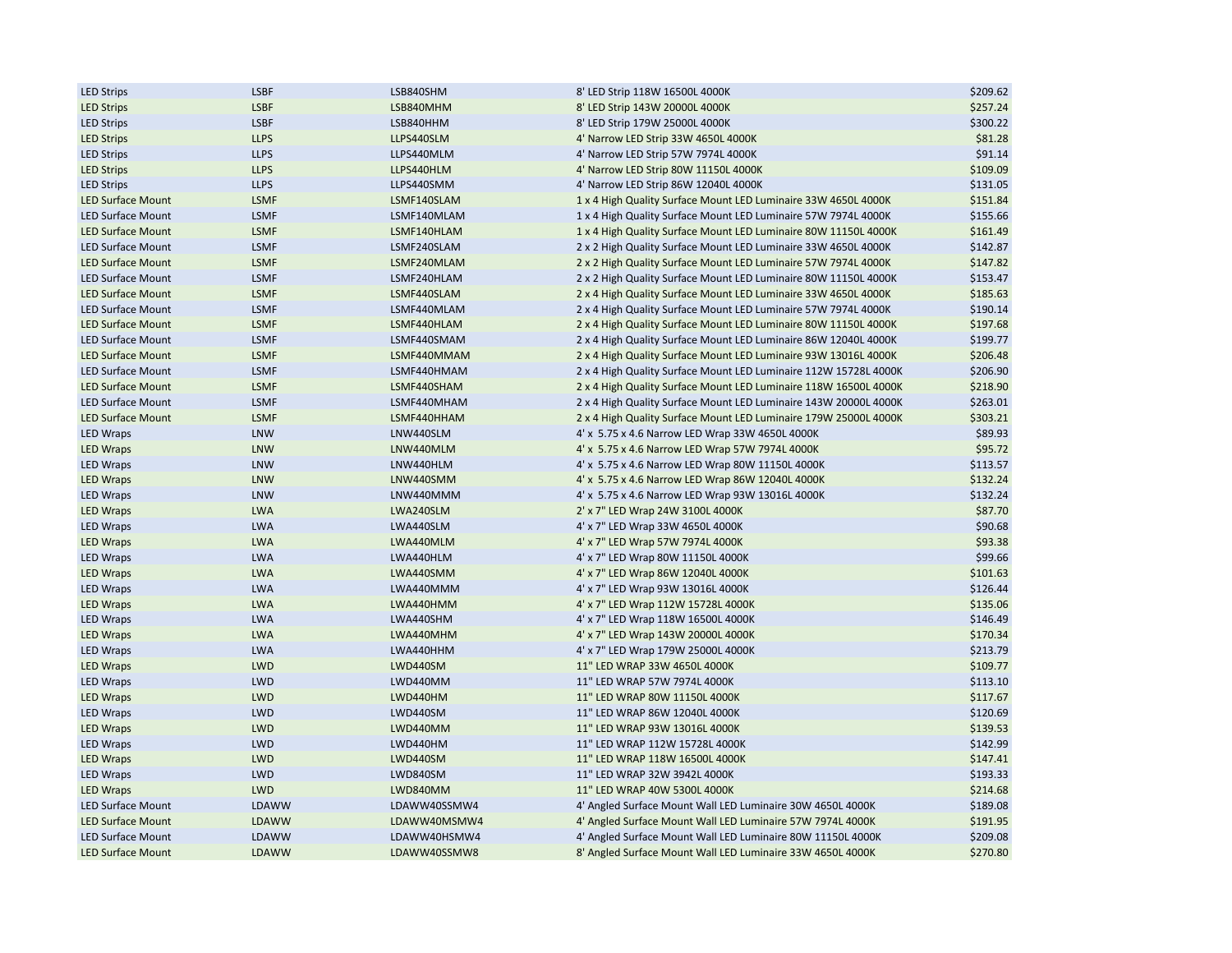| <b>LED Surface Mount</b> | LDAWW         | LDAWW40MSMW8            | 8' Angled Surface Mount Wall LED Luminaire 57W 7974L 4000K                    | \$273.56 |
|--------------------------|---------------|-------------------------|-------------------------------------------------------------------------------|----------|
| <b>LED Surface Mount</b> | LDAWW         | LDAWW40HSMW8            | 8' Angled Surface Mount Wall LED Luminaire 80W 11150L 4000K                   | \$280.32 |
| <b>LED Surface Mount</b> | LDAWW         | LDAWW40SSMW8            | 8' Angled Surface Mount Wall LED Luminaire 86W 12040L 4000K                   | \$282.91 |
| <b>LED Surface Mount</b> | <b>LDAWW</b>  | LDAWW40MSMW8            | 8' Angled Surface Mount Wall LED Luminaire 93W 13016L 4000K                   | \$336.15 |
| <b>LED Surface Mount</b> | LDAWW         | LDAWW40HSMW8            | 8' Angled Surface Mount Wall LED Luminaire 112W 15728L 4000K                  | \$346.89 |
| <b>LED Wall Vanity</b>   | LWV02         | LWV0240SSWMW2           | 2' Wall Vanity 33W 4650L 4000K                                                | \$112.13 |
| <b>LED Wall Vanity</b>   | LWV02         | LWV0240MSWMW2           | 2' Wall Vanity 57W 7974L 4000K                                                | \$114.71 |
| <b>LED Wall Vanity</b>   | LWV02         | LWV0240SSWMW4           | 4' Wall Vanity 33W 4650L 4000K                                                | \$129.26 |
| <b>LED Wall Vanity</b>   | LWV02         | LWV0240MSWMW4           | 4' Wall Vanity 57W 7974L 4000K                                                | \$133.39 |
| <b>LED Wall Vanity</b>   | <b>LWV02</b>  | LWV0240HSWMW4           | 4' Wall Vanity 80W 11150L 4000K                                               | \$140.67 |
| <b>LED Wall Vanity</b>   | LWV02         | LWV0240SSWMW4           | 4' Wall Vanity 86W 12040L 4000K                                               | \$162.34 |
| <b>LED Wall Vanity</b>   | LWV06         | LWV0640SLSWMW24         | 24.25" Wall Vanity 33W 4650L 4000K Smooth White Lens                          | \$113.22 |
| <b>LED Wall Vanity</b>   | LWV06         | LWV0640SLSWMW48         | 48.25" Wall Vanity 33W 4650L 4000K Smooth White Lens                          | \$130.17 |
| <b>LED Wall Vanity</b>   | LWV06         | LWV0640MLSWMW48         | 48.25" Wall Vanity 57W 7974L 4000K Smooth White Lens                          | \$134.46 |
| <b>LED Wall Vanity</b>   | <b>LWV06</b>  | LWV0640HLSWMW48         | 48.25" Wall Vanity 80W 11150L 4000K Smooth White Lens                         | \$142.54 |
| <b>LED Wall Vanity</b>   | LWV06         | LWV0640SLCPMW24         | 24.25" Wall Vanity 33W 4650L 4000K Clear Prismatic Lens                       | \$114.66 |
| <b>LED Wall Vanity</b>   | LWV06         | LWV0640SLCPMW48         | 48.25" Wall Vanity 33W 4650L 4000K Clear Prismatic Lens                       | \$133.05 |
| <b>LED Wall Vanity</b>   | LWV06         | LWV0640MLCPMW48         | 48.25" Wall Vanity 57W 7974L 4000K Clear Prismatic Lens                       | \$137.33 |
| <b>LED Wall Vanity</b>   | LWV06         | LWV0640HLCPMW48         | 48.25" Wall Vanity 80W 11150L 4000K Clear Prismatic Lens                      | \$145.41 |
| <b>LED Wall Vanity</b>   | LWV07         | LWV0740SLSWMW2          | 2' Wall Vanity 33W 4650L 4000K                                                | \$137.02 |
| <b>LED Wall Vanity</b>   | LWV07         | LWV0740MLSWMW2          | 2' Wall Vanity 57W 7974L 4000K                                                | \$148.71 |
| <b>LED Wall Vanity</b>   | LWV07         | LWV0740SLSWMW4          | 4' Wall Vanity 33W 4650L 4000K                                                | \$158.76 |
| <b>LED Wall Vanity</b>   | LWV07         | LWV0740MLSWMW4          | 4' Wall Vanity 57W 7974L 4000K                                                | \$166.26 |
|                          |               |                         |                                                                               |          |
| <b>LED Wall Vanity</b>   | LWV07         | LWV0740HLSWMW4          | 4' Wall Vanity 80W 11150L 4000K                                               | \$189.07 |
| <b>LED Wall Vanity</b>   | LWV07         | LWV0740SMSWMW4          | 4' Wall Vanity 86W 12040L 4000K                                               | \$212.98 |
| <b>LED Wall Vanity</b>   | <b>LWV13</b>  | LWV1340SLSWMW2          | 2' Vanity/Over Bed 15W 2050L 4000K                                            | \$116.00 |
| <b>LED Wall Vanity</b>   | <b>LWV13</b>  | LWV1340SMSWMW2          | 2' Vanity/Over Bed 24W 3000L 4000K                                            | \$119.91 |
| <b>LED Wall Vanity</b>   | <b>LWV13</b>  | LWV1340SLSWMW4          | 4' Vanity/Over Bed 33W 4650L 4000K                                            | \$132.87 |
| <b>LED Wall Vanity</b>   | <b>LWV13</b>  | LWV1340MLSWMW4          | 4' Vanity/Over Bed 57W 7974L 4000K                                            | \$139.61 |
| <b>LED Wall Vanity</b>   | <b>LWV13</b>  | LWV1340HLSWMW4          | 4' Vanity/Over Bed 80W 11150L 4000K                                           | \$160.61 |
| <b>LED Wall Vanity</b>   | <b>LWV13</b>  | LWV1340SMSWMW4          | 4' Vanity/Over Bed 86W 12040L 4000K                                           | \$198.05 |
| <b>LED Wall Vanity</b>   | <b>LWV35</b>  | LWV3540SLCPMW           | 4' LED Wall Vanity 33W 4650L 4000K                                            | \$130.97 |
| <b>LED Wall Vanity</b>   | <b>LWV35</b>  | LWV3540MLCPMW           | 4' LED Wall Vanity 57W 7974L 4000K                                            | \$135.03 |
| <b>LED Wall Vanity</b>   | <b>LWV35</b>  | LWV3540HLCPMW           | 4' LED Wall Vanity 80W 11150L 4000K                                           | \$171.63 |
| <b>LED Wall Vanity</b>   | <b>LWV35</b>  | LWV3540SMCPMW           | 4' LED Wall Vanity 86W 12040L 4000K                                           | \$191.72 |
| <b>LED Wall Vanity</b>   | <b>LWV50</b>  | LWV5040SLDAMW2          | 2' LED Wall Vanity 33W 4650L 4000K                                            | \$176.21 |
| <b>LED Wall Vanity</b>   | <b>LWV50</b>  | LWV5040MLDAMW2          | 2' LED Wall Vanity 57W 7974L 4000K                                            | \$183.56 |
| <b>LED Wall Vanity</b>   | <b>LWV50</b>  | LWV5040SLDAMW4          | 4' LED Wall Vanity 33W 4650L 4000K                                            | \$215.57 |
| <b>LED Wall Vanity</b>   | <b>LWV50</b>  | LWV5040MLDAMW4          | 4' LED Wall Vanity 57W 7974L 4000K                                            | \$222.30 |
| <b>LED Wall Vanity</b>   | <b>LWV50</b>  | LWV5040MLDAMW4          | 4' LED Wall Vanity 80W 11150L 4000K                                           | \$228.28 |
| <b>LED Wall Vanity</b>   | <b>LOBDID</b> | LOBDID24015L4015L302SWM | 2' - 11W 1500L 4000K Up 11W 1500L 4000K Down Direct/Indirect LED Over-Be      | \$145.32 |
| <b>LED Wall Vanity</b>   | <b>LOBDID</b> | LOBDID24020L4020L302SWM | 2' - 14W 2000L 4000K Up 14W 2000L 4000K Down Direct/Indirect LED Over-Be      | \$148.03 |
| <b>LED Wall Vanity</b>   | <b>LOBDID</b> | LOBDID34020L4020L302SWM | 3' - 14W 2000L 4000K Up 14W 2000L 4000K Down Direct/Indirect LED Over-Be      | \$160.34 |
| <b>LED Wall Vanity</b>   | <b>LOBDID</b> | LOBDID34030L4030L302SWM | 3' - 22W 3000L 4000K Up 22W 3000L 4000K Down Direct/Indirect LED Over-Be      | \$166.38 |
| <b>LED Wall Vanity</b>   | <b>LOBDID</b> | LOBDID44030L4030L302SWM | 4' - 22W 3000L 4000K Up 22W 3000L 4000K Down Direct/Indirect LED Over-Be      | \$185.29 |
| <b>LED Wall Vanity</b>   | <b>LOBDID</b> | LOBDID44050L4050L302SWM | 4' - 36W 5000L 4000K Up 36W 5000L 4000K Down Direct/Indirect LED Over-Be      | \$192.98 |
| <b>LED Wall Vanity</b>   | <b>LSPR</b>   | LSPR223SN40M            | 2' - 23W 2200 Lumen LED Spill Ring Bath Vanity Luminaire Wall or Ceiling Mour | \$79.08  |
| <b>LED Wall Vanity</b>   | <b>LSPR</b>   | LSPR336SN40M            | 3' - 36W 3260 Lumen LED Spill Ring Bath Vanity Luminaire Wall or Ceiling Mour | \$97.13  |
| <b>LED Wall Vanity</b>   | <b>LSPR</b>   | LSPR446SN40M            | 4' - 46W 4600 Lumen LED Spill Ring Bath Vanity Luminaire Wall or Ceiling Mour | \$111.78 |
| <b>LED Undercabinet</b>  | <b>LUTC</b>   | <b>LUTC940</b>          | 3.5" x 9" Undercabinet High Performance LED Luminaire 7W 448L                 | \$37.82  |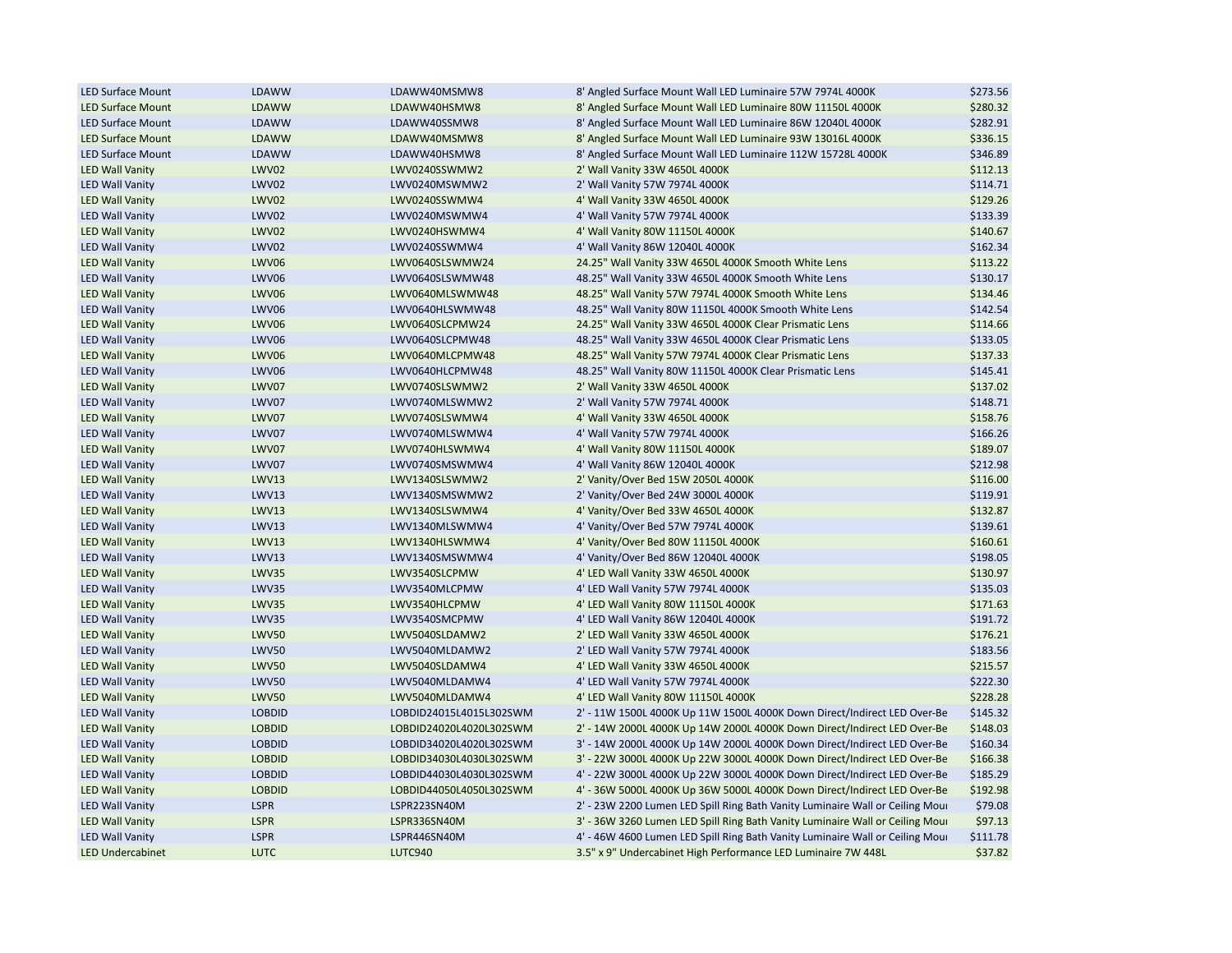| <b>LED Undercabinet</b>                          | <b>LUTC</b>                | LUTC1240                 | 3.5" x 12" Undercabinet High Performance LED Luminaire 7W 448L                                               | \$40.78  |
|--------------------------------------------------|----------------------------|--------------------------|--------------------------------------------------------------------------------------------------------------|----------|
| <b>LED Undercabinet</b>                          | <b>LUTC</b>                | <b>LUTC1840</b>          | 3.5" x 18" Undercabinet High Performance LED Luminaire 10W 680L                                              | \$44.97  |
| <b>LED Undercabinet</b>                          | <b>LUTC</b>                | <b>LUTC2440</b>          | 3.5" x 24" Undercabinet High Performance LED Luminaire 12W 900L                                              | \$49.77  |
| <b>LED Undercabinet</b>                          | <b>LUTC</b>                | <b>LUTC3440</b>          | 3.5" x 34" Undercabinet High Performance LED Luminaire 18.5W 1350L                                           | \$55.99  |
| <b>LED Undercabinet</b>                          | <b>LUTC</b>                | <b>LUTC4840</b>          | 3.5" x 48" Undercabinet High Performance LED Luminaire 23.5W 1800L                                           | \$62.51  |
| <b>LED Vapor Tight</b>                           | <b>LVT</b>                 | LVT240SLM                | 2' Commercial Grade LED Vapor Tight 33W 4650L 4000K                                                          | \$85.75  |
| <b>LED Vapor Tight</b>                           | <b>LVT</b>                 | LVT240MLM                | 2' Commercial Grade LED Vapor Tight 57W 7974L 4000K                                                          | \$89.06  |
| <b>LED Vapor Tight</b>                           | <b>LVT</b>                 | LVT440SLM                | 4' Commercial Grade LED Vapor Tight 33W 4650L 4000K                                                          | \$113.10 |
| <b>LED Vapor Tight</b>                           | <b>LVT</b>                 | LVT440MLM                | 4' Commercial Grade LED Vapor Tight 57W 7974L 4000K                                                          | \$119.77 |
| <b>LED Vapor Tight</b>                           | <b>LVT</b>                 | LVT440HLM                | 4' Commercial Grade LED Vapor Tight 80W 11150L 4000K                                                         | \$132.76 |
| <b>LED Vapor Tight</b>                           | <b>LVT</b>                 | LVT440MMM                | 4' Commercial Grade LED Vapor Tight 93W 13016L 4000K                                                         | \$157.47 |
| <b>LED Vapor Tight</b>                           | <b>LVT</b>                 | LVT840SLM                | 8' Commercial Grade LED Vapor Tight 33W 4650L 4000K                                                          | \$219.82 |
| <b>LED Vapor Tight</b>                           | <b>LVT</b>                 | LVT840MLM                | 8' Commercial Grade LED Vapor Tight 57W 7974L 4000K                                                          | \$228.51 |
| <b>LED Vapor Tight</b>                           | <b>LVT</b>                 | LVT840HLM                | 8' Commercial Grade LED Vapor Tight 80W 11150L 4000K                                                         | \$232.71 |
| <b>LED Vapor Tight</b>                           | <b>LVT</b>                 | LVT840SMM                | 8' Commercial Grade LED Vapor Tight 86W 12040L 4000K                                                         | \$239.93 |
| <b>LED Vapor Tight</b>                           | <b>LVT</b>                 | LVT840MMM                | 8' Commercial Grade LED Vapor Tight 93W 13016L 4000K                                                         | \$265.52 |
| <b>LED Vapor Tight</b>                           | <b>LVT</b>                 | LVT840HMM                | 8' Commercial Grade LED Vapor Tight 112W 15728L 4000K                                                        | \$278.48 |
| <b>LED Vapor Tight</b>                           | <b>LVT</b>                 | LVT840SHM                | 8' Commercial Grade LED Vapor Tight 118W 16500L 4000K                                                        | \$287.78 |
| <b>LED Vapor Tight</b>                           | <b>LVT</b>                 | LVT840MHM                | 8' Commercial Grade LED Vapor Tight 143W 20000L 4000K                                                        | \$320.39 |
| <b>LED Vapor Tight</b>                           | <b>LVT</b>                 | LVT840HHM                | 8' Commercial Grade LED Vapor Tight 17W 25000L 4000K                                                         | \$349.15 |
| <b>LED Vapor Tight</b>                           | <b>LVT</b>                 | <b>RA</b>                | Acrylic Ribbed Lens for 4' Housing                                                                           | \$14.90  |
| <b>LED Vapor Tight</b>                           | <b>LVT</b>                 | <b>RA</b>                | Acrylic Ribbed Lens for 8' Housing                                                                           | \$31.03  |
| <b>LED Vapor Tight</b>                           | <b>LVT</b>                 | <b>RAF</b>               | Acrylic Ribbed Frosted Lens for 4' Housing                                                                   | \$14.90  |
| <b>LED Vapor Tight</b>                           | <b>LVT</b>                 | <b>RAF</b>               | Acrylic Ribbed Frosted Lens for 8' Housing                                                                   | \$31.03  |
| <b>LED Vapor Tight</b>                           | <b>LVT</b>                 | <b>DAF</b>               | Deep Acrylic Frosted Lens for 4' Housing                                                                     | \$18.62  |
| <b>LED Vapor Tight</b>                           | <b>LVT</b>                 | <b>DAF</b>               | Deep Acrylic Frosted Lens for 8' Housing                                                                     | \$40.97  |
| <b>LED Vapor Tight</b>                           | <b>LVT</b>                 | <b>DAS</b>               | Deep Acrylic Smooth Lens for 4' Housing                                                                      | \$18.62  |
| <b>LED Vapor Tight</b>                           | <b>LVT</b>                 | <b>DAS</b>               | Deep Acrylic Smooth Lens for 8' Housing                                                                      | \$36.00  |
| <b>LED Vapor Tight</b>                           | <b>LVT</b>                 | SAF                      | Shallow Acrylic Frosted Lens 4' Housing                                                                      | \$14.90  |
| <b>LED Vapor Tight</b>                           | <b>LVT</b>                 | SAF                      | Shallow Acrylic Frosted Lens for 8' Housing                                                                  | \$31.03  |
| <b>LED Vapor Tight</b>                           | <b>LVT</b>                 | SPF                      | Shallow Polycarbonate Frosted Lens for 4' Housing                                                            | \$22.36  |
| <b>LED Vapor Tight</b>                           | <b>LVT</b>                 | <b>SPF</b>               | Shallow Polycarbonate Frosted Lens for 8' Housing                                                            | \$45.90  |
| <b>LED Vapor Tight</b>                           | <b>LVT</b>                 | SPS                      | Shallow Polycarbonate Smooth Lens for 4' Housing                                                             | \$22.36  |
| <b>LED Vapor Tight</b>                           | <b>LVT</b>                 | SPS                      | Shallow Polycarbonate Smooth Lens for 8' Housing                                                             | \$45.90  |
| <b>LED Vapor Tight</b>                           | <b>LVTP</b>                | LVTP440SLM               | 4' Commercial Grade LED Vapor Tight 33W 4650L 4000K                                                          | \$157.78 |
| <b>LED Vapor Tight</b>                           | <b>LVTP</b>                | LVTP440MLM               | 4' Commercial Grade LED Vapor Tight 57W 7974L 4000K                                                          | \$163.87 |
|                                                  | <b>LVTP</b>                | LVTP440HLM               |                                                                                                              | \$182.68 |
| <b>LED Vapor Tight</b><br><b>LED Vapor Tight</b> | <b>LVTP</b>                | LVTP440MMM               | 4' Commercial Grade LED Vapor Tight 80W 11150L 4000K<br>4' Commercial Grade LED Vapor Tight 93W 13016L 4000K | \$202.31 |
|                                                  | <b>LVTP</b>                |                          |                                                                                                              |          |
| <b>LED Vapor Tight</b>                           |                            | LVTP840SLM               | 8' Commercial Grade LED Vapor Tight 33W 4650L 4000K                                                          | \$260.69 |
| <b>LED Vapor Tight</b>                           | <b>LVTP</b><br><b>LVTP</b> | LVTP840MLM<br>LVTP840HLM | 8' Commercial Grade LED Vapor Tight 57W 7974L 4000K                                                          | \$268.00 |
| <b>LED Vapor Tight</b>                           |                            |                          | 8' Commercial Grade LED Vapor Tight 80W 11150L 4000K                                                         | \$271.90 |
| <b>LED Vapor Tight</b>                           | <b>LVTP</b>                | LVTP840SMM               | 8' Commercial Grade LED Vapor Tight 86W 12040L 4000K                                                         | \$271.90 |
| <b>LED Vapor Tight</b>                           | <b>LVTP</b>                | LVTP840MMM               | 8' Commercial Grade LED Vapor Tight 93W 13016L 4000K                                                         | \$302.43 |
| <b>LED Vapor Tight</b>                           | <b>LVTP</b>                | LVTP840HMM               | 8' Commercial Grade LED Vapor Tight 112W 15728L 4000K                                                        | \$302.43 |
| <b>LED Vapor Tight</b>                           | <b>LVTP</b>                | LVTP840SHM               | 8' Commercial Grade LED Vapor Tight 118W 16500L 4000K                                                        | \$306.82 |
| <b>LED Vapor Tight</b>                           | <b>LVTP</b>                | LVTP840MHM               | 8' Commercial Grade LED Vapor Tight 143W 20000L 4000K                                                        | \$344.40 |
| <b>LED Vapor Tight</b>                           | <b>LVTP</b>                | LVTP840HHM               | 8' Commercial Grade LED Vapor Tight 17W 25000L 4000K                                                         | \$378.34 |
| <b>LED Vapor Tight</b>                           | <b>LVTP</b>                | <b>RA</b>                | Acrylic Ribbed Lens for 4' Housing                                                                           | \$14.90  |
| <b>LED Vapor Tight</b>                           | <b>LVTP</b>                | <b>RA</b>                | Acrylic Ribbed Lens for 8' Housing                                                                           | \$31.03  |
| <b>LED Vapor Tight</b>                           | <b>LVTP</b>                | <b>RAF</b>               | Acrylic Ribbed Frosted Lens for 4' Housing                                                                   | \$14.90  |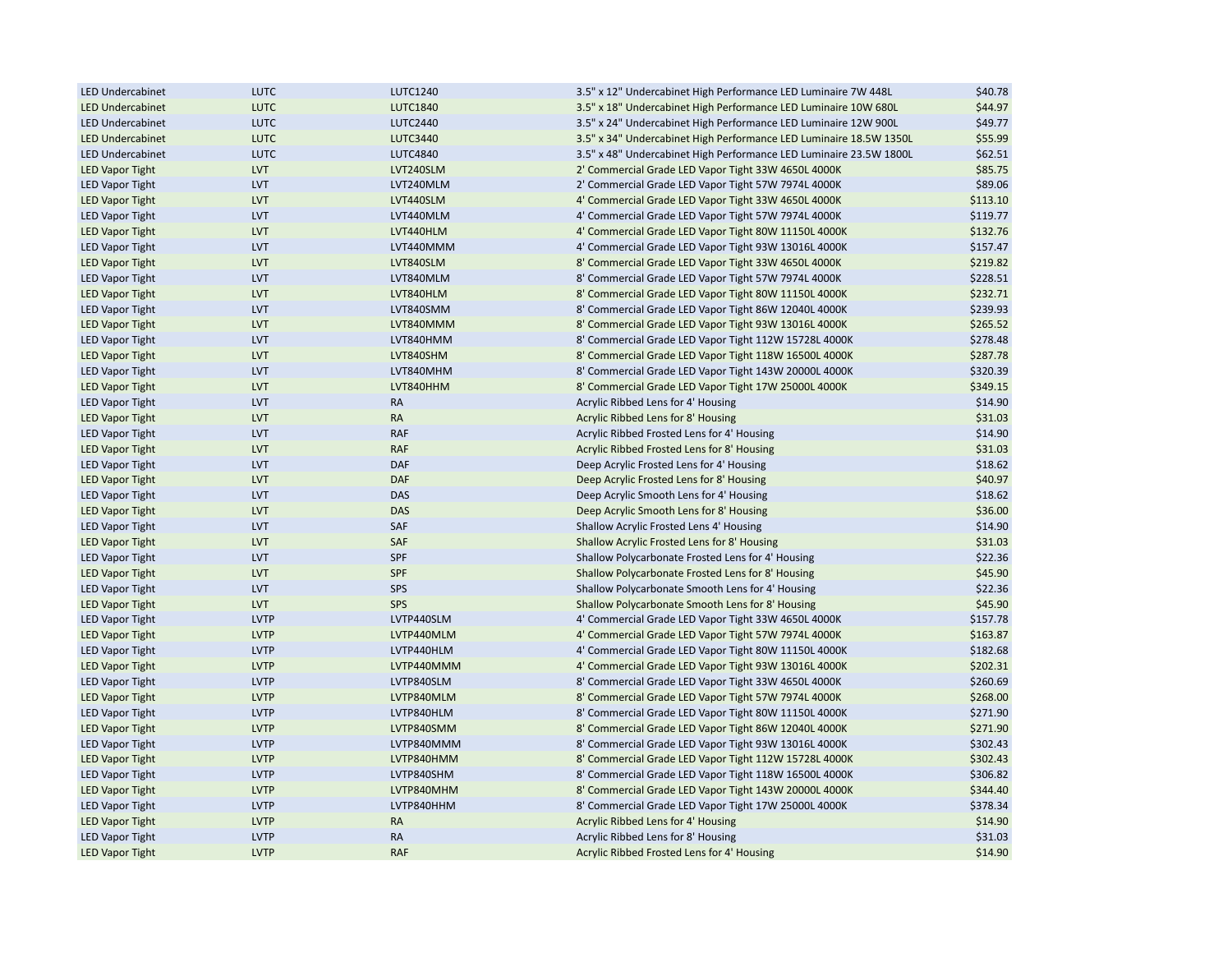| <b>LED Vapor Tight</b> | <b>LVTP</b> | RAF         | Acrylic Ribbed Frosted Lens for 8' Housing                                  | \$31.03  |
|------------------------|-------------|-------------|-----------------------------------------------------------------------------|----------|
| <b>LED Vapor Tight</b> | <b>LVTP</b> | <b>DAF</b>  | Deep Acrylic Frosted Lens for 4' Housing                                    | \$18.62  |
| <b>LED Vapor Tight</b> | <b>LVTP</b> | <b>DAF</b>  | Deep Acrylic Frosted Lens for 8' Housing                                    | \$40.97  |
| <b>LED Vapor Tight</b> | <b>LVTP</b> | <b>DAS</b>  | Deep Acrylic Smooth Lens for 4' Housing                                     | \$18.62  |
| <b>LED Vapor Tight</b> | <b>LVTP</b> | <b>DAS</b>  | Deep Acrylic Smooth Lens for 8' Housing                                     | \$36.00  |
| <b>LED Vapor Tight</b> | <b>LVTP</b> | SAF         | Shallow Acrylic Frosted Lens 4' Housing                                     | \$14.90  |
| <b>LED Vapor Tight</b> | <b>LVTP</b> | SAF         | Shallow Acrylic Frosted Lens for 8' Housing                                 | \$31.03  |
| <b>LED Vapor Tight</b> | <b>LVTP</b> | SPF         | Shallow Polycarbonate Frosted Lens for 4' Housing                           | \$22.36  |
| <b>LED Vapor Tight</b> | <b>LVTP</b> | SPF         | Shallow Polycarbonate Frosted Lens for 8' Housing                           | \$45.90  |
| <b>LED Vapor Tight</b> | <b>LVTP</b> | SPS         | Shallow Polycarbonate Smooth Lens for 4' Housing                            | \$22.36  |
| <b>LED Vapor Tight</b> | <b>LVTP</b> | SPS         | Shallow Polycarbonate Smooth Lens for 8' Housing                            | \$45.90  |
| <b>LED Vapor Tight</b> | <b>LVVT</b> | LVVT440SLM  | LED Narrow Vapor Tight 51.75"L 33W 4650L 4000K Frosted Shallow Acrylic Len  | \$81.61  |
| <b>LED Vapor Tight</b> | <b>LVVT</b> | LVVT440MLM  | LED Narrow Vapor Tight 51.75"L 57W 7974L 4000K Frosted Shallow Acrylic Len  | \$85.63  |
| <b>LED Vapor Tight</b> | <b>LVVT</b> | LVVT440HLM  | LED Narrow Vapor Tight 51.75"L 80W 11150L 4000K Frosted Shallow Acrylic Le  | \$90.57  |
| <b>LED Vapor Tight</b> | <b>LVVT</b> | LVVT440SMM  | LED Narrow Vapor Tight 51.75"L 86W 12040L 4000K Frosted Shallow Acrylic Le  | \$92.30  |
| <b>LED Vapor Tight</b> | <b>LVVT</b> | LVVT440MMM  | LED Narrow Vapor Tight 51.75"L 33W 4650L 4000K Frosted Shallow Acrylic Len  | \$100.64 |
| <b>LED Vapor Tight</b> | <b>LVVT</b> | SAS         | Smooth Shallow Acrylic Lens                                                 | \$10.92  |
| <b>LED Vapor Tight</b> | <b>LVVT</b> | <b>RA</b>   | Linear Ribbed Acrylic Lens                                                  | \$10.92  |
| <b>LED Vapor Tight</b> | <b>LVVT</b> | <b>RAF</b>  | Frosted Linear Ribbed Acrylic lens                                          | \$10.92  |
| <b>LED Vapor Tight</b> | <b>LVVT</b> | SPS         | Smooth Shallow Polycarbonate Lens                                           | \$11.78  |
| <b>LED Vapor Tight</b> | <b>LVVT</b> | SPF         | Frosted Shallow Polycarbonate Lens                                          | \$11.78  |
| <b>LED Vapor Tight</b> | <b>LVVT</b> | <b>RP</b>   | Linear Ribbed Polycarbonate Lens                                            | \$12.64  |
| <b>LED Vapor Tight</b> | <b>LVVT</b> | <b>RPF</b>  |                                                                             | \$12.93  |
|                        |             |             | Frosted Linear Ribbed Polycarbonate lens                                    |          |
| <b>LED Vapor Tight</b> | <b>LRVT</b> | LRVT40SLCPM | LED Round Vapor Tight 17.89" (D) x 5.34" (H) 28W 4659L 4000K Clear Polycarb | \$157.47 |
| <b>LED Vapor Tight</b> | <b>LRVT</b> | LRVT40MLCPM | LED Round Vapor Tight 17.89" (D) x 5.34" (H) 49W 7974L 4000K Clear Polycarb | \$160.92 |
| <b>LED Vapor Tight</b> | <b>LRVT</b> | LRVT40HLCPM | LED Round Vapor Tight 17.89" (D) x 5.34" (H) 69W 11150L 4000K Clear Polycar | \$164.37 |
| <b>LED Vapor Tight</b> | <b>LRVT</b> | LRVT40SMCPM | LED Round Vapor Tight 17.89" (D) x 5.34" (H) 75W 12040L 4000K Clear Polycar | \$164.37 |
| <b>LED Vapor Tight</b> | <b>LRVT</b> | LRVT40MMCPM | LED Round Vapor Tight 17.89" (D) x 5.34" (H) 81W 13016L 4000K Clear Polycar | \$170.11 |
| <b>LED Vapor Tight</b> | <b>LRVT</b> | LRVT40HMCPM | LED Round Vapor Tight 17.89" (D) x 5.34" (H) 98W 15728L 4000K Clear Polycar | \$174.71 |
| <b>LED Vapor Tight</b> | <b>LRVT</b> | LRVT40SHCPM | LED Round Vapor Tight 17.89" (D) x 5.34" (H) 103W 16500L 4000K Clear Polyca | \$174.71 |
| <b>LED Vapor Tight</b> | <b>LRVT</b> | FP          | Frosted Polycarbonate (Replace CP with FP)                                  | \$14.94  |
| <b>LED Vapor Tight</b> | <b>LRVT</b> | CA          | Clear Acrylic (Replace CP with CA)                                          | \$11.49  |
| <b>LED Vapor Tight</b> | <b>LRVT</b> | FA          | Frosted Acrylic (Replace CP with FA)                                        | \$14.94  |
| <b>LED Vapor Tight</b> | <b>LRVT</b> | <b>HKM</b>  | Single Hook Mount                                                           | \$17.24  |
| <b>LED Vapor Tight</b> | <b>LRVT</b> | PDM         | Single Pendant Mount                                                        | \$17.24  |
| <b>LED Vapor Tight</b> | <b>LRVT</b> | <b>DMB</b>  | Direct Mount with Bracket                                                   | \$13.79  |
| <b>LED Vapor Tight</b> | <b>VPC</b>  | VPC2030KM17 | LED Vapor Tight Jelly Jar Ceiling Mount 20W 1713LM 3000K MV 120-277V        | \$142.99 |
| <b>LED Vapor Tight</b> | <b>VPC</b>  | VPC2040KM17 | LED Vapor Tight Jelly Jar Ceiling Mount 20W 1713LM 4000K MV 120-277V        | \$142.99 |
| <b>LED Vapor Tight</b> | <b>VPW</b>  | VPW2030KM17 | LED Vapor Tight Jelly Jar Wall Mount 20W 1713LM 3000K MV 120-277V           | \$142.99 |
| <b>LED Vapor Tight</b> | <b>VPW</b>  | VPW2040KM17 | LED Vapor Tight Jelly Jar Wall Mount 20W 1713LM 4000K MV 120-277V           | \$142.99 |
| <b>LED Wall Mount</b>  | LASW        | LASW40SM4   | 4' Slotted LED Wall Mount 3.3W 506LM/FT MV 120-277V 4000K                   | \$312.83 |
| <b>LED Wall Mount</b>  | LASW        | LASW40HSM4  | 4' Slotted LED Wall Mount 5.1W 709LM/FT MV 120-277V 4000K                   | \$319.34 |
| <b>LED Wall Mount</b>  | LASW        | LASW40MM4   | 4' Slotted LED Wall Mount 6.9W 965LM/FT MV 120-277V 4000K                   | \$362.87 |
| <b>LED Wall Mount</b>  | LASW        | LASW40HMM4  | 4' Slotted LED Wall Mount 10.3W 1468LM/FT MV 120-277V 4000K                 | \$362.87 |
| <b>LED Wall Mount</b>  | LASW        | LASW40SM8   | 8' Slotted LED Wall Mount 3.3W 506LM/FT MV 120-277V 4000K                   | \$586.55 |
| <b>LED Wall Mount</b>  | LASW        | LASW40HSM8  | 8' Slotted LED Wall Mount 5.1W 709LM/FT MV 120-277V 4000K                   | \$589.15 |
| <b>LED Wall Mount</b>  | LASW        | LASW40MM8   | 8' Slotted LED Wall Mount 6.9W 965LM/FT MV 120-277V 4000K                   | \$680.39 |
| <b>LED Wall Mount</b>  | LASW        | LASW40HMM8  | 8' Slotted LED Wall Mount 10.3W 1468LM/FT MV 120-277V 4000K                 | \$680.39 |
| <b>LED Wall Mount</b>  | LALW        | LALW40SM4   | 4' Louvered LED Wall Mount 3.3W 506LM/FT MV 120-277V 4000K                  | \$312.83 |
| <b>LED Wall Mount</b>  | LALW        | LALW40HSM4  | 4' Louvered LED Wall Mount 5.1W 709LM/FT MV 120-277V 4000K                  | \$319.34 |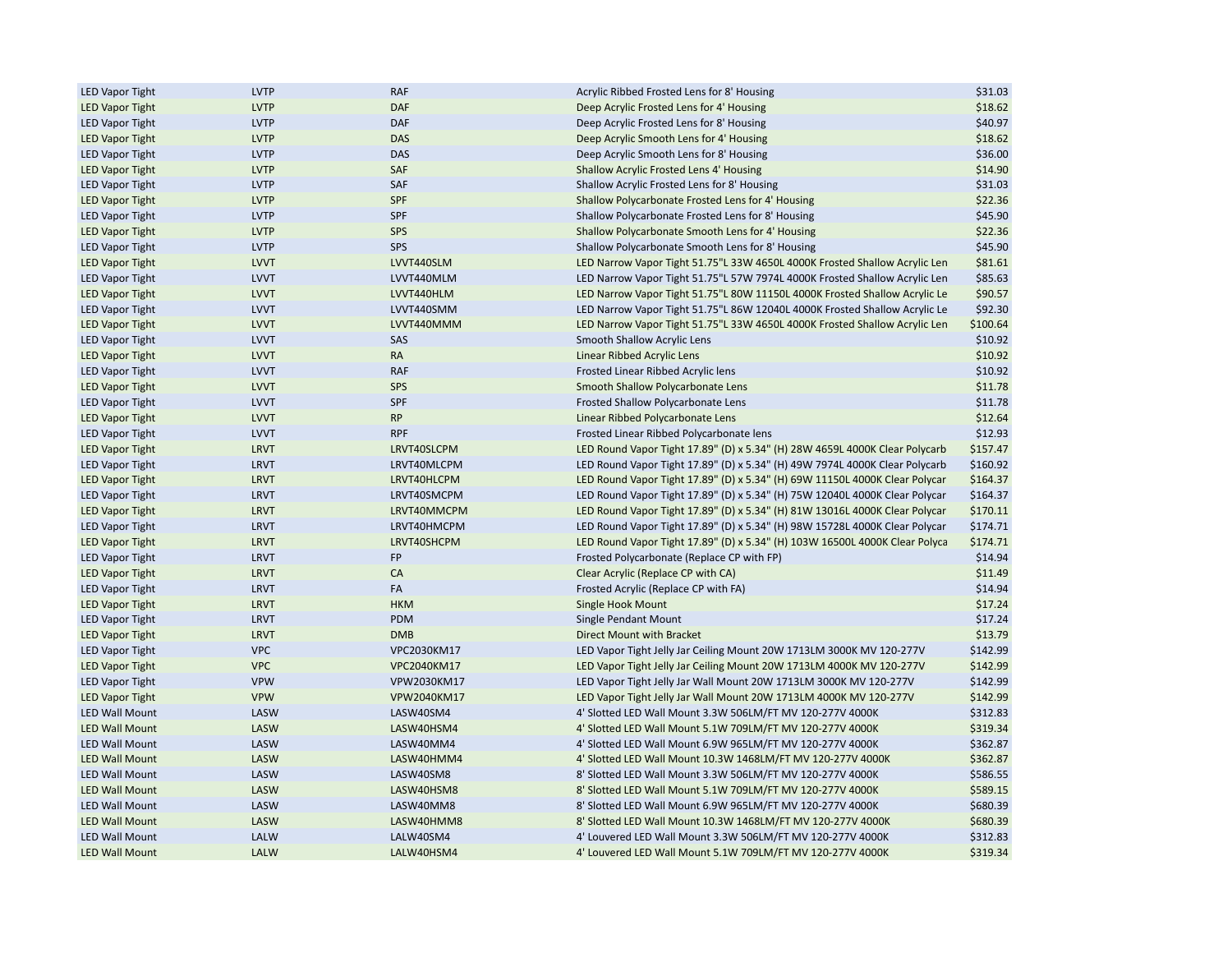| <b>LED Wall Mount</b> | LALW           | LALW40MM4       | 4' Louvered LED Wall Mount 6.9W 965LM/FT MV 120-277V 4000K                                                    | \$362.87 |
|-----------------------|----------------|-----------------|---------------------------------------------------------------------------------------------------------------|----------|
| <b>LED Wall Mount</b> | LALW           | LALW40HMM4      | 4' Louvered LED Wall Mount 10.3W 1468LM/FT MV 120-277V 4000K                                                  | \$362.87 |
| <b>LED Wall Mount</b> | LALW           | LALW40SM8       | 8' Louvered LED Wall Mount 3.3W 506LM/FT MV 120-277V 4000K                                                    | \$586.55 |
| <b>LED Wall Mount</b> | LALW           | LALW40HSM8      | 8' Louvered LED Wall Mount 5.1W 709LM/FT MV 120-277V 4000K                                                    | \$589.15 |
| <b>LED Wall Mount</b> | LALW           | LALW40MM8       | 8' Louvered LED Wall Mount 6.9W 965LM/FT MV 120-277V 4000K                                                    | \$680.39 |
| <b>LED Wall Mount</b> | LALW           | LALW40HMM8      | 8' Louvered LED Wall Mount 10.3W 1468LM/FT MV 120-277V 4000K                                                  | \$680.39 |
| <b>LED Wall Mount</b> | <b>LAPW</b>    | LAPW40SM4       | 4' Perforated LED Wall Mount 3.3W 506LM/FT MV 120-277V 4000K                                                  | \$312.83 |
| <b>LED Wall Mount</b> | <b>LAPW</b>    | LAPW40HSM4      | 4' Perforated LED Wall Mount 5.1W 709LM/FT MV 120-277V 4000K                                                  | \$319.34 |
| <b>LED Wall Mount</b> | <b>LAPW</b>    | LAPW40MM4       | 4' Perforated LED Wall Mount 6.9W 965LM/FT MV 120-277V 4000K                                                  | \$362.87 |
| <b>LED Wall Mount</b> | <b>LAPW</b>    | LAPW40HMM4      | 4' Perforated LED Wall Mount 10.3W 1468LM/FT MV 120-277V 4000K                                                | \$362.87 |
| <b>LED Wall Mount</b> | <b>LAPW</b>    | LAPW40SM8       | 8' Perforated LED Wall Mount 3.3W 506LM/FT MV 120-277V 4000K                                                  | \$586.55 |
| <b>LED Wall Mount</b> | <b>LAPW</b>    | LAPW40HSM8      | 8' Perforated LED Wall Mount 5.1W 709LM/FT MV 120-277V 4000K                                                  | \$589.15 |
| <b>LED Wall Mount</b> | <b>LAPW</b>    | LAPW40MM8       | 8' Perforated LED Wall Mount 6.9W 965LM/FT MV 120-277V 4000K                                                  | \$680.39 |
| <b>LED Wall Mount</b> | <b>LAPW</b>    | LAPW40HMM8      | 8' Perforated LED Wall Mount 10.3W 1468LM/FT MV 120-277V 4000K                                                | \$680.39 |
| <b>LED Stairwell</b>  | LSWV07         | LSWV0740SLSWMW2 | 2' LED Stairwell Fixture with Sensor 33W 4650L 3000K                                                          | \$228.51 |
| <b>LED Stairwell</b>  | LSWV07         | LSWV0740MLSWMW2 | 2' LED Stairwell Fixture with Sensor 57W 7974L 3000K                                                          | \$232.07 |
| <b>LED Stairwell</b>  | LSWV07         | LSWV0740SLSWMW4 | 4' LED Stairwell Fixture with Sensor 33W 4650L 3000K                                                          | \$262.37 |
| <b>LED Stairwell</b>  | LSWV07         | LSWV0740MLSWMW4 | 4' LED Stairwell Fixture with Sensor 57W 7974L 3000K                                                          | \$274.11 |
| <b>LED Stairwell</b>  | LSWV07         | LSWV0740HLSWMW4 | 4' LED Stairwell Fixture with Sensor 80W 11150L 3000K                                                         | \$296.44 |
| <b>LED Stairwell</b>  | LSWV13         | LSWV13240SLSWM  | 4.3" x 24" Stairwell Fixture with Sensor 33W 4650L 4000K                                                      | \$220.46 |
| <b>LED Stairwell</b>  | LSWV13         | LSWV13240MLSWM  | 4.3" x 24" Stairwell Fixture with Sensor 57W 7974L 4000K                                                      | \$224.02 |
| <b>LED Stairwell</b>  | LSWV13         | LSWV13440SLSWM  | 4.3" x 48" Stairwell Fixture with Sensor 33W 4650L 4000K                                                      | \$254.32 |
| <b>LED Stairwell</b>  | LSWV13         | LSWV13440MLSWM  | 4.3" x 48" Stairwell Fixture with Sensor 57W 7974L 4000K                                                      | \$266.07 |
| <b>LED Stairwell</b>  | LSWV13         | LSWV13440HLSWM  | 4.3" x 48" Stairwell Fixture with Sensor 80W 11150L 4000K                                                     | \$289.29 |
| <b>LED Stairwell</b>  | LSWV50         | LSWV5040SLDAMW2 | 2' LED Stairwell Fixture With Motion & Sound Sensor 33W 4650L 4000K                                           | \$229.54 |
| <b>LED Stairwell</b>  | LSWV50         | LSWV5040MLDAMW2 | 2' LED Stairwell Fixture With Motion & Sound Sensor 57W 7974L 4000K                                           | \$236.15 |
| <b>LED Stairwell</b>  | LSWV50         | LSWV5040SLDAMW4 | 4' LED Stairwell Fixture With Motion & Sound Sensor 33W 4650L 4000K                                           | \$270.75 |
| <b>LED Stairwell</b>  | LSWV50         | LSWV5040MLDAMW4 | 4' LED Stairwell Fixture With Motion & Sound Sensor 57W 7974L 4000K                                           | \$277.47 |
| <b>LED Stairwell</b>  | LSWV50         | LSWV5040MLDAMW4 | 4' LED Stairwell Fixture With Motion & Sound Sensor 80W 11150L 4000K                                          | \$283.45 |
| <b>LED Suspended</b>  | LALPP          |                 | LALPP40SWOPSLM4ECS/CP100/CPPF1I4' Satin lens center with Perforated or smooth sides LED Suspended 13.2W 202   | \$364.97 |
| <b>LED Suspended</b>  | <b>LALPP</b>   |                 | LALPP40MWOPSLM4ECS/CP100/CPPF14' Satin lens center with Perforated or smooth sides LED Suspended 20.4W 28:    | \$364.97 |
| <b>LED Suspended</b>  | <b>LALPP</b>   |                 | LALPP40HSWOPSLM4ECS/CP100/CPPF 4' Satin lens center with Perforated or smooth sides LED Suspended 27.6W 386   | \$364.97 |
| <b>LED Suspended</b>  | <b>LALPP</b>   |                 | LALPP40HMWOPSLM4ECS/CP100/CPP 4' Satin lens center with Perforated or smooth sides LED Suspended 41.2W 58.    | \$377.53 |
| <b>LED Suspended</b>  | <b>LALPP</b>   |                 | LALPP40SWOPSLM8ECS/CP100/CPPF1(8' Satin lens center with Perforated or smooth sides LED Suspended 26.4W 404   | \$729.93 |
| <b>LED Suspended</b>  | <b>LALPP</b>   |                 | LALPP40MWOPSLM8ECS/CP100/CPPF18' Satin lens center with Perforated or smooth sides LED Suspended 40.8W 567    | \$729.93 |
| <b>LED Suspended</b>  | <b>LALPP</b>   |                 | LALPP40HSWOPSLM8ECS/CP100/CPPF 8' Satin lens center with Perforated or smooth sides LED Suspended 55.2W 77.   | \$729.93 |
| <b>LED Suspended</b>  | LALPP          |                 | LALPP40HMWOPSLM8ECS/CP100/CPP 8' Satin lens center with Perforated or smooth sides LED Suspended 82.4W 11.    | \$754.13 |
| <b>LED Suspended</b>  | <b>LALPP</b>   | $ECB*$          | Bull Nose End Cap (Replace ECS with ECB, Price per each)*                                                     | \$7.45   |
| <b>LED Suspended</b>  | <b>LALPPDI</b> |                 | LALPPDI40S40SWPSLM4ECS/CP100/CP 4' Satin lens center with Perforated or smooth sides LED Suspended Direct/Ind | \$410.59 |
| <b>LED Suspended</b>  | <b>LALPPDI</b> |                 | LALPPDI40S40MWPSLM4ECS/CP100/C 4' Satin lens center with Perforated or smooth sides LED Suspended Direct/Ind  | \$410.59 |
| <b>LED Suspended</b>  | <b>LALPPDI</b> |                 | LALPPDI40S40HSWPSLM4ECS/CP100/C4' Satin lens center with Perforated or smooth sides LED Suspended Direct/Ind  | \$410.59 |
| <b>LED Suspended</b>  | <b>LALPPDI</b> |                 | LALPPDI40S40HMWPSLM4ECS/CP100/4' Satin lens center with Perforated or smooth sides LED Suspended Direct/Ind   | \$430.48 |
| <b>LED Suspended</b>  | <b>LALPPDI</b> |                 | LALPPDI40S40SWPSLM8ECS/CP100/CP 8' Satin lens center with Perforated or smooth sides LED Suspended Direct/Ind | \$808.14 |
| <b>LED Suspended</b>  | <b>LALPPDI</b> |                 | LALPPDI40S40MWPSLM8ECS/CP100/C 8' Satin lens center with Perforated or smooth sides LED Suspended Direct/Ind  | \$808.14 |
| <b>LED Suspended</b>  | <b>LALPPDI</b> |                 | LALPPDI40S40HSWPSLM8ECS/CP100/C8' Satin lens center with Perforated or smooth sides LED Suspended Direct/Ind  | \$808.14 |
| <b>LED Suspended</b>  | <b>LALPPDI</b> |                 | LALPPDI40S40HMWPSLM8ECS/CP100/8' Satin lens center with Perforated or smooth sides LED Suspended Direct/Ind   | \$847.93 |
| <b>LED Suspended</b>  | <b>LALPPDI</b> | $ECB*$          | Bull Nose End Cap (Replace ECS with ECB, Price per each)*                                                     | \$7.45   |
| <b>LED Suspended</b>  | LASP           |                 | LASP40SMW4ECS/CPY100/CPPFY100 4' Slotted Linear Direct Only 13.2W 2024L 4000K                                 | \$286.76 |
| <b>LED Suspended</b>  | LASP           |                 | LASP40MMW4ECS/CPY100/CPPFY100 4' Slotted Linear Direct Only 20.4W 2836L 4000K                                 | \$286.76 |
| <b>LED Suspended</b>  | LASP           |                 | LASP40HSMW4ECS/CPY100/CPPFY100 4' Slotted Linear Direct Only 27.6W 3860L 4000K                                | \$286.76 |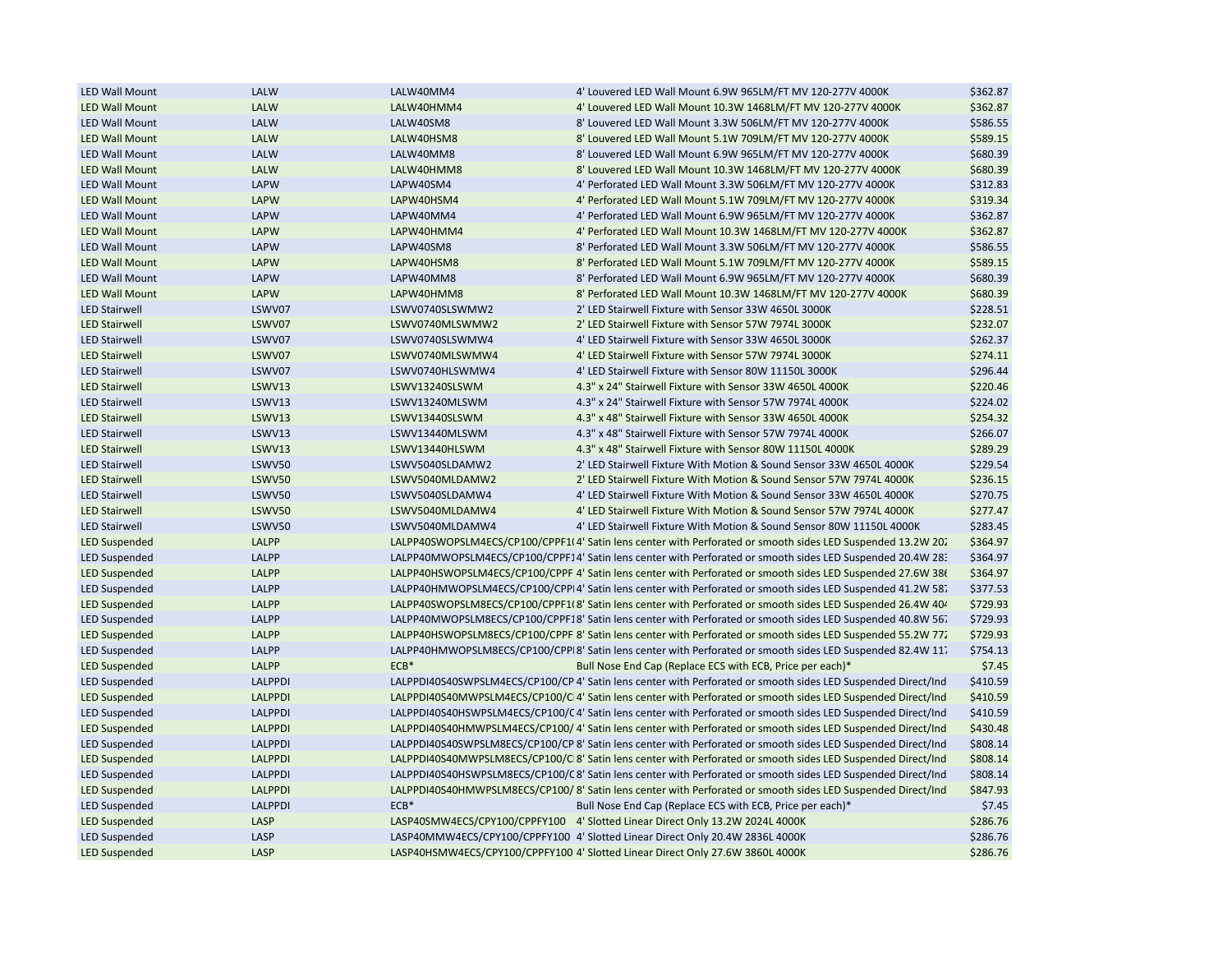| <b>LED Suspended</b>                         | LASP          |                             | LASP40HMW4ECS/CPY100/CPPFY100 4' Slotted Linear Direct Only 41.2W 5872L 4000K                                 | \$299.79 |
|----------------------------------------------|---------------|-----------------------------|---------------------------------------------------------------------------------------------------------------|----------|
| <b>LED Suspended</b>                         | LASP          |                             | LASP40SMW8ECS/CPY100/CPPFY100 8' Slotted Linear Direct Only 26.4W 4048L 4000K                                 | \$469.24 |
| <b>LED Suspended</b>                         | LASP          |                             | LASP40MMW8ECS/CPY100/CPPFY100 8' Slotted Linear Direct Only 40.8W 5672L 4000K                                 | \$469.24 |
| <b>LED Suspended</b>                         | LASP          |                             | LASP40HSMW8ECS/CPY100/CPPFY100 8' Slotted Linear Direct Only 55.2W 7720L 4000K                                | \$482.28 |
| <b>LED Suspended</b>                         | LASP          |                             | LASP40HMMW8ECS/CPY100/CPPFY100 8' Slotted Linear Direct Only 82.4W 11744L 4000K                               | \$508.34 |
| <b>LED Suspended</b>                         | LASP          |                             | LASP40S40SMW4ECS/CPY100/CPPFY1(4' Slotted Linear Direct/Indirect 13.2W 2024L Indirect 13.2W 2024L Direct 400  | \$376.69 |
| <b>LED Suspended</b>                         | LASP          |                             | LASP40S40MMW4ECS/CPY100/CPPFY14' Slotted Linear Direct/Indirect 13.2W 2024L Indirect 20.4W 2836L Indirect 40  | \$376.69 |
| <b>LED Suspended</b>                         | LASP          |                             | LASP40S40HSMW4ECS/CPY100/CPPFY 4' Slotted Linear Direct/Indirect 13.2W 2024L Indirect 27.6W 3860L Direct 400  | \$376.69 |
| <b>LED Suspended</b>                         | LASP          |                             | LASP40S40HMW4ECS/CPY100/CPPFY1 4' Slotted Linear Direct/Indirect 13.2W 2024L Indirect 41.2W 5872L Direct 400  | \$383.21 |
| <b>LED Suspended</b>                         | LASP          |                             | LASP40S40SMW8ECS/CPY100/CPPYF1(8' Slotted Linear Direct/Indirect 26.4W 4048L Indirect 26.4W 4048L Direct 400  | \$650.41 |
| <b>LED Suspended</b>                         | LASP          |                             | LASP40S40MMW8ECS/CPY100/CPPYF18' Slotted Linear Direct/Indirect 26.4W 4048L Indirect 40.8W 5672L Direct 400   | \$650.41 |
| <b>LED Suspended</b>                         | LASP          |                             | LASP40S40HS8WECS/CPY100/CPPFY10 8' Slotted Linear Direct/Indirect 26.4W 4048L Indirect 55.2W 7720L Direct 400 | \$650.41 |
| <b>LED Suspended</b>                         | LASP          |                             | LASP40S40HMW8ECS/CPY100/CPPYF1 8' Slotted Linear Direct/Indirect 26.4W 4048L Indirect 82.4W 11744L Direct 40  | \$690.83 |
| <b>LED Suspended</b>                         | LASP          | $ECB*$                      | Bull Nose End Cap (Replace ECS with ECB, Price per each)*                                                     | \$7.45   |
| <b>LED Suspended</b>                         | LAPP          |                             | LAPP40SMW4ECS/CPY100/CPPFY100 4' Perforated Linear Direct Only 13.2W 2024L 4000K                              | \$286.76 |
| <b>LED Suspended</b>                         | LAPP          |                             | LAPP40HSMW4ECS/CPY100/CPPFY100 4' Perforated Linear Direct Only 20.4W 2836L 4000K                             | \$286.76 |
| <b>LED Suspended</b>                         | LAPP          |                             | LAPP40MMW4ECS/CPY100/CPPFY100 4' Perforated Linear Direct Only 27.6W 3860L 4000K                              | \$286.76 |
| <b>LED Suspended</b>                         | LAPP          |                             | LAPP40HMMW4ECS/CPY100/CPPFY10I 4' Perforated Linear Direct Only 41.2W 5872L 4000K                             | \$299.79 |
| <b>LED Suspended</b>                         | LAPP          |                             | LAPP40SMW8ECS/CPY100/CPPFY100 8' Perforated Linear Direct Only 26.4W 4048L 4000K                              | \$469.24 |
|                                              | LAPP          |                             | LAPP40HSMW8ECS/CPY100/CPPFY100 8' Perforated Linear Direct Only 40.8W 5672L 4000K                             | \$469.24 |
| <b>LED Suspended</b><br><b>LED Suspended</b> | LAPP          |                             | LAPP40MMW8ECS/CPY100/CPPFY100 8' Perforated Linear Direct Only 55.2W 7720L 4000K                              | \$482.28 |
|                                              |               |                             |                                                                                                               |          |
| <b>LED Suspended</b>                         | LAPP<br>LAPP  |                             | LAPP40HMMW8ECS/CPY100/CPPFY10 8' Perforated Linear Direct Only 82.4W 11744L 4000K                             | \$508.34 |
| <b>LED Suspended</b>                         |               |                             | LAPP40S40SMW4ECS/CPY100/CPPFY1I4' Perforated Linear Direct/Indirect 13.2W 2024L Indirect 13.2W 2024L Direct 4 | \$376.69 |
| <b>LED Suspended</b>                         | LAPP          |                             | LAPP40S40HSMW4ECS/CPY100/CPPFY 4' Perforated Linear Direct/Indirect 13.2W 2024L Indirect 20.4W 2836L Indirect | \$376.69 |
| <b>LED Suspended</b>                         | LAPP          |                             | LAPP40S40MMW4ECS/CPY100/CPPFY14' Perforated Linear Direct/Indirect 13.2W 2024L Indirect 27.6W 3860L Direct 4  | \$376.69 |
| <b>LED Suspended</b>                         | LAPP          |                             | LAPP40S40HMMW4ECS/CPY100/CPPF' 4' Perforated Linear Direct/Indirect 13.2W 2024L Indirect 41.2W 5872L Direct 4 | \$383.21 |
| <b>LED Suspended</b>                         | LAPP          |                             | LAPP40S40SMW8ECS/CPY100/CPPFY1(8' Perforated Linear Direct/Indirect 26.4W 4048L Indirect 26.4W 4048L Direct 4 | \$650.41 |
| <b>LED Suspended</b>                         | LAPP          |                             | LAPP40S40HSMW8ECS/CPY100/CPPFY 8' Perforated Linear Direct/Indirect 26.4W 4048L Indirect 40.8W 5672L Direct 4 | \$650.41 |
| <b>LED Suspended</b>                         | LAPP          |                             | LAPP40S40MMW8ECS/CPY100/CPPFY18' Perforated Linear Direct/Indirect 26.4W 4048L Indirect 55.2W 7720L Direct 4  | \$650.41 |
| <b>LED Suspended</b>                         | LAPP          |                             | LAPP40S40HMMW8ECS/CPY100/CPPF' 8' Perforated Linear Direct/Indirect 26.4W 4048L Indirect 82.4W 11744L Direct  | \$690.83 |
| <b>LED Suspended</b>                         | LAPP          | $ECB*$                      | Bull Nose End Cap (Replace ECS with ECB, Price per each)*                                                     | \$7.45   |
| <b>LED Highbay</b>                           | <b>LCHB</b>   | LCHB440SLWM                 | 4' LED Commercial High Bay 33W 4650L 4000K Wide Distribution No Louver                                        | \$184.48 |
| <b>LED Highbay</b>                           | <b>LCHB</b>   | LCHB440MLWM                 | 4' LED Commercial High Bay 57W 7974L 4000K Wide Distribution No Louver                                        | \$192.47 |
| <b>LED Highbay</b>                           | <b>LCHB</b>   | LCHB440HLWM                 | 4' LED Commercial High Bay 80W 11150L 4000K Wide Distribution No Louver                                       | \$206.70 |
| <b>LED Highbay</b>                           | <b>LCHB</b>   | LCHB440SMWM                 | 4' LED Commercial High Bay 86W 12040L 4000K Wide Distribution No Louver                                       | \$208.51 |
| <b>LED Highbay</b>                           | <b>LCHB</b>   | LCHB840SLWM                 | 8' LED Commercial High Bay 33W 4650L 4000K Wide Distribution No Louver                                        | \$333.45 |
| <b>LED Highbay</b>                           | <b>LCHB</b>   | LCHB840MLWM                 | 8' LED Commercial High Bay 57W 7974L 4000K Wide Distribution No Louver                                        | \$341.44 |
| <b>LED Highbay</b>                           | <b>LCHB</b>   | LCHB840HLWM                 | 8' LED Commercial High Bay 80W 11150L 4000K Wide Distribution No Louver                                       | \$350.94 |
| <b>LED Highbay</b>                           | <b>LCHB</b>   | LCHB840SMWM                 | 8' LED Commercial High Bay 86W 12040L 4000K Wide Distribution No Louver                                       | \$352.84 |
| <b>LED Highbay</b>                           | <b>LCHB</b>   | LCHB840MMWM                 | 8' LED Commercial High Bay 93W 13016L 4000K Wide Distribution No Louver                                       | \$356.90 |
| <b>LED Highbay</b>                           | <b>LCHB</b>   | LCHB840HMWM                 | 8' LED Commercial High Bay 112W 15728L 4000K Wide Distribution No Louver                                      | \$368.39 |
| <b>LED Suspended</b>                         | <b>LSRD</b>   | LSRD40SM4MW/CPPFY100/CPY100 | 4' Direct Only 13.2W 2024L 4000K                                                                              | \$300.57 |
| <b>LED Suspended</b>                         | <b>LSRD</b>   | LSRD40HM4MW/CPPFY100/CPY100 | 4' Direct Only 41.2W 5872L 4000K                                                                              | \$331.03 |
| <b>LED Suspended</b>                         | <b>LSRD</b>   | LSRD40SM8MW/CPPFY100/CPY100 | 8' Direct Only 26.4W 4048L 4000K                                                                              | \$510.57 |
| <b>LED Suspended</b>                         | <b>LSRD</b>   | LSRD40HM8MW/CPPFY100/CPY100 | 8' Direct Only 82.4W 11744L 4000K                                                                             | \$577.95 |
| <b>LED Suspended</b>                         | <b>LSRDID</b> |                             | LSRDID40S40HS4MWCPPFY100/CPY10 4' Indirect 13.2W 2024L Direct 27.6W 3860L 4000K                               | \$400.69 |
| <b>LED Suspended</b>                         | <b>LSRDID</b> |                             | LSRDID40S40MM8MWCPPFY100/CPY18' Indirect 26.4W 4048L Direct 40.8W 5672L 4000K                                 | \$671.59 |
| <b>LED Suspended</b>                         | <b>LDL</b>    | LDL22DS40SSMW4              | 4' Suspended Direct Steel 13.2W 2024L 4000K                                                                   | \$215.78 |
| <b>LED Suspended</b>                         | <b>LDL</b>    | LDL22DS40SSMW8              | 8' Suspended Direct Steel 26.4W 4048L 4000K                                                                   | \$430.13 |
| <b>LED Suspended</b>                         | <b>LDL</b>    | LDL22DS40MSMW4              | 4' Suspended Direct Steel 20.4W 2836L 4000K                                                                   | \$215.78 |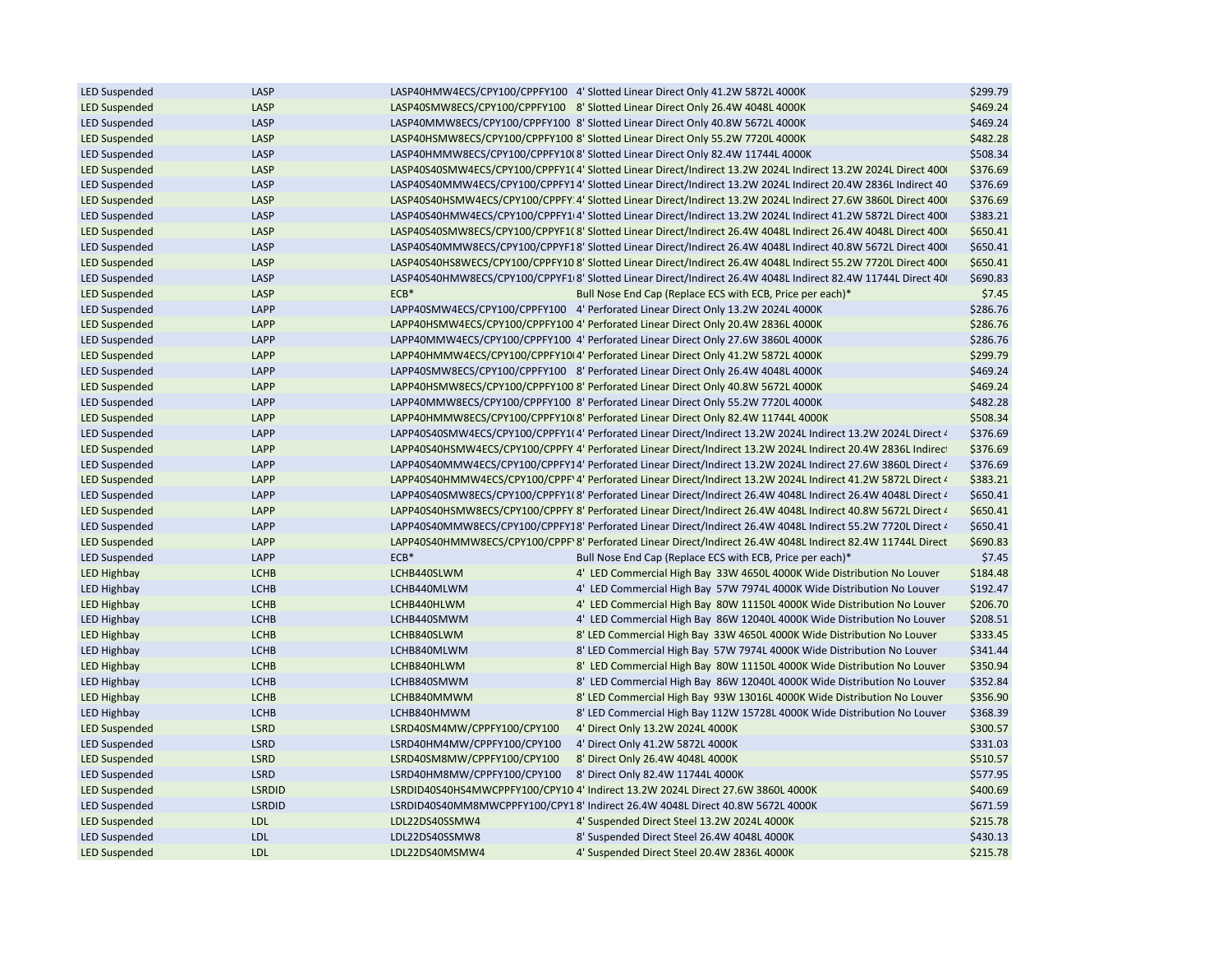| <b>LED Suspended</b> | <b>LDL</b>      | LDL22DS40MSMW8  | 8' Suspended Direct Steel 40.8W 5672L 4000K                                                                    | \$430.13 |
|----------------------|-----------------|-----------------|----------------------------------------------------------------------------------------------------------------|----------|
| <b>LED Suspended</b> | <b>LDL</b>      | LDL22DS40HSSMW4 | 4' Suspended Direct Steel 27.6W 3860L 4000K                                                                    | \$215.78 |
| <b>LED Suspended</b> | <b>LDL</b>      | LDL22DS40HSSMW8 | 8' Suspended Direct Steel 55.2W 7720L 4000K                                                                    | \$430.13 |
| <b>LED Suspended</b> | LDL             | LDL22DS40HMSMW4 | 4' Suspended Direct Steel 41.2W 5872L 4000K                                                                    | \$215.78 |
| <b>LED Suspended</b> | <b>LDL</b>      | LDL22DS40HMSMW8 | 8' Suspended Direct Steel 82.4W 11744L 4000K                                                                   | \$463.45 |
| <b>LED Suspended</b> | LASQLD          |                 | LASQLD40SSMW2/CPY100/CPPFY100 2' Low Profile Pendant Direct Only 6.6W 1012L 4000K                              | \$169.45 |
| <b>LED Suspended</b> | LASQLD          |                 | LASQLD40MSMW2/CPY100/CPPFY100 2' Low Profile Pendant Direct Only 10.2W 1418L 4000K                             | \$169.45 |
| <b>LED Suspended</b> | LASQLD          |                 | LASQLD40HSMW2/CPY100/CPPFY100 2' Low Profile Pendant Direct Only 13.8W 1930L 4000K                             | \$169.45 |
| <b>LED Suspended</b> | LASQLD          |                 | LASQLD40HMSMW2/CPY100/CPPFY10 2' Low Profile Pendant Direct Only 20.6W 2936L 4000K                             | \$169.45 |
| <b>LED Suspended</b> | LASQLD          |                 | LASQLD40SSMW4/CPY100/CPPFY100 4' Low Profile Pendant Direct Only 13.2W 2024L 4000K                             | \$338.90 |
| <b>LED Suspended</b> | LASQLD          |                 | LASQLD40MSMW4/CPY100/CPPFY100 4' Low Profile Pendant Direct Only 20.4W 2836L 4000K                             | \$338.90 |
| <b>LED Suspended</b> | LASQLD          |                 | LASQLD40HSMW4/CPY100/CPPFY100 4' Low Profile Pendant Direct Only 27.6W 3860L 4000K                             | \$338.90 |
| <b>LED Suspended</b> | LASQLD          |                 | LASQLD40HSMW4/CPY100/CPPFY100 4' Low Profile Pendant Direct Only 41.2W 5872L 4000K                             | \$338.90 |
| <b>LED Suspended</b> | LASQLD          |                 | LASQLD40SSMW8/CPY100/CPPFY100 8' Low Profile Pendant Direct Only 26.4W 4048L 4000K                             | \$637.38 |
| <b>LED Suspended</b> | LASQLD          |                 | LASQLD40MSMW8/CPY100/CPPFY100 8' Low Profile Pendant Direct Only 40.8W 5672L 4000K                             | \$637.38 |
| <b>LED Suspended</b> | LASQLD          |                 | LASQLD40HSMW8/CPY100/CPPFY100 8' Low Profile Pendant Direct Only 55.2W 7720L 4000K                             | \$637.38 |
| <b>LED Suspended</b> | LASQLD          |                 | LASQLD40HSMW8/CPY100/CPPFY100 8' Low Profile Pendant Direct Only 82.4W 11744L 4000K                            | \$653.02 |
| <b>LED Suspended</b> | <b>LASQLID</b>  |                 | LASQLID40SMW2/CPY100/CPPFY100 2' Low Profile Pendant Indirect Only 6.6W 1012L 4000K                            | \$169.45 |
| <b>LED Suspended</b> | LASQLID         |                 | LASQLID40MSMW2/CPY100/CPPFY10C 2' Low Profile Pendant Indirect Only 10.2W 1418L 4000K                          | \$169.45 |
| <b>LED Suspended</b> | <b>LASQLID</b>  |                 | LASQLID40HSMW2/CPY100/CPPFY100 2' Low Profile Pendant Indirect Only 13.8W 1930L 4000K                          | \$169.45 |
| <b>LED Suspended</b> | LASQLID         |                 | LASQLID40HMSMW2/CPY100/CPPFY1(2' Low Profile Pendant Indirect Only 20.6W 2936L 4000K                           | \$169.45 |
| <b>LED Suspended</b> | <b>LASQLID</b>  |                 | LASQLID40SSMW4/CPY100/CPPFY100 4' Low Profile Pendant Indirect Only 13.2W 2024L 4000K                          | \$338.90 |
|                      |                 |                 |                                                                                                                |          |
| <b>LED Suspended</b> | LASQLID         |                 | LASQLID40MSMW4/CPY100/CPPFY10C 4' Low Profile Pendant Indirect Only 20.4W 2836L 4000K                          | \$338.90 |
| <b>LED Suspended</b> | <b>LASQLID</b>  |                 | LASQLID40HSMW4/CPY100/CPPFY100 4' Low Profile Pendant Indirect Only 27.6W 3860L 4000K                          | \$338.90 |
| <b>LED Suspended</b> | LASQLID         |                 | LASQLID40HSMW4/CPY100/CPPFY100 4' Low Profile Pendant Indirect Only 41.2W 5872L 4000K                          | \$338.90 |
| <b>LED Suspended</b> | <b>LASQLID</b>  |                 | LASQLID40SSMW8/CPY100/CPPFY100 8' Low Profile Pendant Indirect Only 26.4W 4048L 4000K                          | \$637.38 |
| <b>LED Suspended</b> | LASQLID         |                 | LASQLID40MSMW8/CPY100/CPPFY10C 8' Low Profile Pendant Indirect Only 40.8W 5672L 4000K                          | \$637.38 |
| <b>LED Suspended</b> | <b>LASQLID</b>  |                 | LASQLID40HSMW8/CPY100/CPPFY100 8' Low Profile Pendant Indirect Only 55.2W 7720L 4000K                          | \$637.38 |
| <b>LED Suspended</b> | LASQLID         |                 | LASQLID40HSMW8/CPY100/CPPFY100 8' Low Profile Pendant Indirect Only 82.4W 11744L 4000K                         | \$653.02 |
| <b>LED Suspended</b> | <b>LASQLDID</b> |                 | LASQLDID40S40SSMW2/CPY100/CPPF' 2' Direct/Indirect Low Profile Pendant Indirect 6.6W 1012L Direct 6.6W 1012L 4 | \$195.52 |
| <b>LED Suspended</b> | LASQLDID        |                 | LASQLDID40S40MSMW2/CPY100/CPPI 2' Direct/Indirect Low Profile Pendant Indirect 6.6W 1012L Direct 10.2W 1418L   | \$195.52 |
| <b>LED Suspended</b> | <b>LASQLDID</b> |                 | LASQLDID40S40HSMW2/CPY100/CPPF 2' Direct/Indirect Low Profile Pendant Indirect 6.6W 1012L Direct 13.8W 1930L   | \$195.52 |
| <b>LED Suspended</b> | LASQLDID        |                 | LASQLDID40S40HSMW2/CPY100/CPPF 2' Direct/Indirect Low Profile Pendant Indirect 6.6W 1012L Direct 20.6W 2936L   | \$195.52 |
| <b>LED Suspended</b> | <b>LASQLDID</b> |                 | LASQLDID40S40SSMW4/CPY100/CPPF' 4' Direct/Indirect Low Profile Pendant Indirect 13.2W 2024L Direct 13.2W 2024  | \$391.03 |
| <b>LED Suspended</b> | LASQLDID        |                 | LASQLDID40S40MSMW4/CPY100/CPPI 4' Direct/Indirect Low Profile Pendant Indirect 13.2W 2024L Direct 20.4W 2836   | \$391.03 |
| <b>LED Suspended</b> | <b>LASQLDID</b> |                 | LASQLDID40S40HSMW4/CPY100/CPPF 4' Direct/Indirect Low Profile Pendant Indirect 13.2W 2024L Direct 27.6W 386(   | \$391.03 |
| <b>LED Suspended</b> | LASQLDID        |                 | LASQLDID40S40HSMW4/CPY100/CPPF 4' Direct/Indirect Low Profile Pendant Indirect 13.2W 2024L Direct 41.2W 5872   | \$391.03 |
| <b>LED Suspended</b> | <b>LASQLDID</b> |                 | LASQLDID40S40SSMW8/CPY100/CPPF' 8' Direct/Indirect Low Profile Pendant Indirect 26.4W 4048L Direct 26.4W 4048  | \$774.24 |
| <b>LED Suspended</b> | LASQLDID        |                 | LASQLDID40S40MSMW8/CPY100/CPPI 8' Direct/Indirect Low Profile Pendant Indirect 26.4W 4048L Direct 40.8W 5672   | \$774.24 |
| <b>LED Suspended</b> | <b>LASQLDID</b> |                 | LASQLDID40S40SSMW8/CPY100/CPPF' 8' Direct/Indirect Low Profile Pendant Indirect 26.4W 4048L Direct 55.2W 772(  | \$774.24 |
| <b>LED Suspended</b> | LASQLDID        |                 | LASQLDID40S40HSMW8/CPY100/CPPF 8' Direct/Indirect Low Profile Pendant Indirect 26.4W 4048L Direct 82.4W 1174   | \$813.34 |
| <b>LED Suspended</b> | <b>PLSW</b>     | PLSW440SSWM     | 4' Square 13.2W 2024L 4000K Surface or Wall Mount                                                              | \$173.79 |
| <b>LED Suspended</b> | <b>PLSW</b>     | PLSW440MSWM     | 4' Square 20.4W 2836L 4000K Surface or Wall Mount                                                              | \$175.24 |
| <b>LED Suspended</b> | <b>PLSW</b>     | PLSW440HSSWM    | 4' Square 27.6W 3860L 4000K Surface or Wall Mount                                                              | \$176.68 |
| <b>LED Suspended</b> | <b>PLSW</b>     | PLSW440HMSWM    | 4' Square 41.2W 5872L 4000K Surface or Wall Mount                                                              | \$181.03 |
| <b>LED Suspended</b> | <b>PLSW</b>     | PLSW840SSWM     | 8' Square 26.4W 4048L 4000K Surface or Wall Mount                                                              | \$362.07 |
| <b>LED Suspended</b> | <b>PLSW</b>     | PLSW840MSWM     | 8' Square 40.8W 5672L 4000K Surface or Wall Mount                                                              | \$364.95 |
| <b>LED Suspended</b> | <b>PLSW</b>     | PLSW840HSSWM    | 8' Square 55.2W 7720L 4000K Surface or Wall Mount                                                              | \$367.85 |
| <b>LED Suspended</b> | <b>PLSW</b>     | PLSW840HMSWM    | 8' Square 82.4W 11744L 4000K Surface or Wall Mount                                                             | \$391.03 |
| <b>LED Suspended</b> | <b>LHCL</b>     | LHCL440SLM      | 4' Single 33W 4650L 4000K Linear Suspended                                                                     | \$231.72 |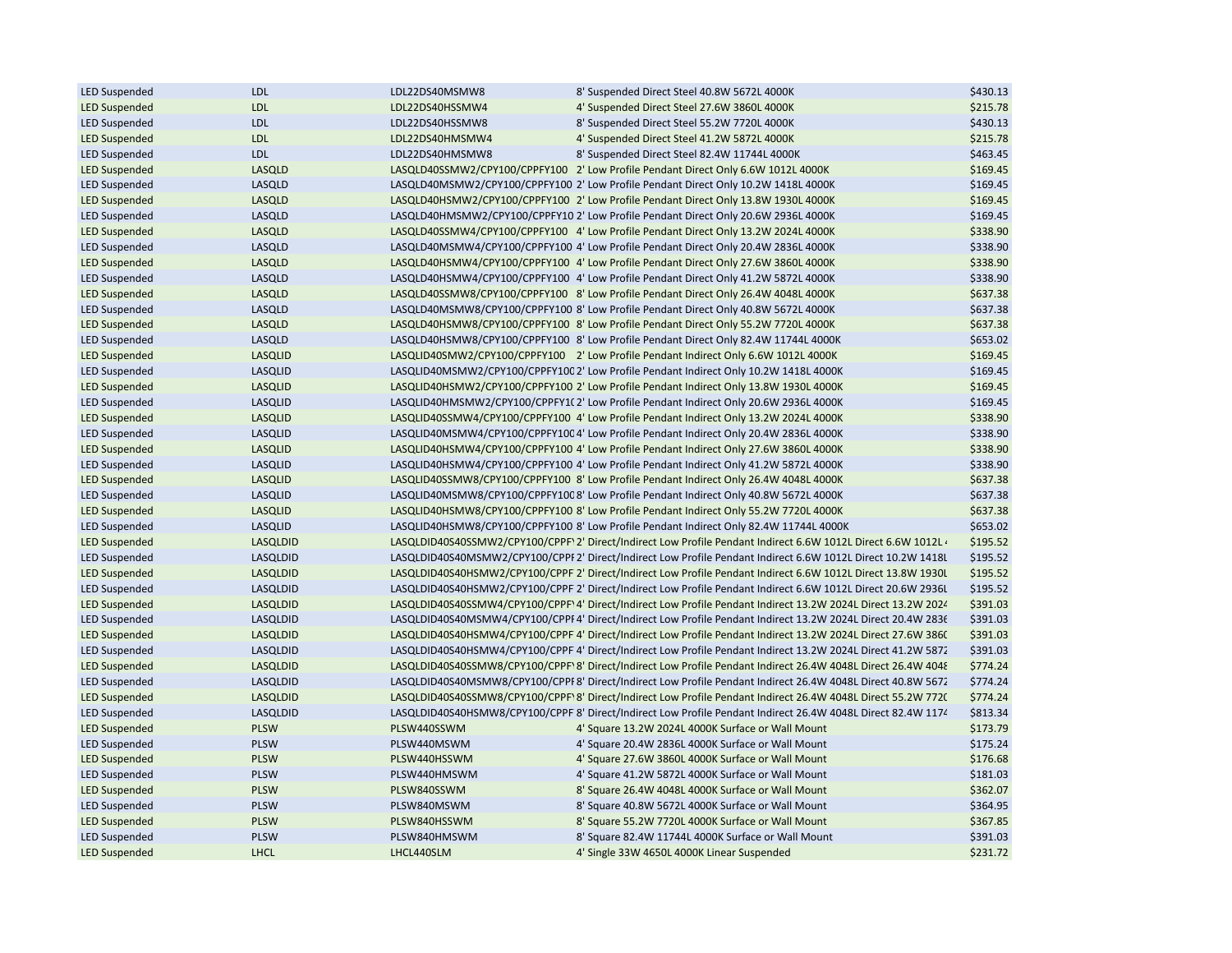| <b>LED Suspended</b>   | <b>LHCL</b> | LHCL440MLM                  | 4' Single 57W 7974L 4000K Linear Suspended                                  | \$238.15   |
|------------------------|-------------|-----------------------------|-----------------------------------------------------------------------------|------------|
| <b>LED Suspended</b>   | <b>LHCL</b> | LHCL440HLM                  | 4' Single 80W 11150L 4000K Linear Suspended                                 | \$258.00   |
| <b>LED Suspended</b>   | <b>LHCL</b> | LHCL440SMM                  | 4' Single 86W 12040L 4000K Linear Suspended                                 | \$278.72   |
| <b>LED Suspended</b>   | LTDL24DA    | LTDL24DA40HSSM4A4B4CW       | 2.25" X 4.75" 4'x4'x4' Linear LED Triangular Aluminum Luminaire 40W 5000L 4 | \$1,564.14 |
| <b>LED Suspended</b>   | LTDL24DA    | LTDL24DA40HMSM4A4B4CW       | 2.25" X 4.75" 4'x4'x4' Linear LED Triangular Aluminum Luminaire 80W 10000L  | \$1,955.17 |
| <b>LED Suspended</b>   | LTDL24DA    | LTDL24DA40HSM4A4B4CW        | 4" X 4.75" 4'x4'x4' Linear LED Triangular Aluminum Luminaire 40W 5000L 400( | \$1,694.48 |
| <b>LED Suspended</b>   | LTDL24DA    | LTDL24DA40HMSM4A4B4CW       | 4" X 4.75" 4'x4'x4' Linear LED Triangular Aluminum Luminaire 80W 10000L 40( | \$2,085.52 |
| <b>LED Suspended</b>   | <b>LYDL</b> | LYDL24A40SSM24A24B24C       | 24" x 24" x 24" Linear LED Aluminum Luminaire 4000K 506 Lm/Ft 3.3W/Ft       | \$811.03   |
| <b>LED Suspended</b>   | LYDL        | LYDL24A40HSSM24A24B24C      | 24" x 24" x 24" Linear LED Aluminum Luminaire 4000K 709 Lm/Ft 5.1W/Ft       | \$811.03   |
| <b>LED Suspended</b>   | LYDL        | LYDL24A40MSM24A24B24C       | 24" x 24" x 24" Linear LED Aluminum Luminaire 4000K 965 Lm/Ft 6.9W/Ft       | \$813.79   |
| <b>LED Suspended</b>   | LYDL        | LYDL24A40HMSM24A24B24C      | 24" x 24" x 24" Linear LED Aluminum Luminaire 4000K 1468 Lm/Ft 10.3W/Ft     | \$841.38   |
| <b>LED Suspended</b>   | LYDL        | LYDL24ID40S40SSM24A24B24C   | 24" x 24" x 24" Linear LED Aluminum Luminaire 4000K 506 Lm/Ft Up 506 Lm/F   | \$882.76   |
| <b>LED Suspended</b>   | <b>LYDL</b> | LYDL24ID40HS40HSSM24A24B24C | 24" x 24" x 24" Linear LED Aluminum Luminaire 4000K 709 Lm/Ft Up Lm/Ft Do   | \$882.76   |
| <b>LED Suspended</b>   | LYDL        | LYDL24ID40M40MSM24A24B24C   | 24" x 24" x 24" Linear LED Aluminum Luminaire 4000K 965 Lm/Ft Up 965 Lm/F   | \$896.55   |
| <b>LED Suspended</b>   | LYDL        | LYDL24ID40HM40HMSM24A24B24C | 24" x 24" x 24" Linear LED Aluminum Luminaire 4000K 1468 Lm/Ft Up 1468 Lm   | \$931.03   |
| <b>LED Suspended</b>   | <b>LSDL</b> | LSDL24A40HSSM48W            | 2.25" X 4.75" 4FT Linear LED Square Aluminum Luminaire 80W 10000L 4000K     | \$1,759.66 |
| <b>LED Suspended</b>   | <b>LSDL</b> | LSDL24A40HMSM96W            | 2.25" X 4.75" 8FT Linear LED Square Aluminum Luminaire 160W 20000L 4000K    | \$3,388.97 |
| <b>LED Suspended</b>   | <b>LSDL</b> | LSDL4A40HSSM48W             | 4" X 4.75" 4FT Linear LED Square Aluminum Luminaire 80W 10000L 4000K        | \$1,759.66 |
| <b>LED Suspended</b>   | <b>LSDL</b> | LSDL4A40HMSM96W             | 4" X 4.75" 8FT Linear LED Square Aluminum Luminaire 160W 20000L 4000K       | \$3,388.97 |
| LDL - LED Linear Steel | <b>LDL</b>  | LDL6DS40SSMW4               | 4' Suspended Direct Steel 13.2W 2024L 4000K                                 | \$267.93   |
| LDL - LED Linear Steel | <b>LDL</b>  | LDL6DS40MSMW4               | 4' Suspended Direct Steel 20.4W 2836L 4000K                                 | \$267.93   |
| LDL - LED Linear Steel | <b>LDL</b>  | LDL6DS40HSSMW4              | 4' Suspended Direct Steel 27.6W 3860L 4000K                                 | \$267.93   |
| LDL - LED Linear Steel | <b>LDL</b>  | LDL6DS40HMSMW4              | 4' Suspended Direct Steel 41.2W 5872L 4000K                                 | \$267.93   |
| LDL - LED Linear Steel | <b>LDL</b>  | LDL6DS40SSMW8               | 8' Suspended Direct Steel 26.4W 4048L 4000K                                 | \$514.14   |
| LDL - LED Linear Steel | <b>LDL</b>  | LDL6DS40MSMW8               | 8' Suspended Direct Steel 40.8W 5672L 4000K                                 | \$514.14   |
| LDL - LED Linear Steel | <b>LDL</b>  | LDL6DS40HSSMW8              | 8' Suspended Direct Steel 55.2W 7720L 4000K                                 | \$514.14   |
| LDL - LED Linear Steel | <b>LDL</b>  | LDL6DS40HMSMW8              | 8' Suspended Direct Steel 82.4W 11744L 4000K                                | \$514.14   |
| LDL - LED Linear Steel | <b>LDL</b>  | LDL4DS40SSMW4               | 4' Suspended Direct Aluminum 13.2W 2024L 4000K                              | \$255.43   |
| LDL - LED Linear Steel | <b>LDL</b>  | LDL4DS40MSMW4               | 4' Suspended Direct Aluminum 20.4W 2836L 4000K                              | \$255.43   |
| LDL - LED Linear Steel | <b>LDL</b>  | LDL4DS40HSMW4               | 4' Suspended Direct Aluminum 27.6W 3860L 4000K                              | \$255.43   |
| LDL - LED Linear Steel | <b>LDL</b>  | LDL4DS40HMSMW4              | 4' Suspended Direct Aluminum 41.2W 5872L 4000K                              | \$255.43   |
| LDL - LED Linear Steel | <b>LDL</b>  | LDL4DS40SSMW8               | 8' Suspended Direct Aluminum 26.4W 4048L 4000K                              | \$510.85   |
| LDL - LED Linear Steel | <b>LDL</b>  | LDL4DS40MSMW8               | 8' Suspended Direct Aluminum 40.8W 5672L 4000K                              | \$510.85   |
| LDL - LED Linear Steel | <b>LDL</b>  | LDL4DS40HSMW8               | 8' Suspended Direct Aluminum 55.2W 7720L 4000K                              | \$510.85   |
| LDL - LED Linear Steel | <b>LDL</b>  | LDL4DS40HMSMW8              | 8' Suspended Direct Aluminum 82.4W 11744L 4000K                             | \$510.85   |
| LDL - LED Linear Steel | <b>LDL</b>  | LDL24DS40SSMW4              | 4' Suspended Mount Direct Aluminum 13.2W 2024L 4000K                        | \$255.43   |
| LDL - LED Linear Steel | <b>LDL</b>  | LDL24DS40MSMW4              | 4' Suspended Mount Direct Aluminum 20.4W 2836L 4000K                        | \$255.43   |
| LDL - LED Linear Steel | <b>LDL</b>  | LDL24DS40HSMW4              | 4' Suspended Mount Direct Aluminum 27.6W 3860L 4000K                        | \$255.43   |
| LDL - LED Linear Steel | <b>LDL</b>  | LDL24DS40HMMW4              |                                                                             |            |
| LDL - LED Linear Steel |             |                             | 4' Suspended Mount Direct Aluminum 41.2W 5872L 4000K                        | \$255.43   |
|                        | <b>LDL</b>  | LDL24DS40SSMW8              | 8' Suspended Mount Direct Aluminum 26.4W 4048L 4000K                        | \$510.85   |
| LDL - LED Linear Steel | <b>LDL</b>  | LDL24DS40MSMW8              | 8' Suspended Mount Direct Aluminum 40.8W 5672L 4000K                        | \$510.85   |
| LDL - LED Linear Steel | <b>LDL</b>  | LDL24DS40HSMW8              | 8' Suspended Mount Direct Aluminum 55.2W 7720L 4000K                        | \$510.85   |
| LDL - LED Linear Steel | <b>LDL</b>  | LDL24DS40HMMW8              | 8' Suspended Mount Direct Aluminum 82.4W 11744L 4000K                       | \$510.85   |
| LDL - LED Linear Steel | <b>LDL</b>  | LDL6IS40SSMW4               | 4' Suspended Mount Indirect Steel 13.2W 2024L 4000K                         | \$267.93   |
| LDL - LED Linear Steel | <b>LDL</b>  | LDL6IS40MSMW4               | 4' Suspended Mount Indirect Steel 20.4W 2836L 4000K                         | \$267.93   |
| LDL - LED Linear Steel | <b>LDL</b>  | LDL6IS40HSMW4               | 4' Suspended Mount Indirect Steel 27.6W 3860L 4000K                         | \$267.93   |
| LDL - LED Linear Steel | <b>LDL</b>  | LDL6IS40HMSMW4              | 4' Suspended Mount Indirect Steel 41.2W 5872L 4000K                         | \$267.93   |
| LDL - LED Linear Steel | <b>LDL</b>  | LDL6IS40SSMW8               | 8' Suspended Mount Indirect Steel 26.4W 4048L 4000K                         | \$514.14   |
| LDL - LED Linear Steel | <b>LDL</b>  | LDL6IS40MSMW8               | 8' Suspended Mount Indirect Steel 40.8W 5672L 4000K                         | \$514.14   |
| LDL - LED Linear Steel | <b>LDL</b>  | LDL6IS40HSMW8               | 8' Suspended Mount Indirect Steel 55.2W 7720L 4000K                         | \$514.14   |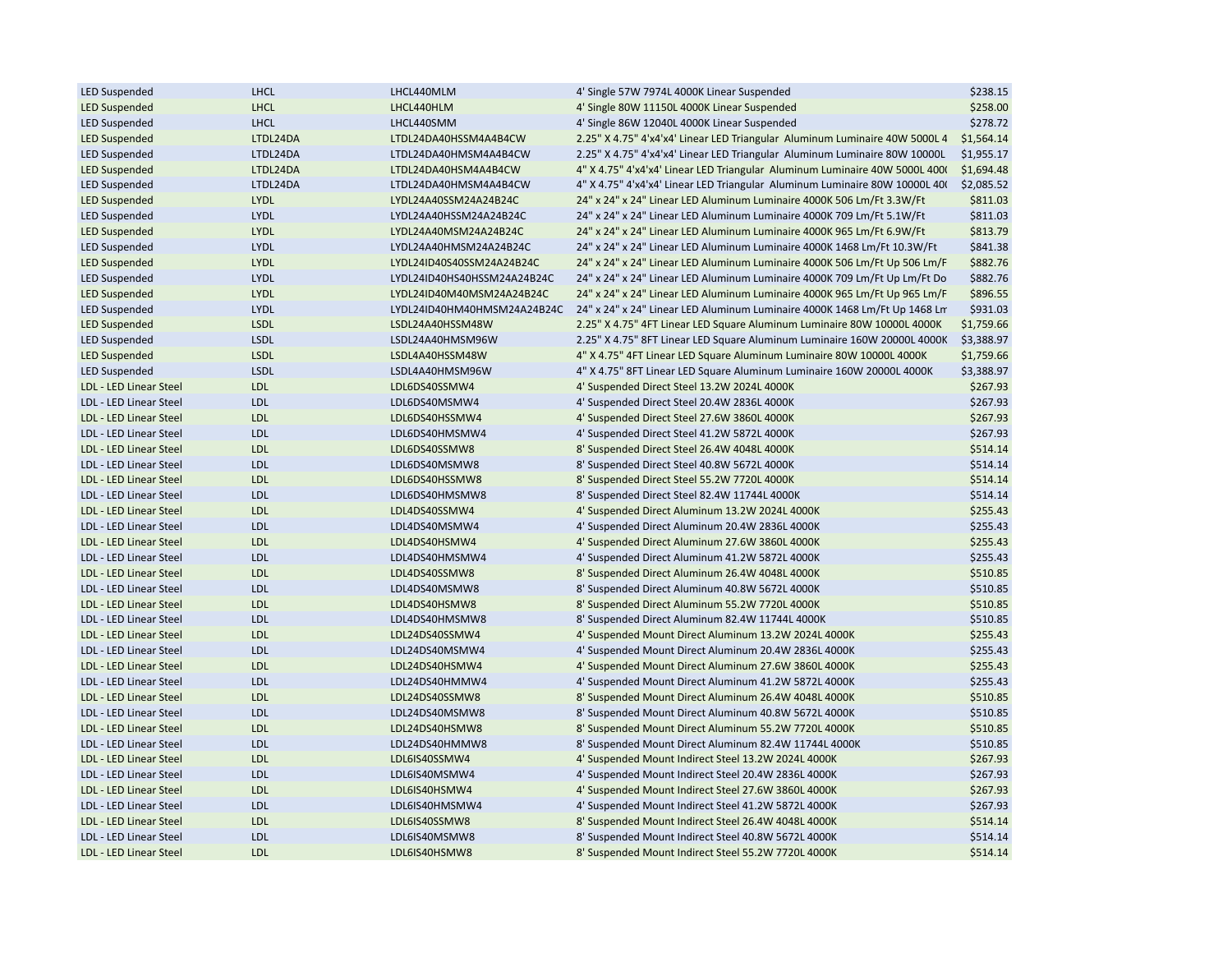| LDL - LED Linear Steel                           | <b>LDL</b> | LDL6IS40HMSMW8       | 8' Suspended Mount Indirect Steel 82.4W 11744L 4000K                        | \$514.14             |
|--------------------------------------------------|------------|----------------------|-----------------------------------------------------------------------------|----------------------|
| LDL - LED Linear Steel                           | <b>LDL</b> | LDL4IS40SSMW4        | 4' Suspended Mount Indirect Steel 13.2W 2024L 4000K                         | \$255.43             |
| LDL - LED Linear Steel                           | <b>LDL</b> | LDL4IS40MSMW4        | 4' Suspended Mount Indirect Steel 20.4W 2836L 4000K                         | \$255.43             |
| LDL - LED Linear Steel                           | <b>LDL</b> | LDL4IS40HSMW4        | 4' Suspended Mount Indirect Steel 27.6W 3860L 4000K                         | \$255.43             |
| LDL - LED Linear Steel                           | <b>LDL</b> | LDL4IS40HMSMW4       | 4' Suspended Mount Indirect Steel 41.2W 5872L 4000K                         | \$255.43             |
| LDL - LED Linear Steel                           | <b>LDL</b> | LDL4IS40SSMW8        | 8' Suspended Mount Indirect Steel 26.4W 4048L 4000K                         | \$510.85             |
| LDL - LED Linear Steel                           | <b>LDL</b> | LDL4IS40MSMW8        | 8' Suspended Mount Indirect Steel 40.8W 5672L 4000K                         | \$510.85             |
| LDL - LED Linear Steel                           | <b>LDL</b> | LDL4IS40HSMW8        | 8' Suspended Mount Indirect Steel 55.2W 7720L 4000K                         | \$510.85             |
| LDL - LED Linear Steel                           | <b>LDL</b> | LDL4IS40HMSMW8       | 8' Suspended Mount Indirect Steel 82.4W 11744L 4000K                        | \$510.85             |
| LDL - LED Linear Steel                           | <b>LDL</b> | LDL24IS40SSMW4       | 4' Suspended Mount Indirect Steel 13.2W 2024L 4000K                         | \$255.43             |
| LDL - LED Linear Steel                           | <b>LDL</b> | LDL24IS40MSMW4       | 4' Suspended Mount Indirect Steel 20.4W 2836L 4000K                         | \$255.43             |
| LDL - LED Linear Steel                           | <b>LDL</b> | LDL24IS40HSMW4       | 4' Suspended Mount Indirect Steel 27.6W 3860L 4000K                         | \$255.43             |
| LDL - LED Linear Steel                           | <b>LDL</b> | LDL24IS40HMSMW4      | 4' Suspended Mount Indirect Steel 41.2W 5872L 4000K                         | \$255.43             |
| LDL - LED Linear Steel                           | <b>LDL</b> | LDL24IS40SSMW8       | 8' Suspended Mount Indirect Steel 26.4W 4048L 4000K                         | \$510.85             |
| LDL - LED Linear Steel                           | <b>LDL</b> | LDL24IS40MSMW8       | 8' Suspended Mount Indirect Steel 40.8W 5672L 4000K                         | \$510.85             |
| LDL - LED Linear Steel                           | <b>LDL</b> | LDL24IS40HSMW8       | 8' Suspended Mount Indirect Steel 55.2W 7720L 4000K                         | \$510.85             |
| LDL - LED Linear Steel                           | <b>LDL</b> | LDL24IS40HMSMW8      | 8' Suspended Mount Indirect Steel 82.4W 11744L 4000K                        | \$510.85             |
| LDL - LED Linear Steel                           | <b>LDL</b> | LDL6DIDS40S40SSMW4   | 4' Suspended Direct/Indirect Steel 13.2W 2024L Up light 13.2W 2024L Down Li | \$357.60             |
| LDL - LED Linear Steel                           | <b>LDL</b> | LDL6DIDS40S40MSMW4   | 4' Suspended Direct/Indirect Steel 13.2W 2024L Up light 20.4W 2836L Down Li | \$357.60             |
| LDL - LED Linear Steel                           | <b>LDL</b> | LDL6DIDS40S40HMSMW4  | 4' Suspended Direct/Indirect Steel 13.2W 2024L Up light 41.2W 5872L Down Li | \$357.60             |
| LDL - LED Linear Steel                           | <b>LDL</b> | LDL6DIDS40S40HSSMW4  | 4' Suspended Direct/Indirect Steel 13.2W 2024L Up light 27.6W 3860L Down Li | \$357.60             |
| LDL - LED Linear Steel                           | <b>LDL</b> | LDL6DIDS40S40SSMW8   | 8' Suspended Direct/Indirect Steel 26.4W 4048L Up light 26.4W 4048L Down Li | \$715.20             |
| LDL - LED Linear Steel                           | <b>LDL</b> | LDL6DIDS40S40MSMW8   | 8' Suspended Direct/Indirect Steel 26.4W 4048L Up light 40.8W 5672L Down Li | \$715.20             |
| LDL - LED Linear Steel                           | <b>LDL</b> | LDL6DIDS40S40HMSMW8  | 8' Suspended Direct/Indirect Steel 26.4W 4048L Up light 82.4W 11744L Down   | \$715.20             |
| LDL - LED Linear Steel                           | <b>LDL</b> | LDL6DIDS40S40HSSMW8  | 8' Suspended Direct/Indirect Steel 26.4W 4048L Up light 55.2W 7720L Down Li | \$715.20             |
| LDL - LED Linear Steel                           | <b>LDL</b> | LDL4DIDS40S40SSMW4   | 4' Suspended Direct/Indirect Aluminum 13.2W 2024L Up light 13.2W 2024L Dc   | \$333.10             |
| LDL - LED Linear Steel                           | <b>LDL</b> | LDL4DIDS40S40MSMW4   | 4' Suspended Direct/Indirect Aluminum 13.2W 2024L Up light 20.4W 2836L Dc   | \$333.10             |
| LDL - LED Linear Steel                           | <b>LDL</b> | LDL4DIDS40S40HSSMW4  | 4' Suspended Direct/Indirect Aluminum 13.2W 2024L Up light 27.6W 3860L Dc   | \$333.10             |
| LDL - LED Linear Steel                           | <b>LDL</b> | LDL4DIDS40S40HMSMW4  | 4' Suspended Direct/Indirect Aluminum 13.2W 2024L Up light 41.2W 5872L Dc   | \$333.10             |
| LDL - LED Linear Steel                           | <b>LDL</b> | LDL4DIDS40S40SSMW8   | 8' Suspended Direct/Indirect Aluminum 26.4W 4048L Up light 26.4W 4048L Dc   | \$651.72             |
| LDL - LED Linear Steel                           | <b>LDL</b> | LDL4DIDS40S40MSMW8   | 8' Suspended Direct/Indirect Aluminum 26.4W 4048L Up light 40.8W 5672L Dc   | \$651.72             |
| LDL - LED Linear Steel                           | <b>LDL</b> | LDL4DIDS40S40HSSMW8  | 8' Suspended Direct/Indirect Aluminum 26.4W 4048L Up light 55.2W 7720L Dc   | \$651.72             |
| LDL - LED Linear Steel                           | <b>LDL</b> | LDL4DIDS40S40HMSMW8  | 8' Suspended Direct/Indirect Aluminum 26.4W 4048L Up light 82.4W 11744L D   | \$651.72             |
| LDL - LED Linear Steel                           | <b>LDL</b> | LDL24DIDS40S40SSMW4  | 4' Suspended Direct/Indirect Aluminum 13.2W 2024L Up light 13.2W 2024L Dc   | \$333.10             |
| LDL - LED Linear Steel                           | <b>LDL</b> | LDL24DIDS40S40MSMW4  | 4' Suspended Direct/Indirect Aluminum 13.2W 2024L Up light 20.4W 2836L Dc   |                      |
|                                                  |            | LDL24DIDS40S40HSMW4  | 4' Suspended Direct/Indirect Aluminum 13.2W 2024L Up light 27.6W 3860L Dc   | \$333.10<br>\$333.10 |
| LDL - LED Linear Steel                           | <b>LDL</b> |                      |                                                                             |                      |
| LDL - LED Linear Steel<br>LDL - LED Linear Steel | <b>LDL</b> | LDL24DIDS40S40HMSMW4 | 4' Suspended Direct/Indirect Aluminum 13.2W 2024L Up light 41.2W 5872L Dc   | \$333.10             |
|                                                  | <b>LDL</b> | LDL24DIDS40S40SSMW8  | 8' Suspended Direct/Indirect Aluminum 26.4W 4048L Up light 26.4W 4048L Dc   | \$651.72             |
| LDL - LED Linear Steel                           | <b>LDL</b> | LDL24DIDS40S40MSMW8  | 8' Suspended Direct/Indirect Aluminum 26.4W 4048L Up light 40.8W 5672L Dc   | \$651.72             |
| LDL - LED Linear Steel                           | <b>LDL</b> | LDL24DIDS40S40HSMW8  | 8' Suspended Direct/Indirect Aluminum 26.4W 4048L Up light 55.2W 7720L Dc   | \$651.72             |
| LDL - LED Linear Steel                           | <b>LDL</b> | LDL24DIDS40S40HMSMW8 | 8' Suspended Direct/Indirect Aluminum 26.4W 4048L Up light 82.4W 11744L C   | \$651.72             |
| LDL - LED Linear Steel                           | <b>LDL</b> | LDL6RSL40SSMW4       | 4' Recessed Steel Designer 13.2W 2024L 4000K                                | \$267.93             |
| LDL - LED Linear Steel                           | <b>LDL</b> | LDL6RSL40MSMW4       | 4' Recessed Steel Designer 20.4W 2836L 4000K                                | \$267.93             |
| LDL - LED Linear Steel                           | <b>LDL</b> | LDL6RSL40HSSMW4      | 4' Recessed Steel Designer 27.6W 3860L 4000K                                | \$267.93             |
| LDL - LED Linear Steel                           | <b>LDL</b> | LDL6RSL40HMSMW4      | 4' Recessed Steel Designer 41.2W 5872L 4000K                                | \$267.93             |
| LDL - LED Linear Steel                           | <b>LDL</b> | LDL6RSL40SSMW8       | 8' Recessed Steel Designer 26.4W 4048L 4000K                                | \$514.14             |
| LDL - LED Linear Steel                           | <b>LDL</b> | LDL6RSL40MSMW8       | 8' Recessed Steel Designer 40.8W 5672L 4000K                                | \$514.14             |
| LDL - LED Linear Steel                           | <b>LDL</b> | LDL6RSL40HSSMW8      | 8' Recessed Steel Designer 55.2W 7720L 4000K                                | \$514.14             |
| LDL - LED Linear Steel                           | <b>LDL</b> | LDL6RSL40HMSMW8      | 8' Recessed Steel Designer 82.4W 11744L 4000K                               | \$514.14             |
| LDL - LED Linear Steel                           | <b>LDL</b> | LDL6RSF40SSMW4       | 4' Recessed Flanged Steel Designer 13.2W 2024L 4000K                        | \$267.93             |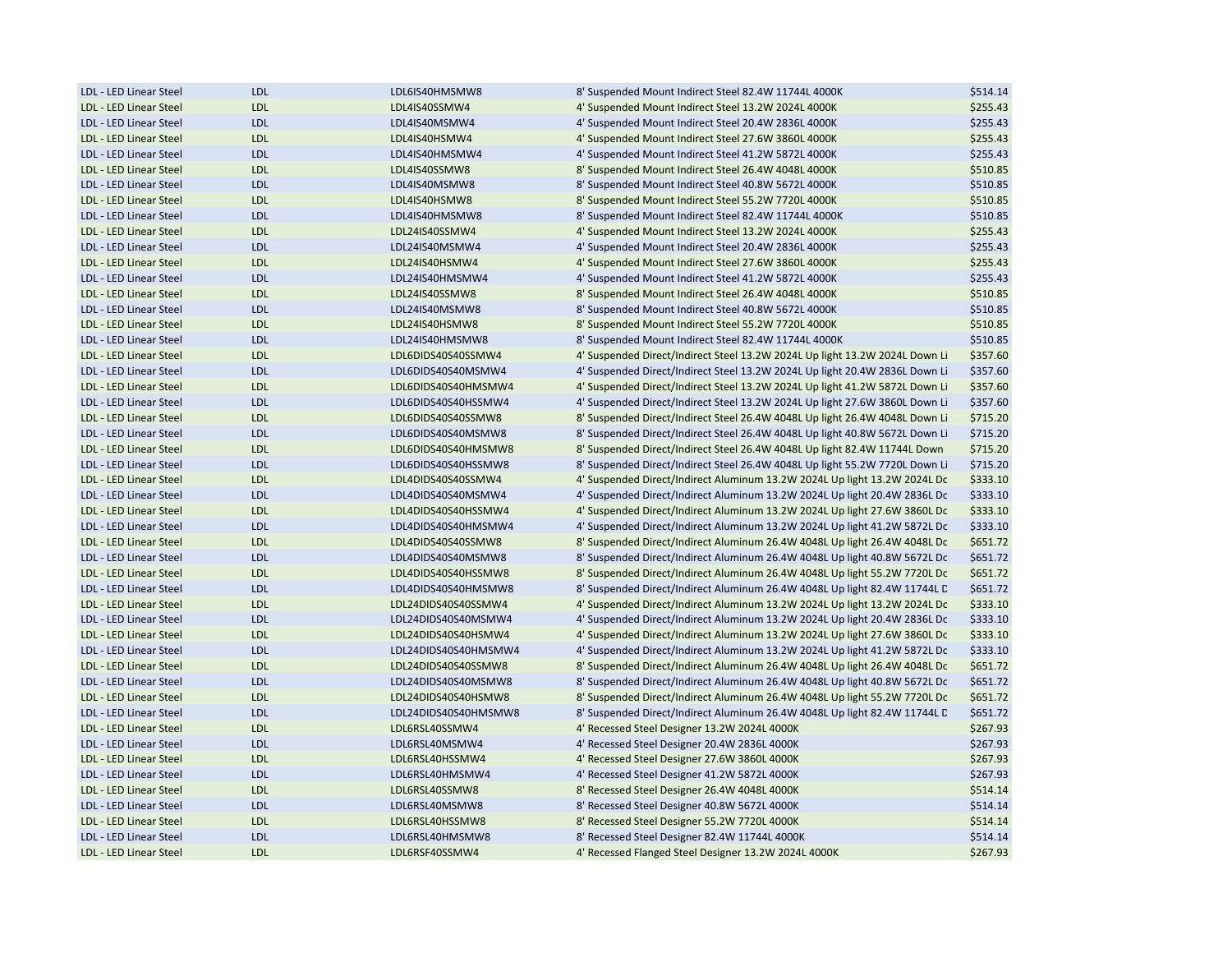| LDL - LED Linear Steel | <b>LDL</b> | LDL6RSF40MSMW4   | 4' Recessed Flanged Steel Designer 20.4W 2836L 4000K  | \$267.93 |
|------------------------|------------|------------------|-------------------------------------------------------|----------|
| LDL - LED Linear Steel | <b>LDL</b> | LDL6RSF40HSSMW4  | 4' Recessed Flanged Steel Designer 27.6W 3860L 4000K  | \$267.93 |
| LDL - LED Linear Steel | <b>LDL</b> | LDL6RSF40HMSMW4  | 4' Recessed Flanged Steel Designer 41.2W 5872L 4000K  | \$267.93 |
| LDL - LED Linear Steel | <b>LDL</b> | LDL6RSF40SSMW8   | 8' Recessed Flanged Steel Designer 26.4W 4048L 4000K  | \$514.14 |
| LDL - LED Linear Steel | <b>LDL</b> | LDL6RSF40MSMW8   | 8' Recessed Flanged Steel Designer 40.8W 5672L 4000K  | \$514.14 |
| LDL - LED Linear Steel | <b>LDL</b> | LDL6RSF40HSSMW8  | 8' Recessed Flanged Steel Designer 55.2W 7720L 4000K  | \$514.14 |
| LDL - LED Linear Steel | <b>LDL</b> | LDL6RSF40HMSMW8  | 8' Recessed Flanged Steel Designer 82.4W 11744L 4000K | \$514.14 |
| LDL - LED Linear Steel | <b>LDL</b> | LDL4RSL40SSMW4   | 4' Recessed Steel Designer 13.2W 2024L 4000K          | \$255.43 |
| LDL - LED Linear Steel | LDL        | LDL4RSL40MSMW4   | 4' Recessed Steel Designer 20.4W 2836L 4000K          | \$255.43 |
| LDL - LED Linear Steel | <b>LDL</b> | LDL4RSL40HSSMW4  | 4' Recessed Steel Designer 27.6W 3860L 4000K          | \$255.43 |
| LDL - LED Linear Steel | <b>LDL</b> | LDL4RSL40HMSMW4  | 4' Recessed Steel Designer 41.2W 5872L 4000K          | \$255.43 |
| LDL - LED Linear Steel | <b>LDL</b> | LDL4RSL40SSMW8   | 8' Recessed Steel Designer 264W 4048L 4000K           | \$510.85 |
| LDL - LED Linear Steel | <b>LDL</b> | LDL4RSL40MSMW8   | 8' Recessed Steel Designer 40.8W 5672L 4000K          | \$510.85 |
| LDL - LED Linear Steel | <b>LDL</b> | LDL4RSL40HSSMW8  | 8' Recessed Steel Designer 55.2W 7720L 4000K          | \$510.85 |
| LDL - LED Linear Steel | <b>LDL</b> | LDL4RSL40HMSMW8  | 8' Recessed Steel Designer 82.4W 11744L 4000K         | \$510.85 |
| LDL - LED Linear Steel | <b>LDL</b> | LDL4RSF40SSMW4   | 4' Recessed Flanged Steel Designer 13.2W 2024L 4000K  | \$280.97 |
| LDL - LED Linear Steel | LDL        | LDL4RSF40MSMW4   | 4' Recessed Flanged Steel Designer 20.4W 2836L 4000K  | \$280.97 |
| LDL - LED Linear Steel | <b>LDL</b> | LDL4RSF40HSSMW4  | 4' Recessed Flanged Steel Designer 27.6W 3860L 4000K  | \$280.97 |
| LDL - LED Linear Steel | <b>LDL</b> | LDL4RSF40HMSMW4  | 4' Recessed Flanged Steel Designer 41.2W 5872L 4000K  | \$280.97 |
| LDL - LED Linear Steel | <b>LDL</b> | LDL4RSF40SSMW8   | 8' Recessed Flanged Steel Designer 26.4W 4048L 4000K  | \$561.94 |
| LDL - LED Linear Steel | <b>LDL</b> | LDL4RSF40MSMW8   | 8' Recessed Flanged Steel Designer 40.8W 5672L 4000K  | \$561.94 |
| LDL - LED Linear Steel | LDL        | LDL4RSF40HSSMW8  | 8' Recessed Flanged Steel Designer 55.2W 7720L 4000K  | \$561.94 |
| LDL - LED Linear Steel | <b>LDL</b> | LDL4RSF40HMSMW8  | 8' Recessed Flanged Steel Designer 82.4W 11744L 4000K | \$561.94 |
|                        |            |                  |                                                       |          |
| LDL - LED Linear Steel | <b>LDL</b> | LDL24RSL40SSMW4  | 4' Recessed Steel Designer 13.2W 2024L 4000K          | \$255.43 |
| LDL - LED Linear Steel | <b>LDL</b> | LDL24RSL40MSMW4  | 4' Recessed Steel Disigner 20.4W 2836L 4000K          | \$255.43 |
| LDL - LED Linear Steel | <b>LDL</b> | LDL24RSL40HSSMW4 | 4' Recessed Steel Designer 27.6W 3860L 4000K          | \$255.43 |
| LDL - LED Linear Steel | <b>LDL</b> | LDL24RSL40HMSMW4 | 4' Recessed Steel Designer 41.2W 5872L 4000K          | \$255.43 |
| LDL - LED Linear Steel | <b>LDL</b> | LDL24RSL40SSMW8  | 8' Recessed Steel Designer 26.4W 4048L 4000K          | \$510.85 |
| LDL - LED Linear Steel | LDL        | LDL24RSL40MSMW8  | 8' Recessed Steel Designer 40.8W 5672L 4000K          | \$510.85 |
| LDL - LED Linear Steel | <b>LDL</b> | LDL24RSL40HSMW8  | 8' Recessed Steel Designer 55.2W 7720L 4000K          | \$510.85 |
| LDL - LED Linear Steel | <b>LDL</b> | LDL24RSL40HMSMW8 | 8' Recessed Steel Designer 82.4W 11744L 4000K         | \$510.85 |
| LDL - LED Linear Steel | <b>LDL</b> | LDL24RSF40SSMW4  | 4' Recessed Flanged Steel Designer 13.2W 2024L 4000K  | \$280.97 |
| LDL - LED Linear Steel | <b>LDL</b> | LDL24RSF40MSMW4  | 4' Recessed Flanged Steel Designer 20.4W 2836L 4000K  | \$280.97 |
| LDL - LED Linear Steel | <b>LDL</b> | LDL24RSF40HSSMW4 | 4' Recessed Flanged Steel Designer 27.6W 3860L 4000K  | \$280.97 |
| LDL - LED Linear Steel | <b>LDL</b> | LDL24RSF40HMSMW4 | 4' Recessed Flanged Steel Designer 41.2W 5872L 4000K  | \$280.97 |
| LDL - LED Linear Steel | <b>LDL</b> | LDL24RSF40SSMW8  | 8' Recessed Flanged Steel Designer 26.4W 4048L 4000K  | \$561.94 |
| LDL - LED Linear Steel | <b>LDL</b> | LDL24RSF40MSMW8  | 8' Recessed Flanged Steel Designer 40.8W 5672L 4000K  | \$561.94 |
| LDL - LED Linear Steel | <b>LDL</b> | LDL24RSF40HSSMW8 | 8' Recessed Flanged Steel Designer 55.2W 7720L 4000K  | \$561.94 |
| LDL - LED Linear Steel | <b>LDL</b> | LDL24RSF40HMSMW8 | 8' Recessed Flanged Steel Designer 82.4W 11744L 4000K | \$561.94 |
| LDL - LED Linear Steel | <b>LDL</b> | LDL6SMS40SSMW4   | 4' Surface Mount Direct Steel 13.2W 2024L 4000K       | \$267.93 |
| LDL - LED Linear Steel | <b>LDL</b> | LDL6SMS40SSMW8   | 8' Surface Mount Direct Steel 26.4W 4048L 4000K       | \$514.14 |
| LDL - LED Linear Steel | <b>LDL</b> | LDL6SMS40MSMW4   | 4' Surface Mount Direct Steel 20.4W 2836L 4000K       | \$267.93 |
| LDL - LED Linear Steel | <b>LDL</b> | LDL6SMS40MSMW8   | 8' Surface Mount Direct Steel 40.8W 5672L 4000K       | \$514.14 |
| LDL - LED Linear Steel | LDL        | LDL6SMS40HSSMW4  | 4' Surface Mount Direct Steel 27.6W 3860L 4000K       | \$267.93 |
| LDL - LED Linear Steel | <b>LDL</b> | LDL6SMS40HSSMW8  | 8' Surface Mount Direct Steel 55.2W 7720L 4000K       | \$514.14 |
| LDL - LED Linear Steel | <b>LDL</b> | LDL6SMS40HMSMW4  | 4' Surface Mount Direct Steel 41.2W 5872L 4000K       | \$267.93 |
| LDL - LED Linear Steel | <b>LDL</b> | LDL6SMS40HMSMW8  | 8' Surface Mount Direct Steel 82.4W 11744L 4000K      | \$514.14 |
| LDL - LED Linear Steel | LDL        | LDL4SMS40SSMW4   | 4' Surface Mount Direct Steel 13.2W 2024L 4000K       | \$255.43 |
| LDL - LED Linear Steel | LDL        | LDL4SMS40MSMW4   | 4' Surface Mount Direct Steel 20.4W 2836L 4000K       | \$255.43 |
| LDL - LED Linear Steel | <b>LDL</b> | LDL4SMS40HSMW4   | 4' Surface Mount Direct Steel 27.6W 3860L 4000K       | \$255.43 |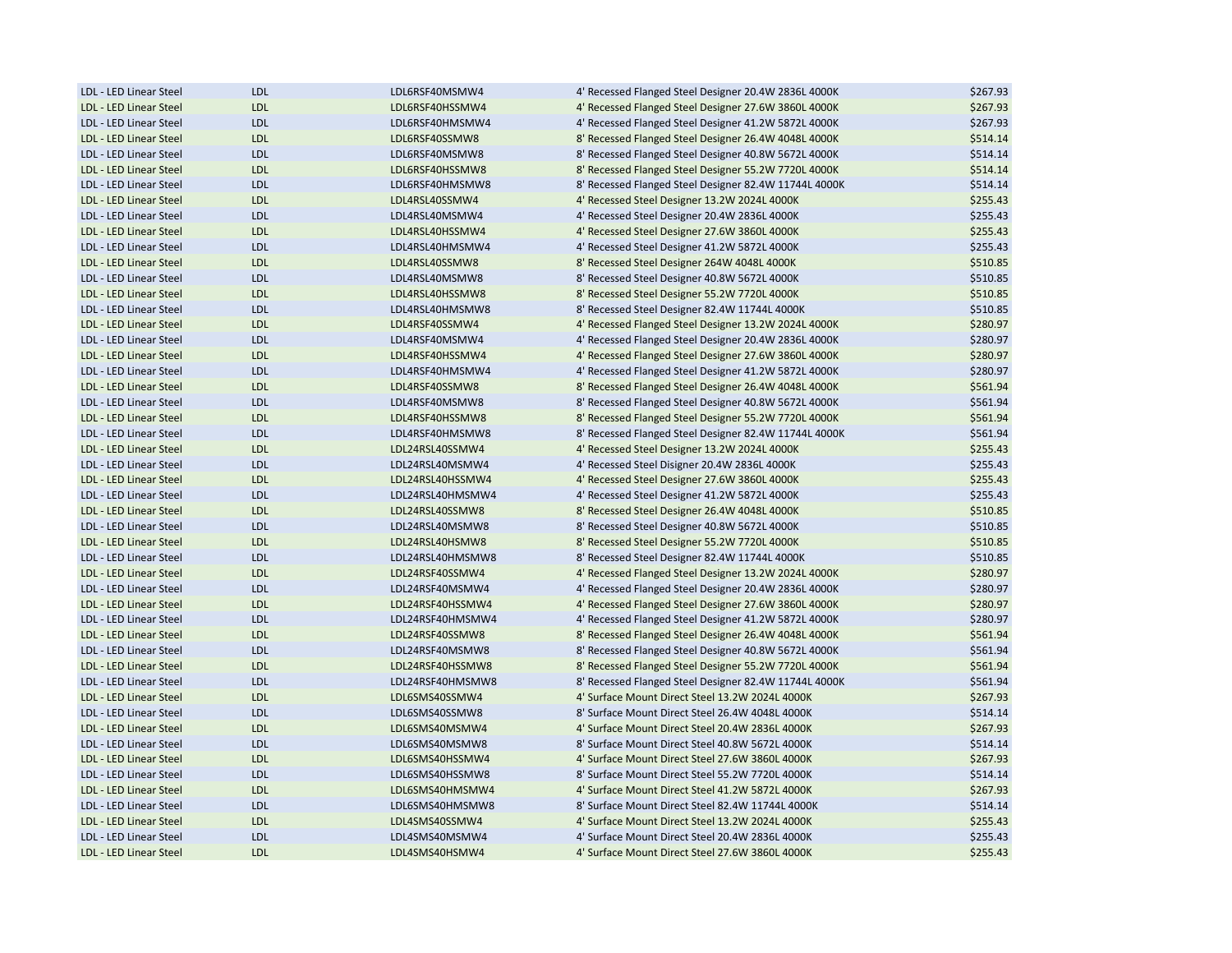| LDL - LED Linear Steel | <b>LDL</b>        | LDL4SMS40HMSMW4  | 4' Surface Mount Direct Steel 41.2W 5872L 4000K                  | \$255.43 |
|------------------------|-------------------|------------------|------------------------------------------------------------------|----------|
| LDL - LED Linear Steel | <b>LDL</b>        | LDL4SMS40SSMW8   | 8' Surface Mount Direct Steel 26.4W 4048L 4000K                  | \$510.85 |
| LDL - LED Linear Steel | LDL               | LDL4SMS40MSMW8   | 8' Surface Mount Direct Steel 40.8W 5672L 4000K                  | \$510.85 |
| LDL - LED Linear Steel | <b>LDL</b>        | LDL4SMS40HSMW8   | 8' Surface Mount Direct Steel 55.2W 77204L 4000K                 | \$510.85 |
| LDL - LED Linear Steel | <b>LDL</b>        | LDL4SMS40HMSMW8  | 8' Surface Mount Direct Steel 82.4W 11744L 4000K                 | \$510.85 |
| LDL - LED Linear Steel | <b>LDL</b>        | LDL24SMS40SSMW4  | 4' Surface Mount Direct Steel 13.2W 2024L 4000K                  | \$255.43 |
| LDL - LED Linear Steel | <b>LDL</b>        | LDL24SMS40MSMW4  | 4' Surface Mount Direct Steel 20.4W 2836L 4000K                  | \$255.43 |
| LDL - LED Linear Steel | <b>LDL</b>        | LDL24SMS40HSSMW4 | 4' Surface Mount Direct Steel 27.6W 3860L 4000K                  | \$255.43 |
| LDL - LED Linear Steel | LDL               | LDL24SMS40HMSMW4 | 4' Surface Mount Direct Steel 41.2W 5872L 4000K                  | \$255.43 |
| LDL - LED Linear Steel | <b>LDL</b>        | LDL24SMS40SSMW8  | 8' Surface Mount Direct Steel 26.4W 4048L 4000K                  | \$510.85 |
| LDL - LED Linear Steel | LDL               | LDL24SMS40MSMW8  | 8' Surface Mount Direct Steel 40.8W 5672L 4000K                  | \$510.85 |
| LDL - LED Linear Steel | <b>LDL</b>        | LDL24SMS40HSSMW8 | 8' Surface Mount Direct Steel 55.2W 7720L 4000K                  | \$510.85 |
| LDL - LED Linear Steel | LDL               | LDL24SMS40HMSMW8 | 8' Surface Mount Direct Steel 82.4W 11744L 4000K                 | \$510.85 |
| LDL - LED Linear Steel | <b>LDL</b>        | LDL6WS40SSMW4    | 4' Wall Mount Direct Steel 13.2W 2024L 4000K                     | \$267.93 |
| LDL - LED Linear Steel | <b>LDL</b>        | LDL6WS40MSMW4    | 4' Wall Mount Direct Steel 20.4W 2836L 4000K                     | \$267.93 |
| LDL - LED Linear Steel | <b>LDL</b>        | LDL6WS40HSSMW4   | 4' Wall Mount Direct Steel 27.6W 3860L 4000K                     | \$267.93 |
| LDL - LED Linear Steel | <b>LDL</b>        | LDL6WS40HMSMW4   | 4' Wall Mount Direct Steel 41.2W 5872L 4000K                     | \$267.93 |
| LDL - LED Linear Steel | <b>LDL</b>        | LDL6WS40SSMW8    | 8' Wall Mount Direct Steel 26.4W 4048L 4000K                     | \$514.14 |
| LDL - LED Linear Steel | <b>LDL</b>        | LDL6WS40MSMW8    | 8' Wall Mount Direct Steel 40.8W 5672L 4000K                     | \$514.14 |
| LDL - LED Linear Steel | <b>LDL</b>        | LDL6WS40HSSMW8   | 8' Wall Mount Direct Steel 55.2W 7720L 4000K                     | \$514.14 |
| LDL - LED Linear Steel | LDL               | LDL6WS40HMSMW8   | 8' Wall Mount Direct Steel 82.4W 11744L 4000K                    | \$514.14 |
| LDL - LED Linear Steel | <b>LDL</b>        | LDL4WS40SSMW4    | 4' Wall Mount Direct Steel 13.2W 2024L 4000K                     | \$255.43 |
| LDL - LED Linear Steel | LDL               | LDL4WS40MSMW4    | 4' Wall Mount Direct Steel 20.4W 2836L 4000K                     | \$255.43 |
| LDL - LED Linear Steel | <b>LDL</b>        | LDL4WS40HSSMW4   | 4' Wall Mount Direct Steel 27.6W 3860L 4000K                     | \$255.43 |
| LDL - LED Linear Steel | <b>LDL</b>        | LDL4WS40HMSMW4   | 4' Wall Mount Direct Steel 41.2W 5872L 4000K                     | \$255.43 |
| LDL - LED Linear Steel | <b>LDL</b>        | LDL4WS40SSMW8    | 8' Wall Mount Direct Steel 26.4W 4048L 4000K                     | \$510.85 |
| LDL - LED Linear Steel | <b>LDL</b>        | LDL4WS40MSMW8    | 8' Wall Mount Direct Steel 40.8W 5672L 4000K                     | \$510.85 |
| LDL - LED Linear Steel | <b>LDL</b>        | LDL4WS40HSSMW8   | 8' Wall Mount Direct Steel 55.2W 7720L 4000K                     | \$510.85 |
| LDL - LED Linear Steel | <b>LDL</b>        | LDL4WS40HMSMW8   | 8' Wall Mount Direct Steel 82.4W 11744L 4000K                    | \$510.85 |
| LDL - LED Linear Steel | <b>LDL</b>        | LDL24WS40SSMW4   | 4' Wall Mount Direct Steel 13.2W 2024L 4000K                     | \$255.43 |
| LDL - LED Linear Steel | <b>LDL</b>        | LDL24WS40MSMW4   | 4' Wall Mount Direct Steel 20.4W 2836L 4000K                     | \$255.43 |
| LDL - LED Linear Steel | <b>LDL</b>        | LDL24WS40HSSMW4  | 4' Wall Mount Direct Steel 27.6W 3860L 4000K                     | \$255.43 |
| LDL - LED Linear Steel | LDL               | LDL24WS40HMSMW4  | 4' Wall Mount Direct Steel 41.2W 5872L 4000K                     | \$255.43 |
| LDL - LED Linear Steel | <b>LDL</b>        | LDL24WS40SSMW8   | 8' Wall Mount Direct Steel 26.4W 4048L 4000K                     | \$510.85 |
| LDL - LED Linear Steel | <b>LDL</b>        | LDL24WS40MSMW8   | 8' Wall Mount Direct Steel 40.8W 5672L 4000K                     | \$510.85 |
| LDL - LED Linear Steel | <b>LDL</b>        | LDL24WS40HSSMW8  | 8' Wall Mount Direct Steel 55.2W 7720L 4000K                     | \$510.85 |
| LDL - LED Linear Steel | <b>LDL</b>        | LDL24WS40HMSMW8  | 8' Wall Mount Direct Steel 82.4W 11744L 4000K                    | \$510.85 |
| LDL - LED Linear Steel | <b>LDL</b>        | LDL6WIS40SSMW4   | 4' Wall Mount Indirect Steel Linear Luminaire 13.2W 2024L 4000K  | \$267.93 |
|                        |                   |                  |                                                                  |          |
| LDL - LED Linear Steel | <b>LDL</b>        | LDL6WIS40MSMW4   | 4' Wall Mount Indirect Steel Linear Luminaire 20.4W 2836L 4000K  | \$267.93 |
| LDL - LED Linear Steel | <b>LDL</b><br>LDL | LDL6WIS40HSSMW4  | 4' Wall Mount Indirect Steel Linear Luminaire 27.6W 3860L 4000K  | \$267.93 |
| LDL - LED Linear Steel |                   | LDL6WIS40HMSMW4  | 4' Wall Mount Indirect Steel Linear Luminaire 41.2W 5872L 4000K  | \$267.93 |
| LDL - LED Linear Steel | <b>LDL</b>        | LDL6WIS40SSMW8   | 8' Wall Mount Indirect Steel Linear Luminaire 26.4W 4048L 4000K  | \$514.14 |
| LDL - LED Linear Steel | LDL               | LDL6WIS40MSMW8   | 8' Wall Mount Indirect Steel Linear Luminaire 40.8W 5672L 4000K  | \$514.14 |
| LDL - LED Linear Steel | <b>LDL</b>        | LDL6WIS40HSSMW8  | 8' Wall Mount Indirect Steel Linear Luminaire 55.2W 7720L 4000K  | \$514.14 |
| LDL - LED Linear Steel | <b>LDL</b>        | LDL6WIS40HMSMW8  | 8' Wall Mount Indirect Steel Linear Luminaire 82.4W 11744L 4000K | \$514.14 |
| LDL - LED Linear Steel | <b>LDL</b>        | LDL4WIS40SSMW4   | 4' Wall Mount Indirect Steel Linear Luminaire 13.2W 2024L 4000K  | \$255.43 |
| LDL - LED Linear Steel | <b>LDL</b>        | LDL4WIS40MSMW4   | 4' Wall Mount Indirect Steel Linear Luminaire 20.4W 2836L 4000K  | \$255.43 |
| LDL - LED Linear Steel | <b>LDL</b>        | LDL4WIS40HSSMW4  | 4' Wall Mount Indirect Steel Linear Luminaire 27.6W 3860L 4000K  | \$255.43 |
| LDL - LED Linear Steel | LDL               | LDL4WIS40HMSMW4  | 4' Wall Mount Indirect Steel Linear Luminaire 41.2W 5872L 4000K  | \$255.43 |
| LDL - LED Linear Steel | <b>LDL</b>        | LDL4WIS40SSMW8   | 8' Wall Mount Indirect Steel Linear Luminaire 26.4W 4048L 4000K  | \$510.85 |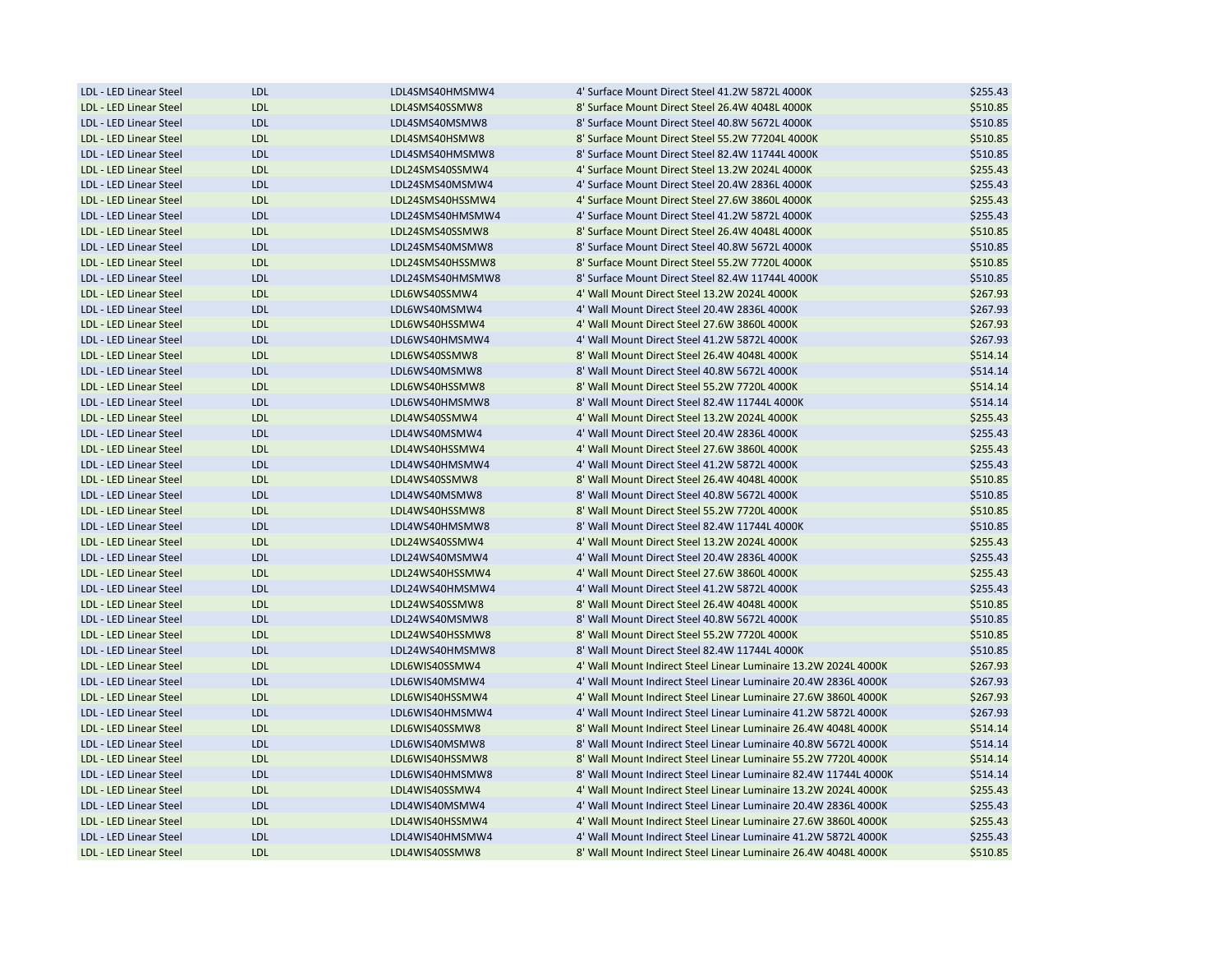| LDL - LED Linear Steel | <b>LDL</b> | LDL4WIS40MSMW8       | 8' Wall Mount Indirect Steel Linear Luminaire 40.8W 5672L 4000K             | \$510.85 |
|------------------------|------------|----------------------|-----------------------------------------------------------------------------|----------|
| LDL - LED Linear Steel | <b>LDL</b> | LDL4WIS40HSSMW8      | 8' Wall Mount Indirect Steel Linear Luminaire 55.2W 7720L 4000K             | \$510.85 |
| LDL - LED Linear Steel | <b>LDL</b> | LDL4WIS40HMSMW8      | 8' Wall Mount Indirect Steel Linear Luminaire 82.4W 11744L 4000K            | \$510.85 |
| LDL - LED Linear Steel | <b>LDL</b> | LDL24WIS40SSMW4      | 4' Suspended Mount Indirect Steel 13.2W 2024L 4000K                         | \$255.43 |
| LDL - LED Linear Steel | <b>LDL</b> | LDL24WIS40MSMW4      | 4' Suspended Mount Indirect Steel 20.4W 2836L 4000K                         | \$255.43 |
| LDL - LED Linear Steel | <b>LDL</b> | LDL24WIS40HSSMW4     | 4' Suspended Mount Indirect Steel 27.6W 3860L 4000K                         | \$255.43 |
| LDL - LED Linear Steel | <b>LDL</b> | LDL24WIS40HMSMW4     | 4' Suspended Mount Indirect Steel 41.2W 5872L 4000K                         | \$255.43 |
| LDL - LED Linear Steel | <b>LDL</b> | LDL24WIS40SSMW8      | 8' Suspended Mount Indirect Steel 26.4W 4048L 4000K                         | \$510.85 |
| LDL - LED Linear Steel | <b>LDL</b> | LDL24WIS40MSMW8      | 8' Suspended Mount Indirect Steel 40.8W 5672L 4000K                         | \$510.85 |
| LDL - LED Linear Steel | <b>LDL</b> | LDL24WIS40HSSMW8     | 8' Suspended Mount Indirect Steel 55.2W 7720L 4000K                         | \$510.85 |
| LDL - LED Linear Steel | <b>LDL</b> | LDL24WIS40HMSMW8     | 8' Suspended Mount Indirect Steel 82.4W 11744L 4000K                        | \$510.85 |
| LDL - LED Linear Steel | <b>LDL</b> | LDL6WIDS40S40SSMW4   | 4' Wall Mount Direct/Indirect Steel 13.2W 2024L Up light 13.2W 2024L Down L | \$357.60 |
| LDL - LED Linear Steel | <b>LDL</b> | LDL6WIDS40M40MSMW4   | 4' Wall Mount Direct/Indirect Steel 13.2W 2024L Up light 20.4W 2836L Down I | \$357.60 |
| LDL - LED Linear Steel | <b>LDL</b> | LDL6WIDS40M40HSSMW4  | 4' Wall Mount Direct/Indirect Steel 13.2W 2024L Up light 27.6W 3860L Down I | \$357.60 |
| LDL - LED Linear Steel | <b>LDL</b> | LDL6WIDS40S40HMSMW4  | 4' Wall Mount Direct/Indirect Steel 13.2W 2024L Up light 41.2W 5872L Down I | \$357.60 |
| LDL - LED Linear Steel | <b>LDL</b> | LDL6WIDS40S40SSMW8   | 8' Wall Mount Direct/Indirect Steel 26.4W 4048L Up light 26.4W 4048L Down I | \$715.20 |
| LDL - LED Linear Steel | <b>LDL</b> | LDL6WIDS40M40MSMW8   | 8' Wall Mount Direct/Indirect Steel 26.4W 4048L Up light 40.8W 5672L Down I | \$715.20 |
| LDL - LED Linear Steel | <b>LDL</b> | LDL6WIDS40M40HSSMW8  | 8' Wall Mount Direct/Indirect Steel 26.4W 4048L Up light 55.2W 7720L Down I | \$715.20 |
| LDL - LED Linear Steel | <b>LDL</b> | LDL6WIDS40S40HMSMW8  | 8' Wall Mount Direct/Indirect Steel 26.4W 4048L Up light 82.4W 11744L Down  | \$715.20 |
| LDL - LED Linear Steel | <b>LDL</b> | LDL4WIDS40S40SSMW4   | 4' Wall Mount Direct/Indirect Steel 13.2W 2024L Up light 13.2W 2024L Down I | \$333.10 |
| LDL - LED Linear Steel | <b>LDL</b> | LDL4WIDS40S40MSMW4   | 4' Wall Mount Direct/Indirect Steel 13.2W 2024L Up light 20.4W 2836L Down I | \$333.10 |
| LDL - LED Linear Steel | <b>LDL</b> | LDL4WIDS40S40HSSMW4  | 4' Wall Mount Direct/Indirect Steel 13.2W 2024L Up light 27.6W 3860L Down I | \$333.10 |
| LDL - LED Linear Steel | <b>LDL</b> | LDL4WIDS40S40HMSMW4  | 4' Wall Mount Direct/Indirect Steel 13.2W 2024L Up light 41.2W 5872L Down I | \$333.10 |
|                        |            |                      |                                                                             |          |
| LDL - LED Linear Steel | <b>LDL</b> | LDL4WIDS40S40SSMW8   | 8' Wall Mount Direct/Indirect Steel 26.4W 4048L Up light 26.4W 4048L Down I | \$651.72 |
| LDL - LED Linear Steel | <b>LDL</b> | LDL4WIDS40S40MSMW8   | 8' Wall Mount Direct/Indirect Steel 26.4W 4048L Up light 40.8W 5672L Down I | \$651.72 |
| LDL - LED Linear Steel | <b>LDL</b> | LDL4WIDS40S40HSSMW8  | 8' Wall Mount Direct/Indirect Steel 26.4W 4048L Up light 55.2W 7720L Down I | \$651.72 |
| LDL - LED Linear Steel | <b>LDL</b> | LDL4WIDS40S40HMSMW8  | 8' Wall Mount Direct/Indirect Steel 26.4W 4048L Up light 82.4W 11744L Down  | \$651.72 |
| LDL - LED Linear Steel | <b>LDL</b> | LDL24WIDS40S40SSMW4  | 4' Wall Mount Direct/Indirect Steel 13.2W 2024L Up light 13.2W 2024L Down I | \$333.10 |
| LDL - LED Linear Steel | <b>LDL</b> | LDL24WIDS40S40MSMW4  | 4' Wall Mount Direct/Indirect Steel 13.2W 2024L Up light 20.4W 2836L Down I | \$333.10 |
| LDL - LED Linear Steel | <b>LDL</b> | LDL24WIDS40S40HSSMW4 | 4' Wall Mount Direct/Indirect Steel 13.2W 2024L Up light 27.6W 3860L Down I | \$333.10 |
| LDL - LED Linear Steel | <b>LDL</b> | LDL24WIDS40S40HMSMW4 | 4' Wall Mount Direct/Indirect Steel 13.2W 2024L Up light 41.2W 5872L Down I | \$333.10 |
| LDL - LED Linear Steel | <b>LDL</b> | LDL24WIDS40S40SSMW8  | 8' Wall Mount Direct/Indirect Steel 26.4W 4048L Up light 26.4W 4048L Down I | \$651.72 |
| LDL - LED Linear Steel | <b>LDL</b> | LDL24WIDS40S40MSMW8  | 8' Wall Mount Direct/Indirect Steel 26.4W 4048L Up light 40.8W 5672L Down I | \$651.72 |
| LDL - LED Linear Steel | <b>LDL</b> | LDL24WIDS40S40HSSMW8 | 8' Wall Mount Direct/Indirect Steel 26.4W 4048L Up light 55.2W 7720L Down I | \$651.72 |
| LDL - LED Linear Steel | <b>LDL</b> | LDL24WIDS40S40HMSMW8 | 8' Wall Mount Direct/Indirect Steel 26.4W 4048L Up light 82.4W 11744L Down  | \$651.72 |
| LDL - LED Linear Steel | <b>LDL</b> | LDL6RWWS40SSLMW4     | 4' Recessed Wall Wash Steel 13.2W 2024L 4000K                               | \$281.56 |
| LDL - LED Linear Steel | <b>LDL</b> | LDL6RWWS40MSLMW4     | 4' Recessed Wall Wash Steel 20.4W 2836L 4000K                               | \$281.56 |
| LDL - LED Linear Steel | <b>LDL</b> | LDL6RWWS40HSSLMW4    | 4' Recessed Wall Wash Steel 27.6W 3860L 4000K                               | \$281.56 |
| LDL - LED Linear Steel | <b>LDL</b> | LDL6RWWS40HMSLMW4    | 4' Recessed Wall Wash Steel 41.2W 5872L 4000K                               | \$281.56 |
| LDL - LED Linear Steel | <b>LDL</b> | LDL6RWWS40SSLMW8     | 8' Recessed Wall Wash Steel 26.4W 4048L 4000K                               | \$563.11 |
| LDL - LED Linear Steel | <b>LDL</b> | LDL6RWWS40MSLMW8     | 8' Recessed Wall Wash Steel 40.8W 5672L 4000K                               | \$563.11 |
| LDL - LED Linear Steel | <b>LDL</b> | LDL6RWWS40HSSLMW8    | 8' Recessed Wall Wash Steel 55.2W 7720L 4000K                               | \$563.11 |
| LDL - LED Linear Steel | <b>LDL</b> | LDL6RWWS40HMSLMW8    | 8' Recessed Wall Wash Steel 82.4W 11744L 4000K                              | \$563.11 |
| LDL - LED Linear Steel | <b>LDL</b> | LDL6RWWS40SSFMW4     | 4' Recessed Flanged Wall Wash Steel 13.2W 2024L 4000K                       | \$296.93 |
| LDL - LED Linear Steel | <b>LDL</b> | LDL6RWWS40MSFMW4     | 4' Recessed Flanged Wall Wash Steel 20.4W 2836L 4000K                       | \$296.93 |
| LDL - LED Linear Steel | <b>LDL</b> | LDL6RWWS40HSSFMW4    | 4' Recessed Flanged Wall Wash Steel 27.6W 3860L 4000K                       | \$296.93 |
| LDL - LED Linear Steel | <b>LDL</b> | LDL6RWWS40HMSFMW4    | 4' Recessed Flanged Wall Wash Steel 41.2W 5872L 4000K                       | \$296.93 |
| LDL - LED Linear Steel | <b>LDL</b> | LDL6RWWS40SSFMW8     | 8' Recessed Flanged Wall Wash Steel 26.4W 4048L 4000K                       | \$593.87 |
| LDL - LED Linear Steel | <b>LDL</b> | LDL6RWWS40MSFMW8     | 8' Recessed Flanged Wall Wash Steel 40.8W 5672L 4000K                       | \$593.87 |
| LDL - LED Linear Steel | <b>LDL</b> | LDL6RWWS40HSSFMW8    | 8' Recessed Flanged Wall Wash Steel 55.2W 7720L 4000K                       | \$593.87 |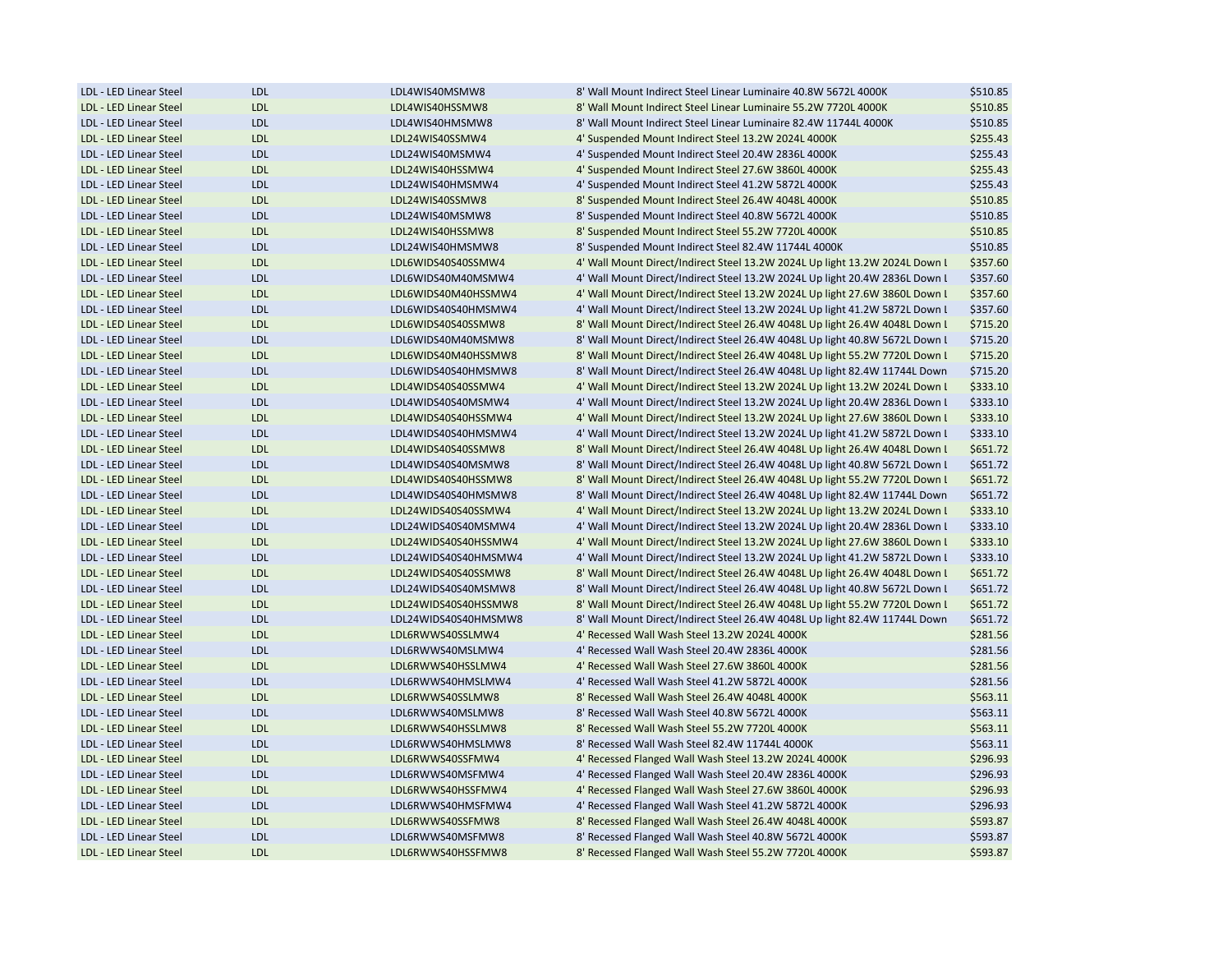| LDL - LED Linear Steel    | <b>LDL</b> | LDL6RWWS40HMSFMW8  | 8' Recessed Flanged Wall Wash Steel 82.4W 11744L 4000K | \$593.87 |
|---------------------------|------------|--------------------|--------------------------------------------------------|----------|
| LDL - LED Linear Steel    | <b>LDL</b> | LDL4RWWS40SSLMW4   | 4' Recessed Wall Wash Steel 13.2W 2024L 4000K          | \$275.17 |
| LDL - LED Linear Steel    | <b>LDL</b> | LDL4RWWS40MSLMW4   | 4' Recessed Wall Wash Steel 20.4W 2836L 4000K          | \$275.17 |
| LDL - LED Linear Steel    | <b>LDL</b> | LDL4RWWS40HSSLMW4  | 4' Recessed Wall Wash Steel 27.6W 3860L 4000K          | \$275.17 |
| LDL - LED Linear Steel    | <b>LDL</b> | LDL4RWWS40HMSLMW4  | 4' Recessed Wall Wash Steel 41.2W 5872L 4000K          | \$275.17 |
| LDL - LED Linear Steel    | <b>LDL</b> | LDL4RWWS40SSLMW8   | 8' Recessed Wall Wash Steel 26.4W 4048L 4000K          | \$550.34 |
| LDL - LED Linear Steel    | <b>LDL</b> | LDL4RWWS40MSLMW8   | 8' Recessed Wall Wash Steel 40.8W 5672L 4000K          | \$550.34 |
| LDL - LED Linear Steel    | <b>LDL</b> | LDL4RWWS40HSSLMW8  | 8' Recessed Wall Wash Steel 55.2W 7720L 4000K          | \$550.34 |
| LDL - LED Linear Steel    | <b>LDL</b> | LDL4RWWS40HMSLMW8  | 8' Recessed Wall Wash Steel 82.4W 11744L 4000K         | \$630.00 |
| LDL - LED Linear Steel    | <b>LDL</b> | LDL4RWWS40SSFMW4   | 4' Recessed Flanged Wall Wash Steel 13.2W 2024L 4000K  | \$296.90 |
| LDL - LED Linear Steel    | <b>LDL</b> | LDL4RWWS40MSFMW4   | 4' Recessed Flanged Wall Wash Steel 20.4W 2836L 4000K  | \$296.90 |
| LDL - LED Linear Steel    | <b>LDL</b> | LDL4RWWS40HSSFMW4  | 4' Recessed Flanged Wall Wash Steel 27.6W 3860L 4000K  | \$296.90 |
| LDL - LED Linear Steel    | <b>LDL</b> | LDL4RWWS40HMSFMW4  | 4' Recessed Flanged Wall Wash Steel 41.2W 5872L 4000K  | \$296.90 |
| LDL - LED Linear Steel    | <b>LDL</b> | LDL4RWWS40SSFMW8   | 8' Recessed Flanged Wall Wash Steel 26.4W 4048L 4000K  | \$579.31 |
| LDL - LED Linear Steel    | <b>LDL</b> | LDL4RWWS40MSFMW8   | 8' Recessed Flanged Wall Wash Steel 40.8W 5672L 4000K  | \$579.31 |
| LDL - LED Linear Steel    | <b>LDL</b> | LDL4RWWS40HSSFMW8  | 8' Recessed Flanged Wall Wash Steel 55.2W 7720L 4000K  | \$579.31 |
| LDL - LED Linear Steel    | <b>LDL</b> | LDL4RWWS40HMSFMW8  | 8' Recessed Flanged Wall Wash Steel 82.4W 11744L 4000K | \$579.31 |
| LDL - LED Linear Steel    | <b>LDL</b> | LDL24RWWS40SSLMW4  | 4' Recessed Wall Wash Steel 13.2W 2024L 4000K          | \$275.17 |
| LDL - LED Linear Steel    | <b>LDL</b> | LDL24RWWS40MSLMW4  | 4' Recessed Wall Wash Steel 20.4W 2836L 4000K          | \$275.17 |
| LDL - LED Linear Steel    | <b>LDL</b> | LDL24RWWS40HSSLMW4 | 4' Recessed Wall Wash Steel 27.6W 3860L 4000K          | \$275.17 |
| LDL - LED Linear Steel    | <b>LDL</b> | LDL24RWWS40HMSLMW4 | 4' Recessed Wall Wash Steel 41.2W 5872L 4000K          | \$275.17 |
| LDL - LED Linear Steel    | <b>LDL</b> | LDL24RWWS40SSLMW8  | 8' Recessed Wall Wash Steel 26.4W 4048L 4000K          | \$550.34 |
| LDL - LED Linear Steel    | <b>LDL</b> | LDL24RWWS40MSLMW8  | 8' Recessed Wall Wash Steel 40.8W 5672L 4000K          | \$550.34 |
| LDL - LED Linear Steel    | <b>LDL</b> | LDL24RWWS40HSSLMW8 | 8' Recessed Wall Wash Steel 55.2W 7720L 4000K          | \$550.34 |
| LDL - LED Linear Steel    | <b>LDL</b> | LDL24RWWS40HMSLMW8 | 8' Recessed Wall Wash Steel 82.4W 11744L 4000K         | \$550.34 |
| LDL - LED Linear Steel    | <b>LDL</b> | LDL24RWWS40SSFMW4  | 4' Recessed Flanged Wall Wash Steel 13.2W 2024L 4000K  | \$296.90 |
| LDL - LED Linear Steel    | <b>LDL</b> | LDL24RWWS40MSFMW4  | 4' Recessed Flanged Wall Wash Steel 20.4W 2836L 4000K  | \$296.90 |
| LDL - LED Linear Steel    | <b>LDL</b> | LDL24RWWS40HSSFMW4 | 4' Recessed Flanged Wall Wash Steel 27.6W 3860L 4000K  | \$296.90 |
| LDL - LED Linear Steel    | <b>LDL</b> | LDL24RWWS40HMSFMW4 | 4' Recessed Flanged Wall Wash Steel 41.2W 5872L 4000K  | \$296.90 |
| LDL - LED Linear Steel    | <b>LDL</b> | LDL24RWWS40SSFMW8  | 8' Recessed Flanged Wall Wash Steel 26.4W 4048L 4000K  | \$579.31 |
| LDL - LED Linear Steel    | <b>LDL</b> | LDL24RWWS40MSFMW8  | 8' Recessed Flanged Wall Wash Steel 40.8W 5672L 4000K  | \$579.31 |
| LDL - LED Linear Steel    | <b>LDL</b> | LDL24RWWS40HSSFMW8 | 8' Recessed Flanged Wall Wash Steel 55.2W 7720L 4000K  | \$579.31 |
| LDL - LED Linear Steel    | <b>LDL</b> | LDL24RWWS40HMSFMW8 | 8' Recessed Flanged Wall Wash Steel 82.4W 11744L 4000K | \$579.31 |
| XDL - LED Linear Aluminum | <b>XDL</b> | XDL4RL405LMW4      | 4' Recessed Grid Aluminum 500 Lm/Ft 4000K              | \$335.63 |
| XDL - LED Linear Aluminum | <b>XDL</b> | XDL4RL407LMW4      | 4' Recessed Grid Aluminum 700 Lm/Ft 4000K              | \$335.63 |
| XDL - LED Linear Aluminum | <b>XDL</b> | XDL4RL4010LMW4     | 4' Recessed Grid Aluminum 1000 Lm/Ft 4000K             | \$335.63 |
| XDL - LED Linear Aluminum | <b>XDL</b> | XDL4RL4014LMW4     | 4' Recessed Grid Aluminum 1400 Lm/Ft 4000K             | \$335.63 |
| XDL - LED Linear Aluminum | <b>XDL</b> | XDL4RL405LMW8      | 8' Recessed Grid Aluminum 500 Lm/Ft 4000K              | \$671.26 |
| XDL - LED Linear Aluminum | <b>XDL</b> | XDL4RL407LMW8      | 8' Recessed Grid Aluminum 700 Lm/Ft 4000K              | \$671.26 |
| XDL - LED Linear Aluminum | <b>XDL</b> | XDL4RL4010LMW8     | 8' Recessed Grid Aluminum 1000 Lm/Ft 4000K             | \$671.26 |
| XDL - LED Linear Aluminum | <b>XDL</b> | XDL4RL4014LMW8     | 8' Recessed Grid Aluminum 1400 Lm/Ft 4000K             | \$671.26 |
| XDL - LED Linear Aluminum | <b>XDL</b> | XDL4RF405LMW4      | 4' Recessed Flanged Aluminum 500 Lm/Ft 4000K           | \$358.62 |
| XDL - LED Linear Aluminum | <b>XDL</b> | XDL4RF407LMW4      | 4' Recessed Flanged Aluminum 700 Lm/Ft 4000K           | \$358.62 |
| XDL - LED Linear Aluminum | <b>XDL</b> | XDL4RF4010LMW4     | 4' Recessed Flanged Aluminum 1000 Lm/Ft 4000K          | \$358.62 |
| XDL - LED Linear Aluminum | <b>XDL</b> | XDL4RF4014LMW4     | 4' Recessed Flanged Aluminum 1400 Lm/Ft 4000K          | \$358.62 |
| XDL - LED Linear Aluminum | <b>XDL</b> | XDL4RF405LMW8      | 8' Recessed Flanged Aluminum 500 Lm/Ft 4000K           | \$717.24 |
| XDL - LED Linear Aluminum | <b>XDL</b> | XDL4RF407LMW8      | 8' Recessed Flanged Aluminum 700 Lm/Ft 4000K           | \$717.24 |
| XDL - LED Linear Aluminum | <b>XDL</b> | XDL4RF4010LMW8     | 8' Recessed Flanged Aluminum 1000 Lm/Ft 4000K          | \$717.24 |
| XDL - LED Linear Aluminum | <b>XDL</b> | XDL4RF4014LMW8     | 8' Recessed Flanged Aluminum 1400 Lm/Ft 4000K          | \$717.24 |
|                           |            |                    |                                                        |          |
| XDL - LED Linear Aluminum | <b>XDL</b> | XDL24RL405LMW4     | 4' Recessed Grid Aluminum 500 Lm/Ft 4000K              | \$335.63 |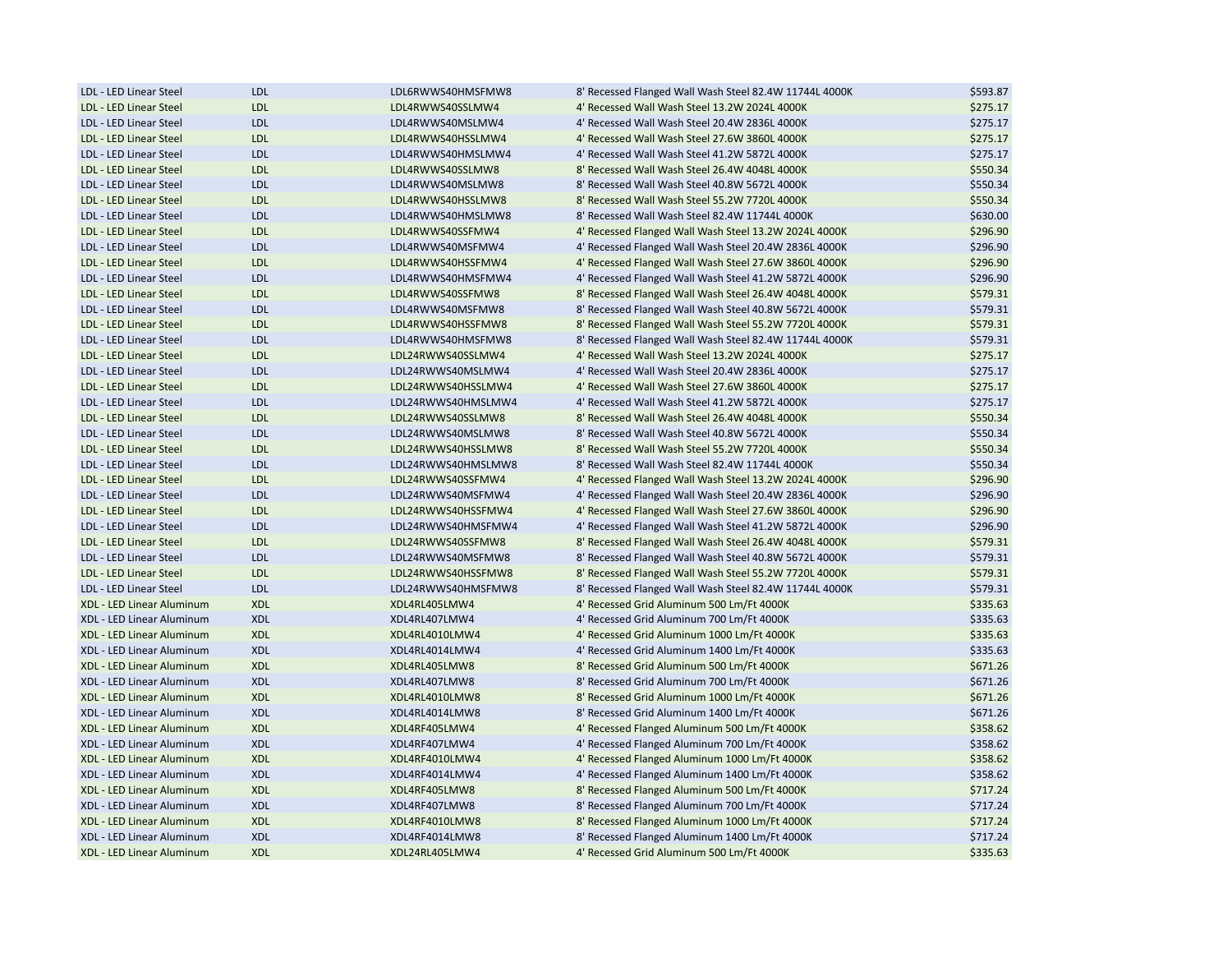| XDL - LED Linear Aluminum | <b>XDL</b> | XDL24RL407LMW4    | 4' Recessed Grid Aluminum 700 Lm/Ft 4000K               | \$335.63 |
|---------------------------|------------|-------------------|---------------------------------------------------------|----------|
| XDL - LED Linear Aluminum | <b>XDL</b> | XDL24RL4010LMW4   | 4' Recessed Grid Aluminum 1000 Lm/Ft 4000K              | \$335.63 |
| XDL - LED Linear Aluminum | <b>XDL</b> | XDL24RL4014LMW4   | 4' Recessed Grid Aluminum 1400 Lm/Ft 4000K              | \$335.63 |
| XDL - LED Linear Aluminum | <b>XDL</b> | XDL24RL405LMW8    | 8' Recessed Grid Aluminum 500 Lm/Ft 4000K               | \$671.26 |
| XDL - LED Linear Aluminum | <b>XDL</b> | XDL24RL407LMW8    | 8' Recessed Grid Aluminum 700 Lm/Ft 4000K               | \$671.26 |
| XDL - LED Linear Aluminum | <b>XDL</b> | XDL24RL4010LMW8   | 8' Recessed Grid Aluminum 1000 Lm/Ft 4000K              | \$671.26 |
| XDL - LED Linear Aluminum | <b>XDL</b> | XDL24RL4014LMW8   | 8' Recessed Grid Aluminum 1400 Lm/Ft 4000K              | \$671.26 |
| XDL - LED Linear Aluminum | <b>XDL</b> | XDL24RF405LMW4    | 4' Recessed Flanged Aluminum 500 Lm/Ft 4000K            | \$358.62 |
| XDL - LED Linear Aluminum | <b>XDL</b> | XDL24RF407LMW4    | 4' Recessed Flanged Aluminum 700 Lm/Ft 4000K            | \$358.62 |
| XDL - LED Linear Aluminum | <b>XDL</b> | XDL24RF4010LMW4   | 4' Recessed Flanged Aluminum 1000 Lm/Ft 4000K           | \$358.62 |
| XDL - LED Linear Aluminum | <b>XDL</b> | XDL24RF4014LMW4   | 4' Recessed Flanged Aluminum 1400 Lm/Ft 4000K           | \$358.62 |
| XDL - LED Linear Aluminum | <b>XDL</b> | XDL24RF405LMW8    | 8' Recessed Flanged Aluminum 500 Lm/Ft 4000K            | \$717.24 |
| XDL - LED Linear Aluminum | <b>XDL</b> | XDL24RF407LMW8    | 8' Recessed Flanged Aluminum 700 Lm/Ft 4000K            | \$717.24 |
| XDL - LED Linear Aluminum | <b>XDL</b> | XDL24RF4010LMW8   | 8' Recessed Flanged Aluminum 1000 Lm/Ft 4000K           | \$717.24 |
| XDL - LED Linear Aluminum | <b>XDL</b> | XDL24RF4014LMW8   | 8' Recessed Flanged Aluminum 1400 Lm/Ft 4000K           | \$717.24 |
| XDL - LED Linear Aluminum | <b>XDL</b> | XDL24RWWL405LMW4  | 4' Recessed Wall Wash Aluminum 500 Lm/Ft 4000K          | \$344.83 |
| XDL - LED Linear Aluminum | <b>XDL</b> | XDL24RWWL407LMW4  | 4' Recessed Wall Wash Aluminum 700 Lm/Ft 4000K          | \$344.83 |
| XDL - LED Linear Aluminum | <b>XDL</b> | XDL24RWWL4010LMW4 | 4' Recessed Wall Wash Aluminum 1000 Lm/Ft 4000K         | \$344.83 |
| XDL - LED Linear Aluminum | <b>XDL</b> | XDL24RWWL4014LMW4 | 4' Recessed Wall Wash Aluminum 1400 Lm/Ft 4000K         | \$344.83 |
| XDL - LED Linear Aluminum | <b>XDL</b> | XDL24RWWL405LMW8  | 8' Recessed Wall Wash Aluminum 500 Lm/Ft 4000K          | \$689.66 |
| XDL - LED Linear Aluminum | <b>XDL</b> | XDL24RWWL407LMW8  | 8' Recessed Wall Wash Aluminum 700 Lm/Ft 4000K          | \$689.66 |
| XDL - LED Linear Aluminum | <b>XDL</b> | XDL24RWWL4010LMW8 | 8' Recessed Wall Wash Aluminum 1000 Lm/Ft 4000K         | \$689.66 |
| XDL - LED Linear Aluminum | <b>XDL</b> | XDL24RWWL4014LMW8 | 8' Recessed Wall Wash Aluminum 1400 Lm/Ft 4000K         | \$689.66 |
|                           | <b>XDL</b> | XDL24RWWF405LM4W  | 4' Recessed Flanged Wall Wash Aluminum 500 Lm/Ft 4000K  | \$363.22 |
| XDL - LED Linear Aluminum |            |                   |                                                         |          |
| XDL - LED Linear Aluminum | <b>XDL</b> | XDL24RWWF407LMW4  | 4' Recessed Flanged Wall Wash Aluminum 700 Lm/Ft 4000K  | \$363.22 |
| XDL - LED Linear Aluminum | <b>XDL</b> | XDL24RWWF4010LMW4 | 4' Recessed Flanged Wall Wash Aluminum 1000 Lm/Ft 4000K | \$363.22 |
| XDL - LED Linear Aluminum | <b>XDL</b> | XDL24RWWF4014LMW4 | 4' Recessed Flanged Wall Wash Aluminum 1400 Lm/Ft 4000K | \$363.22 |
| XDL - LED Linear Aluminum | <b>XDL</b> | XDL24RWWF405LMW8  | 8' Recessed Flanged Wall Wash Aluminum 500 Lm/Ft 4000K  | \$726.44 |
| XDL - LED Linear Aluminum | <b>XDL</b> | XDL24RWWF407LMW8  | 8' Recessed Flanged Wall Wash Aluminum 700 Lm/Ft 4000K  | \$726.44 |
| XDL - LED Linear Aluminum | <b>XDL</b> | XDL24RWWF4010LMW8 | 8' Recessed Flanged Wall Wash Aluminum 1000 Lm/Ft 4000K | \$726.44 |
| XDL - LED Linear Aluminum | <b>XDL</b> | XDL24RWWF4014LMW8 | 8' Recessed Flanged Wall Wash Aluminum 1400 Lm/Ft 4000K | \$726.44 |
| XDL - LED Linear Aluminum | <b>XDL</b> | XDL24RWWL405LMW4  | 4' Recessed Wall Wash Aluminum 500 Lm/Ft 4000K          | \$344.83 |
| XDL - LED Linear Aluminum | <b>XDL</b> | XDL24RWWL407LMW4  | 4' Recessed Wall Wash Aluminum 700 Lm/Ft 4000K          | \$344.83 |
| XDL - LED Linear Aluminum | <b>XDL</b> | XDL24RWWL4010LMW4 | 4' Recessed Wall Wash Aluminum 1000 Lm/Ft 4000K         | \$344.83 |
| XDL - LED Linear Aluminum | <b>XDL</b> | XDL24RWWL4014LMW4 | 4' Recessed Wall Wash Aluminum 1400 Lm/Ft 4000K         | \$344.83 |
| XDL - LED Linear Aluminum | <b>XDL</b> | XDL24RWWL405LMW8  | 8' Recessed Wall Wash Aluminum 500 Lm/Ft 4000K          | \$689.66 |
| XDL - LED Linear Aluminum | <b>XDL</b> | XDL24RWWL407LMW8  | 8' Recessed Wall Wash Aluminum 700 Lm/Ft 4000K          | \$689.66 |
| XDL - LED Linear Aluminum | <b>XDL</b> | XDL24RWWL4010LMW8 | 8' Recessed Wall Wash Aluminum 1000 Lm/Ft 4000K         | \$689.66 |
| XDL - LED Linear Aluminum | <b>XDL</b> | XDL24RWWL4014LMW8 | 8' Recessed Wall Wash Aluminum 1400 Lm/Ft 4000K         | \$689.66 |
| XDL - LED Linear Aluminum | <b>XDL</b> | XDL24RWWF405LM4W  | 4' Recessed Flanged Wall Wash Aluminum 500 Lm/Ft 4000K  | \$363.22 |
| XDL - LED Linear Aluminum | <b>XDL</b> | XDL24RWWF407LMW4  | 4' Recessed Flanged Wall Wash Aluminum 700 Lm/Ft 4000K  | \$363.22 |
| XDL - LED Linear Aluminum | <b>XDL</b> | XDL24RWWF4010LMW4 | 4' Recessed Flanged Wall Wash Aluminum 1000 Lm/Ft 4000K | \$363.22 |
| XDL - LED Linear Aluminum | <b>XDL</b> | XDL24RWWF4014LMW4 | 4' Recessed Flanged Wall Wash Aluminum 1400 Lm/Ft 4000K | \$363.22 |
| XDL - LED Linear Aluminum | <b>XDL</b> | XDL24RWWF405LMW8  | 8' Recessed Flanged Wall Wash Aluminum 500 Lm/Ft 4000K  | \$726.44 |
| XDL - LED Linear Aluminum | <b>XDL</b> | XDL24RWWF407LMW8  | 8' Recessed Flanged Wall Wash Aluminum 700 Lm/Ft 4000K  | \$726.44 |
| XDL - LED Linear Aluminum | <b>XDL</b> | XDL24RWWF4010LMW8 | 8' Recessed Flanged Wall Wash Aluminum 1000 Lm/Ft 4000K | \$726.44 |
| XDL - LED Linear Aluminum | <b>XDL</b> | XDL24RWWF4014LMW8 | 8' Recessed Flanged Wall Wash Aluminum 1400 Lm/Ft 4000K | \$726.44 |
| XDL - LED Linear Aluminum | <b>XDL</b> | XDL4SM405LMW4     | 4' Surface Mount Direct Aluminum 500 Lm/Ft 4000K        | \$335.63 |
| XDL - LED Linear Aluminum | <b>XDL</b> | XDL4SM407LMW4     | 4' Surface Mount Direct Aluminum 700 Lm/Ft 4000K        | \$335.63 |
| XDL - LED Linear Aluminum | <b>XDL</b> | XDL4SM4010LMW4    | 4' Surface Mount Direct Aluminum 1000 Lm/Ft 4000K       | \$335.63 |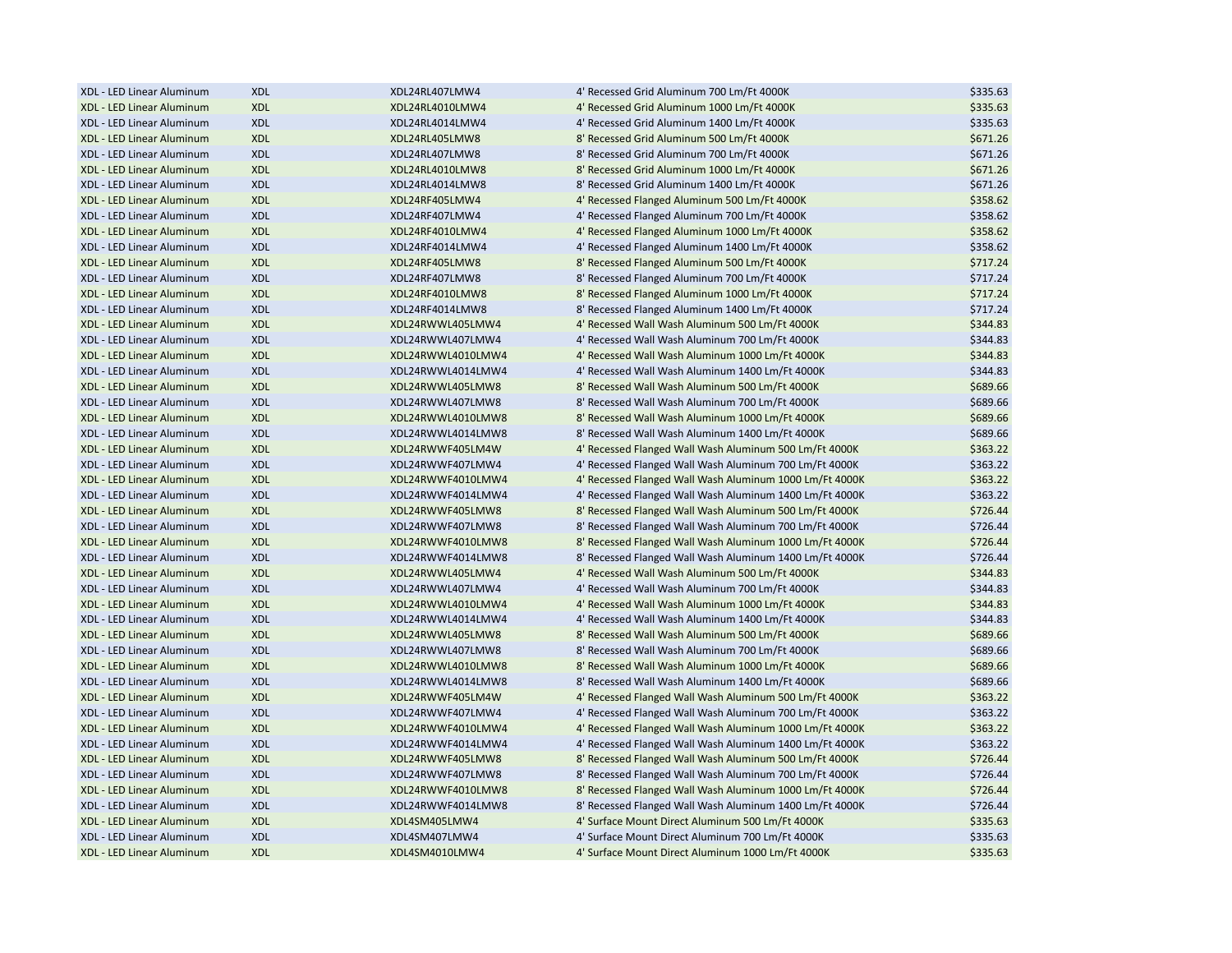| XDL - LED Linear Aluminum | <b>XDL</b> | XDL4SM4014LMW4       | 4' Surface Mount Direct Aluminum 1400 Lm/Ft 4000K                             | \$335.63 |
|---------------------------|------------|----------------------|-------------------------------------------------------------------------------|----------|
| XDL - LED Linear Aluminum | <b>XDL</b> | XDL4SM405LMW8        | 8' Surface Mount Direct Aluminum 500 Lm/Ft 4000K                              | \$671.26 |
| XDL - LED Linear Aluminum | <b>XDL</b> | XDL4SM407LMW8        | 8' Surface Mount Direct Aluminum 700 Lm/Ft 4000K                              | \$671.26 |
| XDL - LED Linear Aluminum | <b>XDL</b> | XDL4SM4010LMW8       | 8' Surface Mount Direct Aluminum 1000 Lm/Ft 4000K                             | \$671.26 |
| XDL - LED Linear Aluminum | <b>XDL</b> | XDL4SM4014LMW8       | 8' Surface Mount Direct Aluminum 1400 Lm/Ft 4000K                             | \$671.26 |
| XDL - LED Linear Aluminum | <b>XDL</b> | XDL24SM405LMW4       | 4' Surface Mount Direct Aluminum 500 Lm/Ft 4000K                              | \$335.63 |
| XDL - LED Linear Aluminum | <b>XDL</b> | XDL24SM407LMW4       | 4' Surface Mount Direct Aluminum 700 Lm/Ft 4000K                              | \$335.63 |
| XDL - LED Linear Aluminum | <b>XDL</b> | XDL24SM4010LMW4      | 4' Surface Mount Direct Aluminum 1000 Lm/Ft 4000K                             | \$335.63 |
| XDL - LED Linear Aluminum | <b>XDL</b> | XDL24SM4014LMW4      | 4' Surface Mount Direct Aluminum 1400 Lm/Ft 4000K                             | \$335.63 |
| XDL - LED Linear Aluminum | <b>XDL</b> | XDL24SM405LMW8       | 8' Surface Mount Direct Aluminum 500 Lm/Ft 4000K                              | \$671.26 |
| XDL - LED Linear Aluminum | <b>XDL</b> | XDL24SM407LMW8       | 8' Surface Mount Direct Aluminum 700 Lm/Ft 4000K                              | \$671.26 |
| XDL - LED Linear Aluminum | <b>XDL</b> | XDL24SM4010LMW8      | 8' Surface Mount Direct Aluminum 1000 Lm/Ft 4000K                             | \$671.26 |
| XDL - LED Linear Aluminum | <b>XDL</b> | XDL24SM4014LMW8      | 8' Surface Mount Direct Aluminum 1400 Lm/Ft 4000K                             | \$671.26 |
| XDL - LED Linear Aluminum | <b>XDL</b> | XDL4D405LMW4         | 4' Suspended Direct Aluminum 500 Lm/Ft 4000K                                  | \$335.63 |
| XDL - LED Linear Aluminum | <b>XDL</b> | XDL4D407LMW4         | 4' Suspended Direct Aluminum 700 Lm/Ft 4000K                                  | \$335.63 |
| XDL - LED Linear Aluminum | <b>XDL</b> | XDL4D4010LMW4        | 4' Suspended Direct Aluminum 1000 Lm/Ft 4000K                                 | \$335.63 |
| XDL - LED Linear Aluminum | <b>XDL</b> | XDL4D4014LMW4        | 4' Suspended Direct Aluminum 1400 Lm/Ft 4000K                                 | \$335.63 |
| XDL - LED Linear Aluminum | <b>XDL</b> | XDL4D405LMW8         | 8' Suspended Direct Aluminum 500 Lm/Ft 4000K                                  | \$671.26 |
| XDL - LED Linear Aluminum | <b>XDL</b> | XDL4D407LMW8         | 8' Suspended Direct Aluminum 700 Lm/Ft 4000K                                  | \$671.26 |
| XDL - LED Linear Aluminum | <b>XDL</b> | XDL4D4010LMW8        | 8' Suspended Direct Aluminum 1000 Lm/Ft 4000K                                 | \$671.26 |
| XDL - LED Linear Aluminum | <b>XDL</b> | XDL4D4014LMW8        | 8' Suspended Direct Aluminum 1400 Lm/Ft 4000K                                 | \$671.26 |
| XDL - LED Linear Aluminum | <b>XDL</b> | XDL24D405LMW4        | 4' Suspended Direct Aluminum 500 Lm/Ft 4000K                                  | \$335.63 |
| XDL - LED Linear Aluminum | <b>XDL</b> | XDL24D407LMW4        | 4' Suspended Direct Aluminum 700 Lm/Ft 4000K                                  | \$335.63 |
| XDL - LED Linear Aluminum |            | XDL24D4010LMW4       | 4' Suspended Direct Aluminum 1000 Lm/Ft 4000K                                 |          |
|                           | <b>XDL</b> |                      |                                                                               | \$335.63 |
| XDL - LED Linear Aluminum | <b>XDL</b> | XDL24D4014LMW4       | 4' Suspended Direct Aluminum 1400 Lm/Ft 4000K                                 | \$335.63 |
| XDL - LED Linear Aluminum | <b>XDL</b> | XDL24D405LMW8        | 8' Suspended Direct Aluminum 500 Lm/Ft 4000K                                  | \$671.26 |
| XDL - LED Linear Aluminum | <b>XDL</b> | XDL24D407LMW8        | 8' Suspended Direct Aluminum 700 Lm/Ft 4000K                                  | \$671.26 |
| XDL - LED Linear Aluminum | <b>XDL</b> | XDL24D4010LMW8       | 8' Suspended Direct Aluminum 1000 Lm/Ft 4000K                                 | \$671.26 |
| XDL - LED Linear Aluminum | <b>XDL</b> | XDL24D4014LMW8       | 8' Suspended Direct Aluminum 1400 Lm/Ft 4000K                                 | \$671.26 |
| XDL - LED Linear Aluminum | <b>XDL</b> | XDL4DID405L405LMW4   | 4' Suspended Direct/Indirect Aluminum 500 Lm/Ft Up light 500 Lm/Ft Down Light | \$427.59 |
| XDL - LED Linear Aluminum | <b>XDL</b> | XDL4DID405L407LMW4   | 4' Suspended Direct/Indirect Aluminum 500 Lm/Ft Up light 700 Lm/Ft Down Light | \$427.59 |
| XDL - LED Linear Aluminum | <b>XDL</b> | XDL4DID405L4010LMW4  | 4' Suspended Direct/Indirect Aluminum 500 Lm/Ft Up light 1000 Lm/Ft Down I    | \$427.59 |
| XDL - LED Linear Aluminum | <b>XDL</b> | XDL4DID405L4014LMW4  | 4' Suspended Direct/Indirect Aluminum 500 Lm/Ft Up light 1400 Lm/Ft Down I    | \$427.59 |
| XDL - LED Linear Aluminum | <b>XDL</b> | XDL4DID405L405LMW8   | 8' Suspended Direct/Indirect Aluminum 500 Lm/Ft Up light 500 Lm/Ft Down Light | \$855.17 |
| XDL - LED Linear Aluminum | <b>XDL</b> | XDL4DID405L407LMW8   | 8' Suspended Direct/Indirect Aluminum 500 Lm/Ft Up light 700 Lm/Ft Down Lig   | \$855.17 |
| XDL - LED Linear Aluminum | <b>XDL</b> | XDL4DID405L4010LMW8  | 8' Suspended Direct/Indirect Aluminum 500 Lm/Ft Up light 1000 Lm/Ft Down I    | \$855.17 |
| XDL - LED Linear Aluminum | <b>XDL</b> | XDL4DID405L4014LMW8  | 8' Suspended Direct/Indirect Aluminum 500 Lm/Ft Up light 1400 Lm/Ft Down I    | \$855.17 |
| XDL - LED Linear Aluminum | <b>XDL</b> | XDL24DID405L405LMW4  | 4' Suspended Direct/Indirect Aluminum 500 Lm/Ft Up light 500 Lm/Ft Down Light | \$427.59 |
| XDL - LED Linear Aluminum | <b>XDL</b> | XDL24DID405L407LMW4  | 4' Suspended Direct/Indirect Aluminum 500 Lm/Ft Up light 700 Lm/Ft Down Light | \$427.59 |
| XDL - LED Linear Aluminum | <b>XDL</b> | XDL24DID405L4010LMW4 | 4' Suspended Direct/Indirect Aluminum 500 Lm/Ft Up light 1000 Lm/Ft Down I    | \$427.59 |
| XDL - LED Linear Aluminum | <b>XDL</b> | XDL24DID405L4014LMW4 | 4' Suspended Direct/Indirect Aluminum 500 Lm/Ft Up light 1400 Lm/Ft Down I    | \$427.59 |
| XDL - LED Linear Aluminum | <b>XDL</b> | XDL24DID405L405LMW8  | 8' Suspended Direct/Indirect Aluminum 500 Lm/Ft Up light 500 Lm/Ft Down Light | \$855.17 |
| XDL - LED Linear Aluminum | <b>XDL</b> | XDL24DID405L407LMW8  | 8' Suspended Direct/Indirect Aluminum 500 Lm/Ft Up light 700 Lm/Ft Down Light | \$855.17 |
| XDL - LED Linear Aluminum | <b>XDL</b> | XDL24DID405L4010LMW8 | 8' Suspended Direct/Indirect Aluminum 500 Lm/Ft Up light 1000 Lm/Ft Down I    | \$855.17 |
| XDL - LED Linear Aluminum | <b>XDL</b> | XDL24DID405L4014LMW8 | 8' Suspended Direct/Indirect Aluminum 500 Lm/Ft Up light 1400 Lm/Ft Down I    | \$855.17 |
| XDL - LED Linear Aluminum | <b>XDL</b> | XDL4WM405LMW4        | 4' Wall Mount Direct Aluminum 500 Lm/Ft 4000K                                 | \$335.63 |
| XDL - LED Linear Aluminum | <b>XDL</b> | XDL4WM407LMW4        | 4' Wall Mount Direct Aluminum 700 Lm/Ft 4000K                                 | \$335.63 |
| XDL - LED Linear Aluminum | <b>XDL</b> | XDL4WM4010LMW4       | 4' Wall Mount Direct Aluminum 1000 Lm/Ft 4000K                                | \$335.63 |
| XDL - LED Linear Aluminum | <b>XDL</b> | XDL4WM4014LMW4       | 4' Wall Mount Direct Aluminum 1400 Lm/Ft 4000K                                | \$335.63 |
| XDL - LED Linear Aluminum | <b>XDL</b> | XDL4WM405LW8         | 8' Wall Mount Direct Aluminum 500 Lm/Ft 4000K                                 | \$671.26 |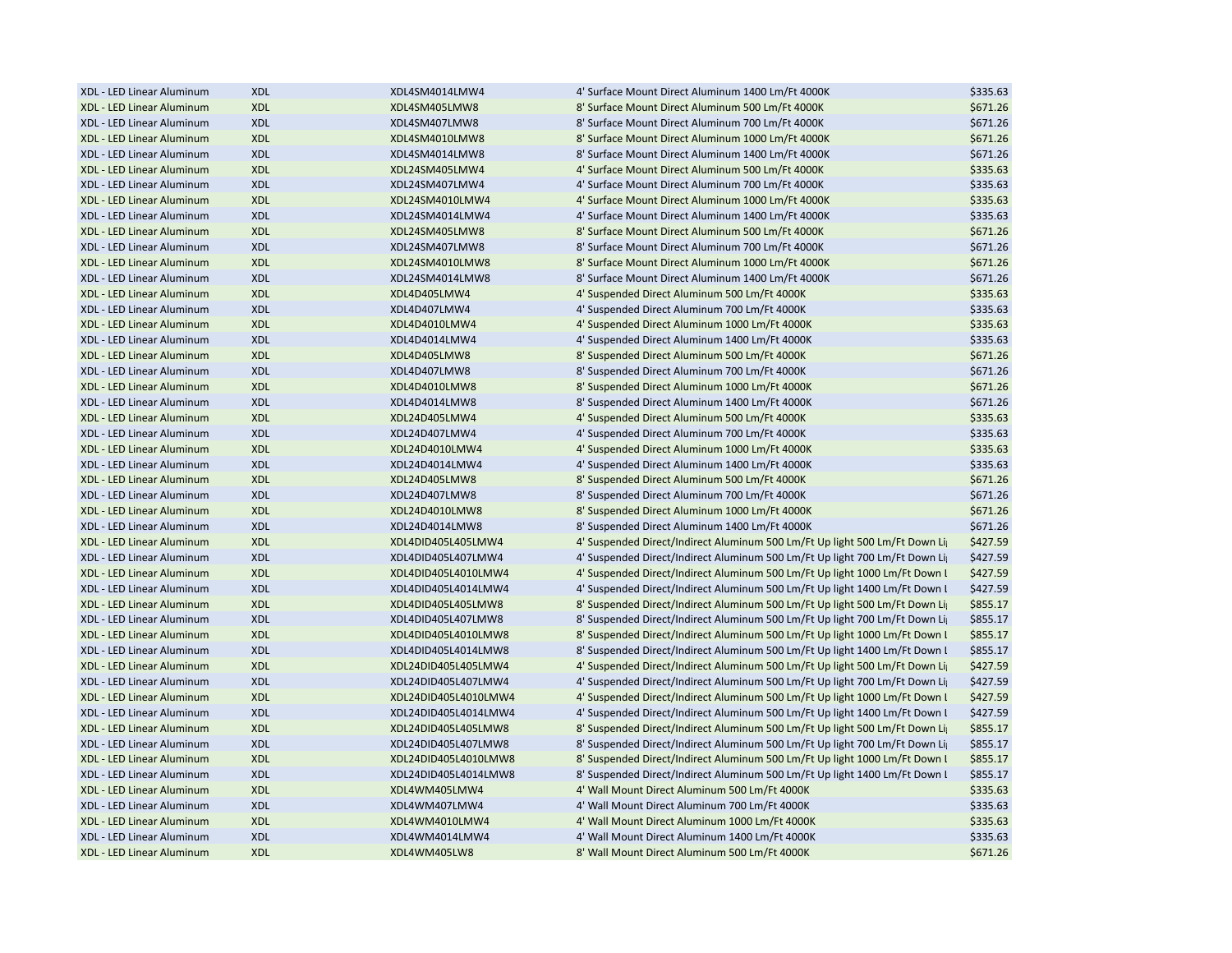| XDL - LED Linear Aluminum | <b>XDL</b>               | XDL4WM407LMW8          | 8' Wall Mount Direct Aluminum 700 Lm/Ft 4000K                                                                                          | \$671.26             |
|---------------------------|--------------------------|------------------------|----------------------------------------------------------------------------------------------------------------------------------------|----------------------|
| XDL - LED Linear Aluminum | <b>XDL</b>               | XDL4WM4010LMW8         | 8' Wall Mount Direct Aluminum 1000 Lm/Ft 4000K                                                                                         | \$671.26             |
| XDL - LED Linear Aluminum | <b>XDL</b>               | XDL4WM4014LMW8         | 8' Wall Mount Direct Aluminum 1400 Lm/Ft 4000K                                                                                         | \$671.26             |
| XDL - LED Linear Aluminum | <b>XDL</b>               | XDL24WM405LMW4         | 4' Wall Mount Direct Aluminum 500 Lm/Ft 4000K                                                                                          | \$335.63             |
| XDL - LED Linear Aluminum | <b>XDL</b>               | XDL24WM407LMW4         | 4' Wall Mount Direct Aluminum 700 Lm/Ft 4000K                                                                                          | \$335.63             |
| XDL - LED Linear Aluminum | <b>XDL</b>               | XDL24WM4010LMW4        | 4' Wall Mount Direct Aluminum 1000 Lm/Ft 4000K                                                                                         | \$335.63             |
| XDL - LED Linear Aluminum | <b>XDL</b>               | XDL24WM4014LMW4        | 4' Wall Mount Direct Aluminum 1400 Lm/Ft 4000K                                                                                         | \$335.63             |
| XDL - LED Linear Aluminum | <b>XDL</b>               | XDL24WM405LW8          | 8' Wall Mount Direct Aluminum 500 Lm/Ft 4000K                                                                                          | \$671.26             |
| XDL - LED Linear Aluminum | <b>XDL</b>               | XDL24WM407LMW8         | 8' Wall Mount Direct Aluminum 700 Lm/Ft 4000K                                                                                          | \$671.26             |
| XDL - LED Linear Aluminum | <b>XDL</b>               | XDL24WM4010LMW8        | 8' Wall Mount Direct Aluminum 1000 Lm/Ft 4000K                                                                                         | \$671.26             |
| XDL - LED Linear Aluminum | <b>XDL</b>               | XDL24WM4014LMW8        | 8' Wall Mount Direct Aluminum 1400 Lm/Ft 4000K                                                                                         | \$671.26             |
| XDL - LED Linear Aluminum | <b>XDL</b>               | XDL4WMDID405L405LMW4   | 4' Wall Mount Direct/Indirect Aluminum 500 Lm/Ft Up light 500 Lm/Ft Down L                                                             | \$427.59             |
| XDL - LED Linear Aluminum | <b>XDL</b>               | XDL4WMDID405L407LMW4   | 4' Wall Mount Direct/Indirect Aluminum 500 Lm/Ft Up light 700 Lm/Ft Down L                                                             | \$427.59             |
| XDL - LED Linear Aluminum | <b>XDL</b>               | XDL4WMDID405L4010LMW4  | 4' Wall Mount Direct/Indirect Aluminum 500 Lm/Ft Up light 1000 Lm/Ft Down                                                              | \$427.59             |
| XDL - LED Linear Aluminum | <b>XDL</b>               | XDL4WMDID405L4014LMW4  | 4' Wall Mount Direct/Indirect Aluminum 500 Lm/Ft Up light 1400 Lm/Ft Down                                                              | \$427.59             |
| XDL - LED Linear Aluminum | <b>XDL</b>               | XDL4WMDID405L405LMW8   | 8' Wall Mount Direct/Indirect Aluminum 500 Lm/Ft Up light 500 Lm/Ft Down L                                                             | \$855.17             |
| XDL - LED Linear Aluminum | <b>XDL</b>               | XDL4WMDID405L407LMW8   | 8' Wall Mount Direct/Indirect Aluminum 500 Lm/Ft Up light 700 Lm/Ft Down L                                                             | \$855.17             |
| XDL - LED Linear Aluminum | <b>XDL</b>               | XDL4WMDID405L4010LMW8  | 8' Wall Mount Direct/Indirect Aluminum 500 Lm/Ft Up light 1000 Lm/Ft Down                                                              | \$855.17             |
| XDL - LED Linear Aluminum | <b>XDL</b>               | XDL4WMDID405L4014LMW8  | 8' Wall Mount Direct/Indirect Aluminum 500 Lm/Ft Up light 1400 Lm/Ft Down                                                              | \$855.17             |
| XDL - LED Linear Aluminum | <b>XDL</b>               | XDL24WMDID405L405LMW4  | 4' Wall Mount Direct/Indirect Aluminum 500 Lm/Ft Up light 500 Lm/Ft Down L                                                             | \$427.59             |
| XDL - LED Linear Aluminum | <b>XDL</b>               | XDL24WMDID405L407LMW4  | 4' Wall Mount Direct/Indirect Aluminum 500 Lm/Ft Up light 700 Lm/Ft Down L                                                             | \$427.59             |
| XDL - LED Linear Aluminum | <b>XDL</b>               | XDL24WMDID405L4010LMW4 | 4' Wall Mount Direct/Indirect Aluminum 500 Lm/Ft Up light 1000 Lm/Ft Down                                                              | \$427.59             |
| XDL - LED Linear Aluminum | <b>XDL</b>               | XDL24WMDID405L4014LMW4 | 4' Wall Mount Direct/Indirect Aluminum 500 Lm/Ft Up light 1400 Lm/Ft Down                                                              | \$427.59             |
| XDL - LED Linear Aluminum | <b>XDL</b>               | XDL24WMDID405L405LMW8  | 8' Wall Mount Direct/Indirect Aluminum 500 Lm/Ft Up light 500 Lm/Ft Down L                                                             | \$855.17             |
| XDL - LED Linear Aluminum | <b>XDL</b>               | XDL24WMDID405L407LMW8  | 8' Wall Mount Direct/Indirect Aluminum 500 Lm/Ft Up light 700 Lm/Ft Down L                                                             | \$855.17             |
| XDL - LED Linear Aluminum | <b>XDL</b>               | XDL24WMDID405L4010LMW8 | 8' Wall Mount Direct/Indirect Aluminum 500 Lm/Ft Up light 1000 Lm/Ft Down                                                              | \$855.17             |
| XDL - LED Linear Aluminum | <b>XDL</b>               | XDL24WMDID405L4014LMW8 | 8' Wall Mount Direct/Indirect Aluminum 500 Lm/Ft Up light 1400 Lm/Ft Down                                                              | \$855.17             |
| XDL - LED Linear Aluminum | <b>XDL</b>               | XDL4RWLL405LMW4        | 4' Recessed Grid Aluminum Wet Location Luminaire 500 Lm/Ft 4000K                                                                       | \$551.72             |
| XDL - LED Linear Aluminum | <b>XDL</b>               | XDL4RWLL407LMW4        | 4' Recessed Grid Aluminum Wet Location Luminaire 700 Lm/Ft 4000K                                                                       | \$551.72             |
| XDL - LED Linear Aluminum |                          | XDL4RWLL4010LMW4       |                                                                                                                                        |                      |
| XDL - LED Linear Aluminum | <b>XDL</b><br><b>XDL</b> | XDL4RWLL4014LMW4       | 4' Recessed Grid Aluminum Wet Location Luminaire 1000 Lm/Ft 4000K<br>4' Recessed Grid Aluminum Wet Location Luminaire 1400 Lm/Ft 4000K | \$551.72<br>\$551.72 |
|                           |                          |                        |                                                                                                                                        |                      |
| XDL - LED Linear Aluminum | <b>XDL</b>               | XDL4RWLL405LMW8        | 8' Recessed Grid Aluminum Wet Location Luminaire 500 Lm/Ft 4000K                                                                       | \$1,103.45           |
| XDL - LED Linear Aluminum | <b>XDL</b>               | XDL4RWLL407LMW8        | 8' Recessed Grid Aluminum Wet Location Luminaire 700 Lm/Ft 4000K                                                                       | \$1,103.45           |
| XDL - LED Linear Aluminum | <b>XDL</b>               | XDL4RWLL4010LMW8       | 8' Recessed Grid Aluminum Wet Location Luminaire 1000 Lm/Ft 4000K                                                                      | \$1,103.45           |
| XDL - LED Linear Aluminum | <b>XDL</b>               | XDL4RWLL4014LMW8       | 8' Recessed Grid Aluminum Wet Location Luminaire 140 Lm/Ft 4000K                                                                       | \$1,103.45           |
| XDL - LED Linear Aluminum | <b>XDL</b>               | XDL4RWLF405LMW4        | 4' Recessed Flanged Aluminum Wet Location Luminaire 500 Lm/Ft 4000K                                                                    | \$560.92             |
| XDL - LED Linear Aluminum | <b>XDL</b>               | XDL4RWLF407LMW4        | 4' Recessed Flanged Aluminum Wet Location Luminaire 700 Lm/Ft 4000K                                                                    | \$560.92             |
| XDL - LED Linear Aluminum | <b>XDL</b>               | XDL4RWLF4010LMW4       | 4' Recessed Flanged Aluminum Wet Location Luminaire 1000 Lm/Ft 4000K                                                                   | \$560.92             |
| XDL - LED Linear Aluminum | <b>XDL</b>               | XDL4RWLF4014LMW4       | 4' Recessed Flanged Aluminum Wet Location Luminaire 1400 Lm/Ft 4000K                                                                   | \$560.92             |
| XDL - LED Linear Aluminum | <b>XDL</b>               | XDL4RWLF405LMW8        | 8' Recessed Flanged Aluminum Wet Location Luminaire 500 Lm/FtL 4000K                                                                   | \$1,121.84           |
| XDL - LED Linear Aluminum | <b>XDL</b>               | XDL4RWLF407LMW8        | 8' Recessed Flanged Aluminum Wet Location Luminaire 700 Lm/Ft 4000K                                                                    | \$1,121.84           |
| XDL - LED Linear Aluminum | <b>XDL</b>               | XDL4RWLF4010LMW8       | 8' Recessed Flanged Aluminum Wet Location Luminaire 1000 Lm/Ft 4000K                                                                   | \$1,121.84           |
| XDL - LED Linear Aluminum | <b>XDL</b>               | XDL4RWLF4014LMW8       | 8' Recessed Flanged Aluminum Wet Location Luminaire 1400 Lm/Ft 4000K                                                                   | \$1,121.84           |
| <b>LED Retrofit</b>       | <b>LSR</b>               | LSR440SLM              | 4.25" x 48" LED Strip Retrofit Kit 32W 3942L 4000K                                                                                     | \$63.76              |
| <b>LED Retrofit</b>       | <b>LSR</b>               | LSR440MM               | 4.25" x 48 LED Strip Retrofit Kit 40W 5300L 4000K                                                                                      | \$69.41              |
| <b>LED Retrofit</b>       | <b>LSR</b>               | LSR440HM               | 4.25" x 48 LED Strip Retrofit Kit 60W 7884L 4000K                                                                                      | \$70.84              |
| <b>LED Retrofit</b>       | <b>LSR</b>               | LSR840MM               | 4.25" x 96" LED Strip Retrofit Kit 40W 5300L 4000K                                                                                     | \$98.45              |
| <b>LED Retrofit</b>       | <b>LSR</b>               | LSR840HM               | 4.25" x 96" LED Strip Retrofit Kit 60W 7884L 4000K                                                                                     | \$108.16             |
| <b>LED Retrofit</b>       | <b>LSR</b>               | LSR840HM12800          | 4.25" x 96" LED Strip Retrofit Kit 114W 12800L 4000K                                                                                   | \$122.02             |
| <b>LED Retrofit</b>       | <b>LSR</b>               | LSR440SMUNV            | 48" LED Universal Strip Retrofit Kit 32W 3942L 4000K                                                                                   | \$63.76              |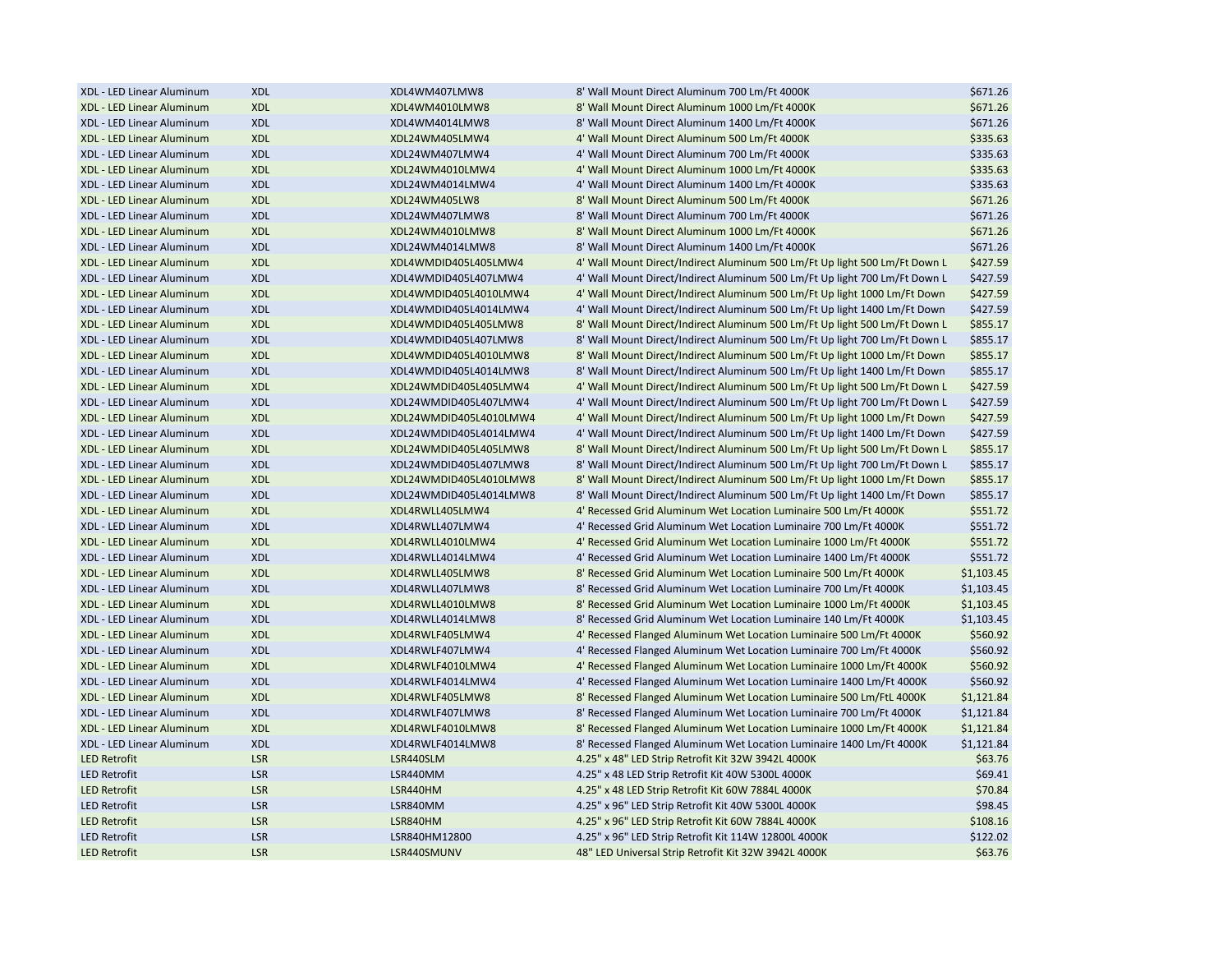| <b>LED Retrofit</b>          | <b>LSR</b>  | LSR440MMUNV      | 48" LED Universal Strip Retrofit Kit 40W 5300L 4000K                    | \$69.41  |
|------------------------------|-------------|------------------|-------------------------------------------------------------------------|----------|
| <b>LED Retrofit</b>          | <b>LSR</b>  | LSR440HMUNV      | 48" LED Universal Strip Retrofit Kit 60W 7884L 4000K                    | \$70.84  |
| <b>LED Retrofit</b>          | <b>LSR</b>  | LSR840MMUNV      | 96" LED Universal Strip Retrofit Kit 40W 5300L 4000K                    | \$98.45  |
| <b>LED Retrofit</b>          | <b>LSR</b>  | LSR840HMUNV      | 96" LED Universal Strip Retrofit Kit 60W 7884L 4000K                    | \$108.16 |
| <b>LED Retrofit</b>          | <b>LSR</b>  | LSR840HMUNV12800 | 96" LED Universal Strip Retrofit Kit 114W 12800L 4000K                  | \$122.02 |
| <b>LED Retrofit</b>          | <b>LSRR</b> | LSRR440SM        | 4.25" 48" Strip LED Round Frost Lens 32W 3942L 4000K                    | \$102.97 |
| <b>LED Retrofit</b>          | <b>LSRR</b> | LSRR440MM        | 4.25" 48" Strip LED Round Frost Lens 40W 5300L 4000K                    | \$105.57 |
| <b>LED Retrofit</b>          | <b>LSRR</b> | LSRR440HM        | 4.25" 48" Strip LED Round Frost Lens 60W 7884L 4000K                    | \$105.57 |
| <b>LED Retrofit</b>          | <b>LSRR</b> | LSRR840MM        | 4.25" 96" Strip LED Round Frost Lens 40W 5300L 4000K                    | \$178.56 |
| <b>LED Retrofit</b>          | <b>LSRR</b> | LSRR840HM        | 4.25" 96" Strip LED Round Frost Lens 60W 7884L 4000K                    | \$181.17 |
| <b>LED Retrofit</b>          | <b>LSRR</b> | LSRR840HM10000   | 4.25" 96" Strip LED Round Frost Lens 80W 10,000L 4000K                  | \$182.48 |
| <b>LED Retrofit</b>          | <b>LRKT</b> | LRKT240SM        | 2 X 2 LED Universal Troffer Retrofit Kit 32W 3942L 4000K                | \$62.40  |
| <b>LED Retrofit</b>          | <b>LRKT</b> | LRKT240MM        | 2 X 2 LED Universal Troffer Retrofit Kit 40W 5300L 4000K                | \$62.40  |
| <b>LED Retrofit</b>          | <b>LRKT</b> | LRKT440SM        | 2 x 4 LED Universal Troffer Retrofit Kit 32W 3942L 4000K                | \$83.20  |
| <b>LED Retrofit</b>          | <b>LRKT</b> | LRKT440MM        | 2 x 4 LED Universal Troffer Retrofit Kit 40W 5300L 4000K                | \$83.20  |
| <b>LED Retrofit</b>          | <b>LRKT</b> | LRKT440HM        | 2 x 4 LED Universal Troffer Retrofit Kit 60W 7884L 4000K                | \$83.20  |
| Wired for LED Tubes          | <b>TRBL</b> | TRBL1232ALED     | 1 x 4 - 2 lamp Lay-In Recessed Troffer Wired for LED Tubes              | \$51.21  |
| Wired for LED Tubes          | <b>TRBL</b> | TRBL2217ALED     | 2 x 2 - 2 lamp Lay-In Recessed Troffer Wired for LED Tubes              | \$48.22  |
| Wired for LED Tubes          | <b>TRBL</b> | TRBL2317ALED     | 2 x 2 - 3 lamp Lay-In Recessed Troffer Wired for LED Tubes              | \$48.87  |
| Wired for LED Tubes          | <b>TRBL</b> | TRBL2417ALED     | 2 x 2 - 4 lamp Lay-In Recessed Troffer Wired for LED Tubes              | \$49.53  |
| Wired for LED Tubes          | <b>TRBL</b> | TRBL4232ALED     | 2 x 4 - 2 lamp Lay-In Recessed Troffer Wired for LED Tubes              | \$61.66  |
| Wired for LED Tubes          | <b>TRBL</b> | TRBL4332ALED     | 2 x 4 - 3 lamp Lay-In Recessed Troffer Wired for LED Tubes              | \$62.84  |
| Wired for LED Tubes          | <b>TRBL</b> | TRBL4432ALED     | 2 x 4 - 4 lamp Lay-In Recessed Troffer Wired for LED Tubes              | \$63.57  |
|                              |             |                  |                                                                         |          |
| Wired for LED Tubes          | <b>SMFL</b> | SMFL1232ALED     | 1 x 4 - 2 lamp High Quality Surface Mount Wired for LED Tubes           | \$99.05  |
| Wired for LED Tubes          | SMFL        | SMFL2217ALED     | 2 x 2 - 2 lamp High Quality Surface Mount Wired for LED Tubes           | \$95.59  |
| Wired for LED Tubes          | <b>SMFL</b> | SMFL2317ALED     | 2 x 2 - 3 lamp High Quality Surface Mount Wired for LED Tubes           | \$97.32  |
| Wired for LED Tubes          | <b>SMFL</b> | SMFL2417ALED     | 2 x 2 - 4 lamp High Quality Surface Mount Wired for LED Tubes           | \$98.20  |
| Wired for LED Tubes          | <b>SMFL</b> | SMFL4232ALED     | 2 x 4 - 2 lamp High Quality Surface Mount Wired for LED Tubes           | \$111.22 |
| Wired for LED Tubes          | <b>SMFL</b> | SMFL4343ALED     | 2 x 4 - 3 lamp High Quality Surface Mount Wired for LED Tubes           | \$112.09 |
| Wired for LED Tubes          | <b>SMFL</b> | SMFL4432ALED     | 2 x 4 - 4 lamp High Quality Surface Mount Wired LED Tubes               | \$112.97 |
| Wired for LED Tubes          | <b>FHBL</b> | FHBL432LED       | 4' - 4 lamp High Quality Full Body High Bay Wired for LED Tubes         | \$58.66  |
| Wired for LED Tubes          | <b>FHBL</b> | FHBL632LED       | 4' - 6 lamp High Quality Full Body High Bay Wired for LED Tubes         | \$81.47  |
| Wired for LED Tubes          | <b>FHBL</b> | FHBL832LED       | 4' - 8 lamp High Quality Full Body High Bay Wired for LED Tubes         | \$89.61  |
| Wired for LED Tubes          | <b>FHBL</b> | FHBL1032LED      | 4' - 10 lamp High Quality Full Body High Bay Wired for LED Tubes        | \$105.91 |
| Wired for LED Tubes          | <b>FHBL</b> | FHBL1232LED      | 4' - 12 lamp High Quality Full Body High Bay Wired for LED Tubes        | \$122.20 |
| Wired for LED Tubes          | <b>CHBL</b> | CHBL232SLED      | 4' - 2 Lamp Commercial High Bay Wired for LED Tubes                     | \$119.91 |
| Wired for LED Tubes          | <b>CHBL</b> | CHBL332SLED      | 4' - 3 Lamp Commercial High Bay Wired for LED Tubes                     | \$120.56 |
| Wired for LED Tubes          | <b>CHBL</b> | CHBL432SLED      | 4' - 4 Lamp Commercial High Bay Wired for LED Tubes                     | \$121.22 |
| Wired for LED Tubes          | <b>CHBL</b> | CHBLT232SLED     | 8' - 4 Lamp Commercial High Bay Wired for LED Tubes                     | \$166.55 |
| Wired for LED Tubes          | <b>CHBL</b> | CHBLT332SLED     | 8' - 6 Lamp Commercial High Bay Wired for LED Tubes                     | \$173.79 |
| Wired for LED Tubes          | <b>CHBL</b> | CHBLT432SLED     | 8' - 8 Lamp Commercial High Bay Wired for LED Tubes                     | \$179.57 |
| Wired for LED Tubes Retrofit | SRL         | SRL132LED        | 4' - 1 lamp Strip Retrofit Kit Wired for LED Tubes                      | \$18.33  |
| Wired for LED Tubes Retrofit | SRL         | SRL232LED        | 4' - 2 lamp Strip Retrofit Kit Wired for LED Tubes                      | \$21.26  |
| Wired for LED Tubes Retrofit | SRL         | SRLT132LED       | 8' - 2 lamp Strip Retrofit Kit Wired for LED Tubes                      | \$28.28  |
| Wired for LED Tubes Retrofit | SRL         | SRLT232LED       | 8' - 4 lamp Strip Retrofit Kit Wired for LED Tubes                      | \$32.18  |
| Wired for LED Tubes Retrofit | SRL         | SRL132LEDUNV     | 4' - 1 lamp Universal Strip Retrofit Kit 4.25" & 5" Wired for LED Tubes | \$18.91  |
| Wired for LED Tubes Retrofit | SRL         | SRL232LEDUNV     | 4' - 2 lamp Universal Strip Retrofit Kit 4.25" & 5" Wired for LED Tubes | \$21.84  |
| Wired for LED Tubes Retrofit | SRL         | SRLT132LEDUNV    | 8' - 2 lamp Universal Strip Retrofit Kit 4.25" & 5" Wired for LED Tubes | \$28.85  |
| Wired for LED Tubes Retrofit | SRL         | SRLT232LEDUNV    | 8' - 4 lamp Universal Strip Retrofit Kit 4.25" & 5" Wired for LED Tubes | \$32.76  |
| Wired for LED Tubes          | <b>WAL</b>  | WAL4232LED       | 7" 4' 2 lamp Wrap Wired for LED Tubes                                   | \$40.62  |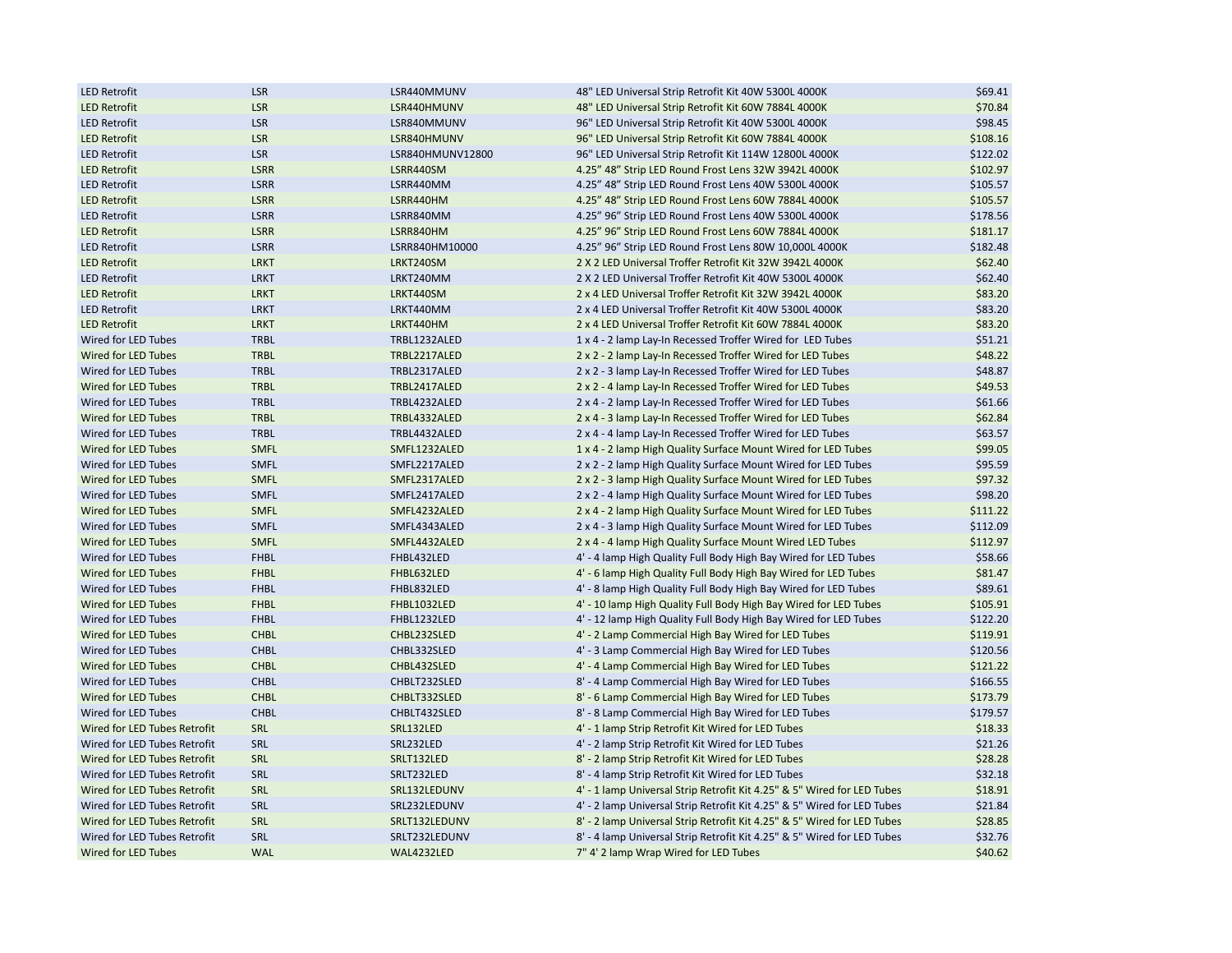| Wired for LED Tubes       | <b>WDL</b>        | WDL2232LED      | 11" - 2 lamps Wrap Wired for LED Tubes                                           | \$43.52  |
|---------------------------|-------------------|-----------------|----------------------------------------------------------------------------------|----------|
| Wired for LED Tubes       | <b>WDL</b>        | WDL4432LED      | 11" - 4 lamps Wrap Wired for LED Tubes                                           | \$44.67  |
| Wired for LED Tubes       | <b>WDL</b>        | WDL8432LED      | 11" - 8 lamps Wrap Wired for LED Tubes                                           | \$116.00 |
| Wired for LED Tubes       | <b>WV02</b>       | WV02L117LED     | 5" x 24" - 1 lamp Vandal Resistant Wall Vanity Wired for LED Tubes               | \$50.91  |
| Wired for LED Tubes       | <b>WV02</b>       | WV02L132LED     | 5" x 48" - 1 lamp Vandal Resistant Wall Vanity Wired for LED Tubes               | \$59.43  |
| Wired for LED Tubes       | <b>WV02</b>       | WV02L232LED     | 5" x 96" - 2 lamp Vandal Resistant Wall Vanity Wired for LED Tubes               | \$109.77 |
| Wired for LED Tubes       | <b>NWL</b>        | NWL217LED       | 5" x 24" - 2 lamps Narrow Wrap Wired for LED Tubes                               | \$39.30  |
| Wired for LED Tubes       | <b>NWL</b>        | NWL432LED       | 5" x 48" - 4 lamps Narrow Wrap Wired for LED Tubes                               | \$47.37  |
| Wired for LED Tubes       | SBL               | SBL217LED       | 2' - 2 lamps Strip Wired for LED Tubes                                           | \$21.26  |
| Wired for LED Tubes       | <b>SBL</b>        | SBL317LED       | 2' - 3 lamps Strip Wired for LED Tubes                                           | \$25.75  |
| Wired for LED Tubes       | SBL               | SBL232LED       | 4' - 2 lamps Strip Wired for LED Tubes                                           | \$20.92  |
| Wired for LED Tubes       | <b>SBL</b>        | SBLT232LED      | 8' - 4 lamps Strip Wired for LED Tubes                                           | \$38.05  |
| Wired for LED Tubes       | LPT8              | LPT8L117LED     | 2' T8 - 1 lamp Low Profile Knockdown Strip Luminaire Wired for LED Tubes         | \$20.94  |
| Wired for LED Tubes       | LPT8              | LPT8L132LED     | 4' T8 - 1 lamp Low Profile Knockdown Strip Luminaire Wired for LED Tubes         | \$24.55  |
| Wired for LED Tubes       | <b>SMKD</b>       | SMKDL117LED     | 2' - 1 lamp Side Mount Knockdown Strip Wired for LED Tubes                       | \$20.94  |
| Wired for LED Tubes       | <b>SMKD</b>       | SMKDL217LED     | 2' - 2 lamps Side Mount Knockdown Strip Wired for LED Tubes                      | \$21.60  |
| Wired for LED Tubes       | <b>SMKD</b>       | SMKDL132LED     | 4' - 1 lamp Side Mount Knockdown Strip Wired for LED Tubes                       | \$24.55  |
| Wired for LED Tubes       | <b>SMKD</b>       | SMKDL232LED     | 4' - 2 lamp Side Mount Knockdown Strip Wired for LED Tubes                       | \$25.16  |
| Wired for LED Tubes       | <b>CSL</b>        | CSL232SLED      | 4' - 2 lamp Commercial Wired for LED Tubes                                       | \$41.15  |
| Wired for LED Tubes       | <b>CSL</b>        | CSLT232SLED     | 8' - 4 lamp Commercial Wired for LED Tubes                                       | \$63.56  |
| Wired for LED Tubes       | <b>VTL</b>        | VTL4232LED      | 4' - 2 lamps Commercial Grade Vapor Tight Wired for LED Tubes                    | \$63.22  |
| Wired for LED Tubes       | <b>VTL</b>        | VTL4332LED      | 4' - 3 lamps Commercial Grade Vapor Tight Wired for LED Tubes                    | \$65.52  |
| Wired for LED Tubes       | <b>VTL</b>        | VTL8432LED      | 8' - 4 lamps Commercial Grade Vapor Tight Wired for LED Tubes                    | \$114.37 |
| Wired for LED Tubes       | WV13L             | WV13L232LED     | 4' Wall/Vanity Wired for LED Tubes                                               | \$54.31  |
| Wired for LED Tubes       | SWV13L            | SWV13L232LED    | 4' Stairwell Fixture with Sensor Wired for LED Tubes                             | \$155.17 |
| Multi-Family              | <b>AE50</b>       | AE50LE1200CBW   | Bug Sealed 12" Diameter Black 1200 Lumen 120v 4000k Surface Mount                | \$120.86 |
| Multi-Family              | <b>AE50</b>       | AE50LE1800CBW   | Bug Sealed 12" Diameter Black 1800 Lumen 120v 4000k Surface Mount                | \$120.86 |
| Multi-Family              | <b>AE50</b>       | AE50LE2600CBW   | Bug Sealed 12" Diameter Black 2600 Lumen 120v 4000k Surface Mount                | \$13.79  |
|                           |                   |                 |                                                                                  |          |
| Multi-Family              | AE51              | AE51LE1200CBW   | Bug Sealed 12" Diameter Black 1200 Lumen 120v 4000k Surface Mount Eye Lio        | \$129.51 |
| Multi-Family              | AE51              | AE51LE1800CW    | Bug Sealed 12" Diameter Black 1800 Lumen 120v 4000k Surface Mount Eye Lio        | \$129.51 |
| Multi-Family              | LWVE              | LWVE240SSWSWM   | 2' Wall Mount End Cap Bath Bars 32W 3942L 4000K                                  | \$117.30 |
| Multi-Family              | LWVE              | LWVE440SSWSWM   | 4' Wall Mount End Cap Bath Bars 32W 3942L 4000K                                  | \$133.60 |
| Multi-Family              | LWVE              | LWVE440MSWSWM   | 4' Wall Mount End Cap Bath Bars 40W 5300L 4000K                                  | \$133.60 |
| Multi-Family              | <b>LWVE</b>       | LWVE440HSWSWM   | 4' Wall Mount End Cap Bath Bars 60W 7884L 4000K                                  | \$133.60 |
| Multi-Family              | <b>AE55</b>       | AE5524M         | 25.5" Wall Vanity 19W 1420lm & 1500lm 3000K-4000K                                | \$90.47  |
| Multi-Family              | <b>AE55</b>       | AE5539M         | 37.5" Wall Vanity 23W 1500lm & 1800lm 3000K-4000K                                | \$98.14  |
| Multi-Family              | <b>AE55</b>       | AE5554M         | 49.3" Wall Vanity 38W 3000lm & 3160lm 3000K-4000K                                | \$104.28 |
| Multi-Family              | AE62              | AE62114000KSN   | 22" LED Vanity 11W 935Im 3000K, 3500K, 4000K, and 5000K Satin Nickel Finish      | \$84.66  |
| Multi-Family              | AE62              | AE62114000KBRZ  | 22" LED Vanity 11W 935lm 3000K, 3500K, 4000K, and 5000K Oil Rubbed Bronz         | \$84.66  |
| Multi-Family              | AE62              | AE62184000KSN   | 34" LED Vanity 18W 1530lm 3000K, 3500K, 4000K, and 5000K Satin Nickel Finis      | \$94.78  |
| Multi-Family              | AE62              | AE62184000KBRZ  | 34" LED Vanity 18W 1530lm 3000K, 3500K, 4000K, and 5000K Oil Rubbed Bron         | \$94.78  |
| Multi-Family              | AE62              | AE62234000KSN   | 46" LED Vanity 23W 1950lm 3000K, 3500K, 4000K, and 5000K Satin Nickel Finis      | \$101.52 |
| Multi-Family              | AE62              | AE62234000KBRZ  | 46" LED Vanity 23W 1950lm 3000K, 3500K, 4000K, and 5000K Oil Rubbed Bron         | \$101.52 |
| Multi-Family              | <b>LCSPR</b>      | LCSPR17WSN40K12 | Spill Ring Series LED Close-to-Ceiling, 17 Watt 1200 Lumen, Satin Nickel finish, | \$60.75  |
| Multi-Family              | <b>LCSPR</b>      | LCSPR18WSN40K12 | Spill Ring Series LED Close-to-Ceiling, 18 Watt 1400 Lumen, Satin Nickel finish, | \$67.62  |
| Multi-Family              | <b>LCSPR</b>      | LCSPR24WSN40K14 | Spill Ring Series LED Close-to-Ceiling, 24 Watt 2250 Lumen, Satin Nickel finish, | \$72.87  |
| Multi-Family              | <b>LCSPR</b>      | LCSPR28WSN40K16 | Spill Ring Series LED Close-to-Ceiling, 28 Watt 1200 Lumen, Satin Nickel finish, | \$87.18  |
| Multi-Family              | <b>LCSPR</b>      | LCSPR33WSN40K18 | Spill Ring Series LED Close-to-Ceiling, 33 Watt 3300 Lumen, Satin Nickel finish, | \$97.11  |
| <b>Emergency and Exit</b> | <b>Exit Signs</b> | X1U1GC          | Edge-Lit LED Exit AC Only Single Green/Clear, 120/277V                           | \$83.34  |
| <b>Emergency and Exit</b> | <b>Exit Signs</b> | X1U1GC**EM      | Edge-Lit LED Exit, Battery Backup, Single Face, Green/Clear                      | \$88.55  |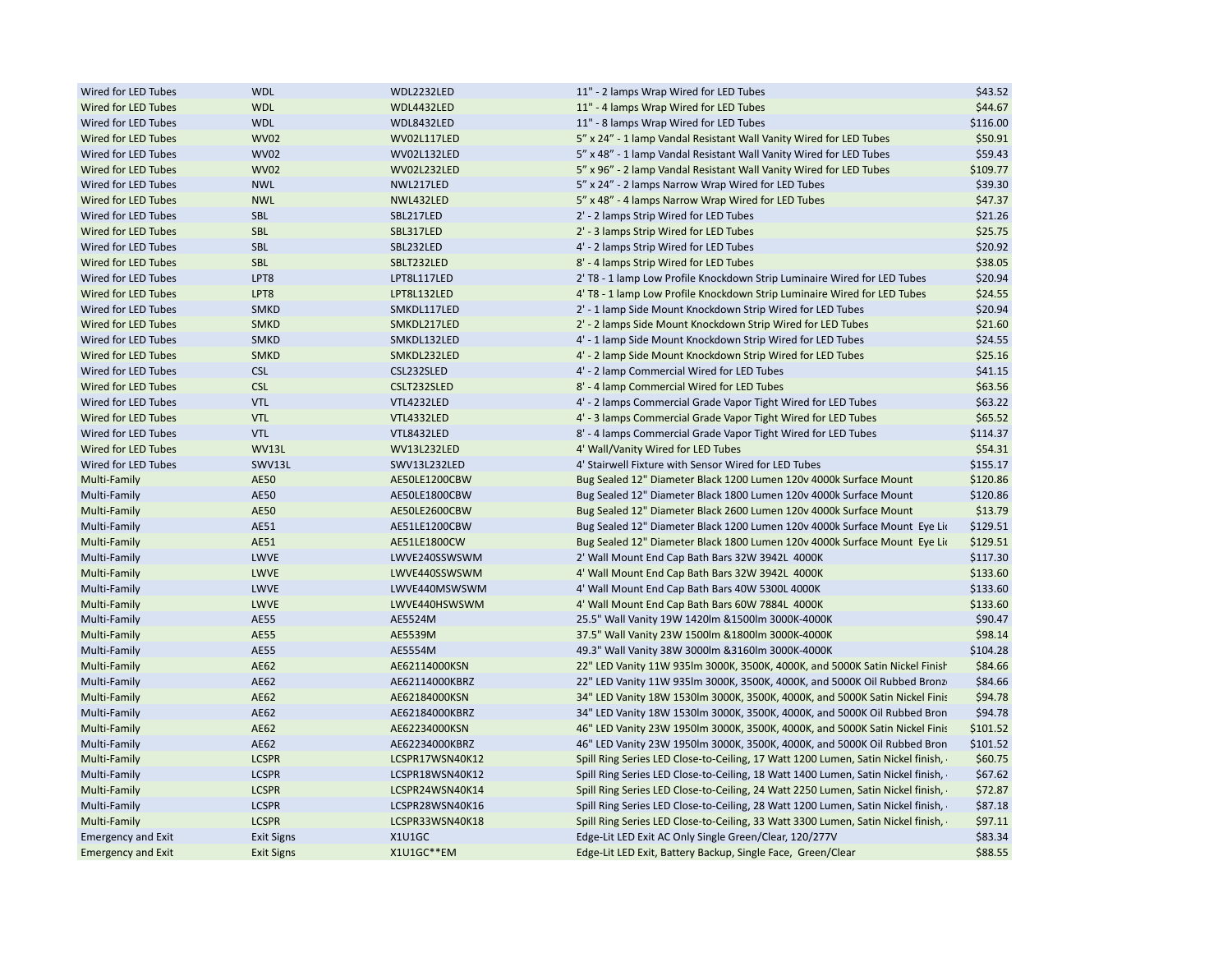| <b>Emergency and Exit</b> | <b>Exit Signs</b> | X1U1RC**                | Edge-Lit LED Exit AC Only Single Red/Clear, 120/277V                                | \$83.34  |
|---------------------------|-------------------|-------------------------|-------------------------------------------------------------------------------------|----------|
| <b>Emergency and Exit</b> | <b>Exit Signs</b> | X1U1RC**EM              | Edge-Lit LED Exit Battery Backup, Single Face Red/Clear, 120/277V                   | \$88.55  |
| <b>Emergency and Exit</b> | <b>Exit Signs</b> | X1U1GCPanel X1U1RCPanel | Double Face Panel for Edge-Lit RED or GREEN                                         | \$26.03  |
| <b>Emergency and Exit</b> | <b>Exit Signs</b> | X2U1RCA                 | Surface Edge-Lit Exit Sign, Single Face, Red/Clear, 120/277V "NYC approved 8-ii     | \$98.23  |
| <b>Emergency and Exit</b> | <b>Exit Signs</b> | X2U1RCAEM               | Surface Edge-Lit Exit Sign, Battery Backup, Single Face, Red/Clear, 120/277V "N     | \$103.90 |
| <b>Emergency and Exit</b> | <b>Exit Signs</b> | X2U**PANEL              | ADDER FOR DOUBLE FACE, OR FOR ADDITIONAL PANELS                                     | \$37.78  |
| <b>Emergency and Exit</b> | <b>Exit Signs</b> | X3U2GW                  | Rounded EXIT, SF/DF, Green, AC Only                                                 | \$24.16  |
| <b>Emergency and Exit</b> | <b>Exit Signs</b> | X3U2GWEM                | Rounded EXIT, SF/DF, Green, Battery Backup                                          | \$26.03  |
| <b>Emergency and Exit</b> | <b>Exit Signs</b> | X3U2RW                  | Rounded EXIT, SF/DF, Red, AC Only                                                   | \$24.16  |
| <b>Emergency and Exit</b> | <b>Exit Signs</b> | X3U2RWEM                | Rounded EXIT, SF/DF, Red, Battery Backup                                            | \$26.03  |
| <b>Emergency and Exit</b> | <b>Exit Signs</b> | X4U1GW                  | Ultra Thin plastic Exit, single face, green letters, white housing, ac only         | \$26.44  |
| <b>Emergency and Exit</b> | <b>Exit Signs</b> | X4U1GWEM                | Ultra Thin plastic Exit, single face, green letters, white housing, battery back-up | \$30.22  |
| <b>Emergency and Exit</b> | <b>Exit Signs</b> | X4U1RW                  | Ultra Thin plastic Exit, single face, red letters, white housing, ac only           | \$26.44  |
| <b>Emergency and Exit</b> | <b>Exit Signs</b> | X4U1RWEM                | Ultra Thin plastic Exit, single face, red letters, white housing, battery back-up   | \$30.22  |
| <b>Emergency and Exit</b> | <b>Exit Signs</b> | X4U2GW                  | Ultra Thin plastic Exit, double face, green letters, white housing, ac only         | \$26.44  |
| <b>Emergency and Exit</b> | <b>Exit Signs</b> | X4U2GWEM                | Ultra Thin plastic Exit, double face, green letters, white housing, battery back-u  | \$30.22  |
| <b>Emergency and Exit</b> | <b>Exit Signs</b> | X4U2RW                  | Ultra Thin plastic Exit, double face, red letters, white housing, ac only           | \$26.44  |
| <b>Emergency and Exit</b> | <b>Exit Signs</b> | X4U2RWEM                | Ultra Thin plastic Exit, double face, red letters, white housing, battery back-up   | \$30.22  |
| <b>Emergency and Exit</b> | <b>Exit Signs</b> | X4URC                   | Remote capable option                                                               | \$49.11  |
| <b>Emergency and Exit</b> | <b>Exit Signs</b> | X5U2GB                  | LED Exit AC Only Sgl/Dbl Face Univ. Green Letters, Black Housing, 120/277V          | \$26.64  |
| <b>Emergency and Exit</b> | <b>Exit Signs</b> | X5U2GBEM                | LED Exit w/Battery Backup Sgl/Dbl Face Univ. Green Letters Black Housing, 120       | \$29.13  |
| <b>Emergency and Exit</b> | <b>Exit Signs</b> | X5U2GBEM2C              | LED Exit w/Battery Backup Sgl/Dbl Face Univ. Green Letters Black Housing, Ren       | \$79.33  |
| <b>Emergency and Exit</b> | <b>Exit Signs</b> | X5U2GW                  | LED Exit AC Only Sgl/Dbl Face Univ. Green Letters, White Housing, 120/277V          | \$26.64  |
| <b>Emergency and Exit</b> | <b>Exit Signs</b> | X5U2GWEM                | LED Exit w/Battery Backup Sgl/Dbl Face Univ. Green Letters White Housing, 12(       | \$29.13  |
| <b>Emergency and Exit</b> | <b>Exit Signs</b> | X5U2GWEM2C              | LED Exit w/Battery Backup Sgl/Dbl Face Univ. Green Letters White Housing, Rei       | \$79.33  |
| <b>Emergency and Exit</b> | <b>Exit Signs</b> | X5U2RB                  | LED Exit AC Only Sgl/Dbl Face Univ. Red Letters, Black Housing, 120/277V            | \$26.64  |
| <b>Emergency and Exit</b> | <b>Exit Signs</b> | X5U2RBEM                | LED Exit w/Battery Backup Sgl/Dbl Face Univ. Red Letters, Black Housing, 120/2      | \$29.13  |
|                           |                   | X5U2RBEM2C              |                                                                                     | \$60.76  |
| <b>Emergency and Exit</b> | <b>Exit Signs</b> | X5U2RW                  | LED Exit w/Battery Backup Sgl/Dbl Face Univ. Red Letters, Black Housing, Remo       |          |
| <b>Emergency and Exit</b> | <b>Exit Signs</b> |                         | LED Exit AC Only Sgl/Dbl Face Univ. Red Letters, White Housing, 120/277V            | \$26.64  |
| <b>Emergency and Exit</b> | <b>Exit Signs</b> | X5U2RWEM                | LED Exit w/Battery Backup Sgl/Dbl Face Univ. Red Letters, White Housing, 120,       | \$29.13  |
| <b>Emergency and Exit</b> | <b>Exit Signs</b> | X5U2RWEMRC              | LED Exit w/Battery Backup Sgl/Dbl Face Univ. Red Letters, White Housing, Rem        | \$60.76  |
| <b>Emergency and Exit</b> | <b>Exit Signs</b> | X6U1G**(any color)      | Cast Aluminum LED Exit Sign, Single Faced, AC Only, with canopy - Green Letter      | \$93.01  |
| <b>Emergency and Exit</b> | <b>Exit Signs</b> | X6U1G**EM(any color)    | Cast Aluminum LED Exit Sign, Single Faced, Battery Backup, with canopy - Gree       | \$97.95  |
| <b>Emergency and Exit</b> | <b>Exit Signs</b> | X6U1R**(any color)      | Cast Aluminum LED Exit Sign, Single Faced, AC Only, with canopy - Red Letters,      | \$93.01  |
| <b>Emergency and Exit</b> | <b>Exit Signs</b> | X6U1R**EM(any color)    | Cast Aluminum LED Exit Sign, Single Faced, Battery Backup, with canopy - Red I      | \$97.95  |
| <b>Emergency and Exit</b> | <b>Exit Signs</b> | X81G**(any color)       | Thin Die Cast, SF, Green, AC only, Al face, Al body                                 | \$75.64  |
| <b>Emergency and Exit</b> | <b>Exit Signs</b> | X81G**EM(any color)     | Thin Die Cast, SF, Green, Battery Backup, Al face, Al body                          | \$80.61  |
| <b>Emergency and Exit</b> | <b>Exit Signs</b> | X82G**(any color)       | Thin Die Cast, DF, Green, AC only, Black Face, Black Body                           | \$93.01  |
| <b>Emergency and Exit</b> | <b>Exit Signs</b> | X82G**EM(any color)     | Thin Die Cast, DF, Green, Battery Backup, Black Face, Black Body                    | \$97.95  |
| <b>Emergency and Exit</b> | <b>Exit Signs</b> | X81R**(any color)       | Thin Die Cast, SF, Red, AC only, Al face, Al body                                   | \$75.64  |
| <b>Emergency and Exit</b> | <b>Exit Signs</b> | X81R**EM(any color)     | Thin Die Cast, SF, Red, Battery Backup, Al face, Al body                            | \$80.61  |
| <b>Emergency and Exit</b> | <b>Exit Signs</b> | X82R**(any color)       | Thin Die Cast, DF, Red, AC only, Black Face, Black Body                             | \$93.01  |
| <b>Emergency and Exit</b> | <b>Exit Signs</b> | X82R**EM(any color)     | Thin Die Cast, DF, Red, Battery Backup, Black Face, Black Body                      | \$97.95  |
| <b>Emergency and Exit</b> | <b>Exit Signs</b> | X91GCA                  | Recessed Edge-Lit Exit Sign, AC Only, Single Face, BOTTOM ACCESS, Green/Clea        | \$119.06 |
| <b>Emergency and Exit</b> | <b>Exit Signs</b> | X91GCAEM                | Recessed Edge-Lit Exit Sign, Battery Backup, Single Face, BOTTOM ACCESS, Gre        | \$124.00 |
| <b>Emergency and Exit</b> | <b>Exit Signs</b> | X91RCA                  | Recessed Edge-Lit Exit Sign, AC Only, Single Face, BOTTOM ACCESS, Red/Clear,        | \$119.06 |
| <b>Emergency and Exit</b> | <b>Exit Signs</b> | X91RCAEM                | Recessed Edge-Lit Exit Sign, Battery Backup, Single Face, BOTTOM ACCESS, Red        | \$124.00 |
| <b>Emergency and Exit</b> | <b>Exit Signs</b> | X92GMA                  | Recessed Edge-Lit Exit Sign, AC Only, Double Face, BOTTOM ACCESS, Green/Mi          | \$143.86 |
| <b>Emergency and Exit</b> | <b>Exit Signs</b> | X92GMAEM                | Recessed Edge-Lit Exit Sign, Battery Backup, Double Face, BOTTOM ACCESS, Gr         | \$148.82 |
| <b>Emergency and Exit</b> | <b>Exit Signs</b> | X92RMA                  | Recessed Edge-Lit Exit Sign, AC Only, Double Face, BOTTOM ACCESS, Red/mirrc         | \$143.86 |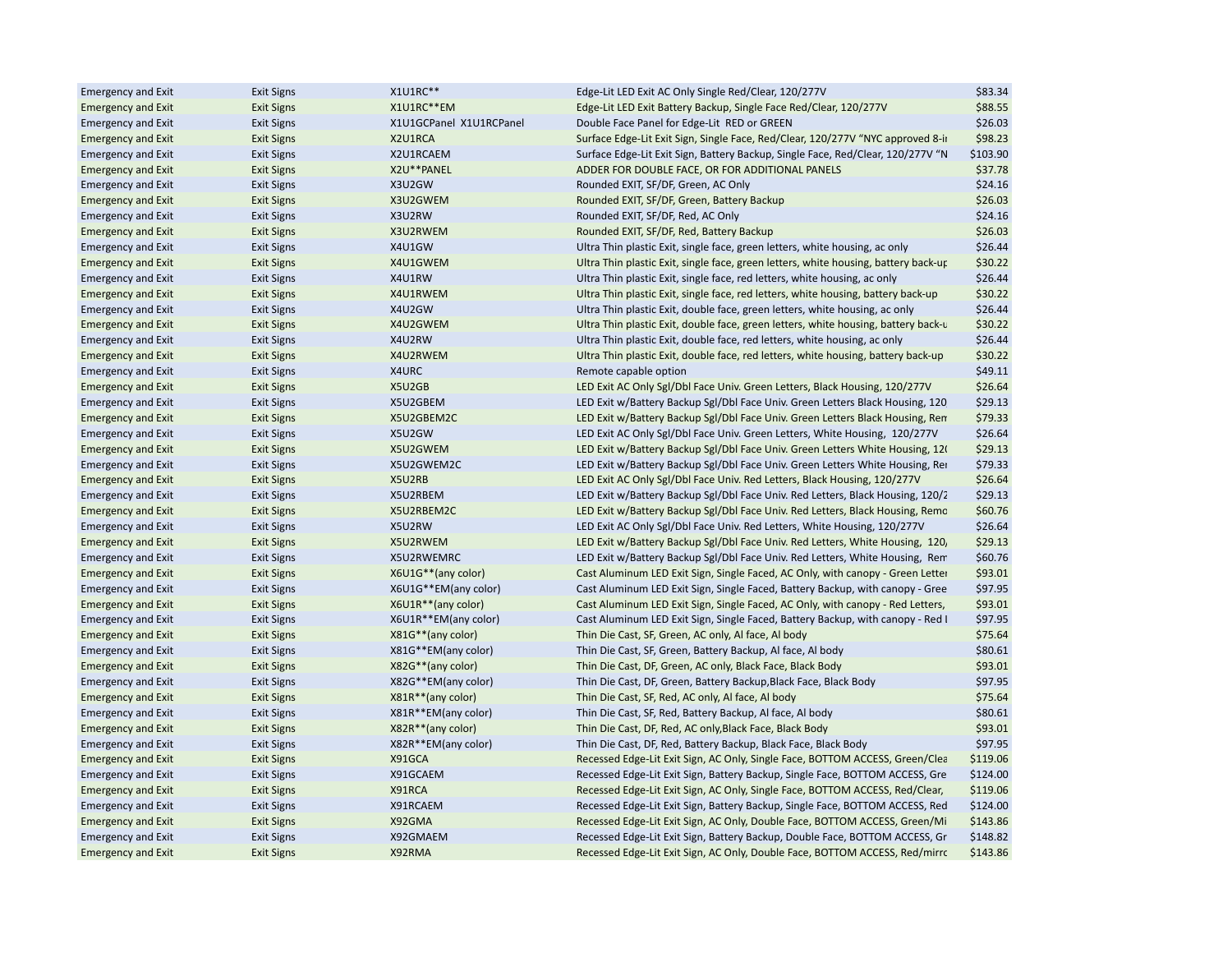| <b>Emergency and Exit</b> | <b>Exit Signs</b>                     | X92RMAEM              | Recessed Edge-Lit Exit Sign, Battery Backup, Double Face, BOTTOM ACCESS, Re                                                        | \$148.82           |
|---------------------------|---------------------------------------|-----------------------|------------------------------------------------------------------------------------------------------------------------------------|--------------------|
| <b>Emergency and Exit</b> | <b>Exit Signs</b>                     | X11U1R**(any color)   | Plastic Edge-Lit, SF, Red, Clear, Silver Housing, AC Only                                                                          | \$81.84            |
| <b>Emergency and Exit</b> | <b>Exit Signs</b>                     | X11U1R**EM(any color) | Plastic Edge-Lit, SF, Red, Clear, Silver Housing, Battery Backup                                                                   | \$88.05            |
| <b>Emergency and Exit</b> | <b>Exit Signs</b>                     | X11U1R**(any color)   | Plastic Edge-Lit, SF, Red, Clear, Black Housing, AC Only                                                                           | \$81.84            |
| <b>Emergency and Exit</b> | <b>Exit Signs</b>                     | X11U1R**EM(any color) | Plastic Edge-Lit, SF, Red, Clear, Black Housing, Battery Backup                                                                    | \$88.05            |
| <b>Emergency and Exit</b> | <b>Exit Signs</b>                     | X11U1R**(any color)   | Plastic Edge-Lit, SF, Red, Clear, White Housing, AC Only                                                                           | \$81.84            |
| <b>Emergency and Exit</b> | <b>Exit Signs</b>                     | X11U1R**EM(any color) | Plastic Edge-Lit, SF, Red, Clear, White Housing, Battery Backup                                                                    | \$88.05            |
| <b>Emergency and Exit</b> | <b>Exit Signs</b>                     | X12U2GW               | Steel Housing Exit Sign, White or Black Housing, AC Only, Green Letters, 120/2.                                                    | \$59.53            |
| <b>Emergency and Exit</b> | <b>Exit Signs</b>                     | X12U2GWEM             | Steel Housing Exit Sign, White or Black Housing, Battery Backup model w/NiCa                                                       | \$64.47            |
| <b>Emergency and Exit</b> | <b>Exit Signs</b>                     | X12U2RW               | Steel Housing Exit Sign, White or Black Housing, AC Only, Red Letters, 120/277'                                                    | \$54.56            |
| <b>Emergency and Exit</b> | <b>Exit Signs</b>                     | X12U2RWEM             | Steel Housing Exit Sign, White or Black Housing, Battery Backup model w/NiCa                                                       | \$59.53            |
| <b>Emergency and Exit</b> | <b>Exit Signs</b>                     | X14U3RWEM             | RED/WHITE HEAVY DUTY 20 GA. ALL STEEL EXIT SIGN 8" LETTERS W/ BATTERY-                                                             | \$73.67            |
| <b>Emergency and Exit</b> | <b>Exit Signs</b>                     | X15WLU1GG             | Wet location Exit sign, single face, green letters, gray housing, white face plate,                                                | \$112.86           |
| <b>Emergency and Exit</b> | <b>Exit Signs</b>                     | X15WLU1GGEMCW         | Wet location Exit sign, single face, green letters, gray housing, white face plate,                                                | \$127.74           |
| <b>Emergency and Exit</b> | <b>Exit Signs</b>                     | X15WLU1RG             | Wet location Exit sign, single face, red letters, gray housing, white face plate, A                                                | \$112.86           |
| <b>Emergency and Exit</b> | <b>Exit Signs</b>                     | X15WLU1RGEMCW         | Wet location Exit sign, single face, red letters, gray housing, white face plate, b                                                | \$127.74           |
| <b>Emergency and Exit</b> | <b>Exit Signs</b>                     | X15WLU2GG             | Wet location Exit sign, double face, green letters, gray housing, white face plate                                                 | \$120.30           |
| <b>Emergency and Exit</b> | <b>Exit Signs</b>                     | X15WLU2GGEMCW         | Wet location Exit sign, double face, green letters, gray housing, white face plate                                                 | \$135.17           |
| <b>Emergency and Exit</b> | <b>Exit Signs</b>                     | X15WLU2RG             | Wet location Exit sign, double face, red letters, gray housing, white face plate,                                                  | \$120.30           |
| <b>Emergency and Exit</b> | Exit Signs                            | X15WLU2RGEMCW         | Wet location Exit sign, double face, red letters, gray housing, white face plate, I                                                | \$135.17           |
| <b>Emergency and Exit</b> | <b>Exit Signs</b>                     | X16WL1G               | Wet Location Single Face, AC ONLY, LED Exit Green Letters, 120/277V                                                                | \$143.23           |
| <b>Emergency and Exit</b> | <b>Exit Signs</b>                     | X16WL1GEM             | Wet Location Single Face LED Exit, Battery Backup, Ni-Cad Battery, Green Lette                                                     | \$156.25           |
| <b>Emergency and Exit</b> | <b>Exit Signs</b>                     | X16WL1R               | Wet Location Single Face, AC ONLY, LED Exit Red Letters, 120/277V                                                                  | \$143.23           |
| <b>Emergency and Exit</b> | <b>Exit Signs</b>                     | X16WL1REM             | Wet Location Single Face LED Exit, Battery Backup, Ni-Cad Battery, Red Letters,                                                    | \$156.25           |
| <b>Emergency and Exit</b> | <b>Exit Signs</b>                     | CNXU1RW               | NEMA4X/NSF Single Face LED Exit Sign, Red Letters, White Housing, AC Only                                                          | \$212.16           |
| <b>Emergency and Exit</b> | <b>Exit Signs</b>                     | CNXU1GW               | NEMA4X/NSF Single Face LED Exit Sign, Green Letters, White Housing, AC Only                                                        | \$212.16           |
| <b>Emergency and Exit</b> | <b>Exit Signs</b>                     | CNXU1RB               | NEMA4X/NSF Single Face LED Exit Sign, Red Letters, Black Housing, AC Only                                                          | \$212.16           |
| <b>Emergency and Exit</b> | <b>Exit Signs</b>                     | CNXU1GB               | NEMA4X/NSF Single Face LED Exit Sign, Green Letters, Black Housing, AC Only                                                        | \$212.16           |
| <b>Emergency and Exit</b> | <b>Exit Signs</b>                     | CNXU2RW               | NEMA4X/NSF Double Face LED Exit Sign, Red Letters, White Housing, AC Only                                                          | \$234.20           |
| <b>Emergency and Exit</b> | Exit Signs                            | CNXU2GW               | NEMA4X/NSF Double Face LED Exit Sign, Green Letters, White Housing, AC Onl                                                         | \$234.20           |
| <b>Emergency and Exit</b> | <b>Exit Signs</b>                     | CNXU2RB               | NEMA4X/NSF Double Face LED Exit Sign, Red Letters, Black Housing, AC Only                                                          | \$234.20           |
| <b>Emergency and Exit</b> | <b>Exit Signs</b>                     | CNXU2GB               | NEMA4X/NSF Double Face LED Exit Sign, Green Letters, Black Housing, AC Only                                                        | \$234.20           |
| <b>Emergency and Exit</b> | <b>Exit Signs</b>                     | CNXUEM                | NiCd Emergency Battery for CNXU LED NEMA4X/NSF Exit Sign                                                                           | \$21.97            |
| <b>Emergency and Exit</b> | <b>Exit Signs</b>                     | <b>CNXUSDT</b>        | Self-Diagnostics (Requires EM Battery Backup) for CNXU LED NEMA4X/NSF Exit                                                         | \$33.05            |
| <b>Emergency and Exit</b> | <b>Exit Signs</b>                     | <b>CNXU2C-120</b>     | Dual Circuit Operation with 120V Input for CNXU LED NEMA4X/NSF Exit Sign                                                           | \$11.01            |
| <b>Emergency and Exit</b> | <b>Exit Signs</b>                     | <b>CNXU2C-277</b>     | Dual Circuit Operation with 277V Input for CNXU LED NEMA4X/NSF Exit Sign                                                           | \$11.01            |
| <b>Emergency and Exit</b> | <b>Exit Signs</b>                     | <b>CNXUTP</b>         | Tamper-Proof Hardware for CNXU LED NEMA4X/NSF Exit Sign                                                                            | \$55.52            |
| <b>Emergency and Exit</b> | Exit and Emergency Combos XEM23RW     |                       | Low Profile All LED Exit & Emergency Combo, Red, White Housing                                                                     | \$48.36            |
| <b>Emergency and Exit</b> | Exit and Emergency Combos XEM23GW     |                       | Low Profile All LED Exit & Emergency Combo, Green, White Housing                                                                   | \$48.36            |
|                           |                                       |                       |                                                                                                                                    |                    |
| <b>Emergency and Exit</b> | Exit and Emergency Combos XEM23RB     |                       | Low Profile All LED Exit & Emergency Combo, Red, Black Housing<br>Low Profile All LED Exit & Emergency Combo, Green, Black Housing | \$48.36<br>\$48.36 |
| <b>Emergency and Exit</b> | Exit and Emergency Combos XEM23GB     |                       |                                                                                                                                    |                    |
| <b>Emergency and Exit</b> | Exit and Emergency Combos XEM3U1GAAEM |                       | Combo Die Cast, SF, Green, Battery Backup, Al face, Al body                                                                        | \$178.46           |
| <b>Emergency and Exit</b> | Exit and Emergency Combos XEM3U1GBBEM |                       | Combo Die Cast, SF, Green, Battery Backup, Blk face, Blk body                                                                      | \$178.46           |
| <b>Emergency and Exit</b> | Exit and Emergency Combos XEM3U1GWWEM |                       | Combo Die Cast, SF, Green, Battery Backup, White face, White body                                                                  | \$178.46           |
| <b>Emergency and Exit</b> | Exit and Emergency Combos XEM3U1RAAEM |                       | Combo Die Cast, SF, Red, Battery Backup, Al face, Al body                                                                          | \$178.46           |
| <b>Emergency and Exit</b> | Exit and Emergency Combos XEM3U1RBBEM |                       | Combo Die Cast, SF, Red, Battery Backup, Blk face, Blk body                                                                        | \$178.46           |
| <b>Emergency and Exit</b> | Exit and Emergency Combos XEM3U1RWWEM |                       | Combo Die Cast, SF, Red, Battery Backup, White face, White body                                                                    | \$178.46           |
| <b>Emergency and Exit</b> | Exit and Emergency Combos XEM3U2GAAEM |                       | Combo Die Cast, DF, Green, Battery Backup, Al face, Al body                                                                        | \$193.34           |
| <b>Emergency and Exit</b> | Exit and Emergency Combos XEM3U2GBBEM |                       | Combo Die Cast, DF, Green, Battery Backup, Blk face, Blk body                                                                      | \$193.34           |
| <b>Emergency and Exit</b> | Exit and Emergency Combos XEM3U2GWWEM |                       | Combo Die Cast, DF, Green, Battery Backup, White face, White body                                                                  | \$193.34           |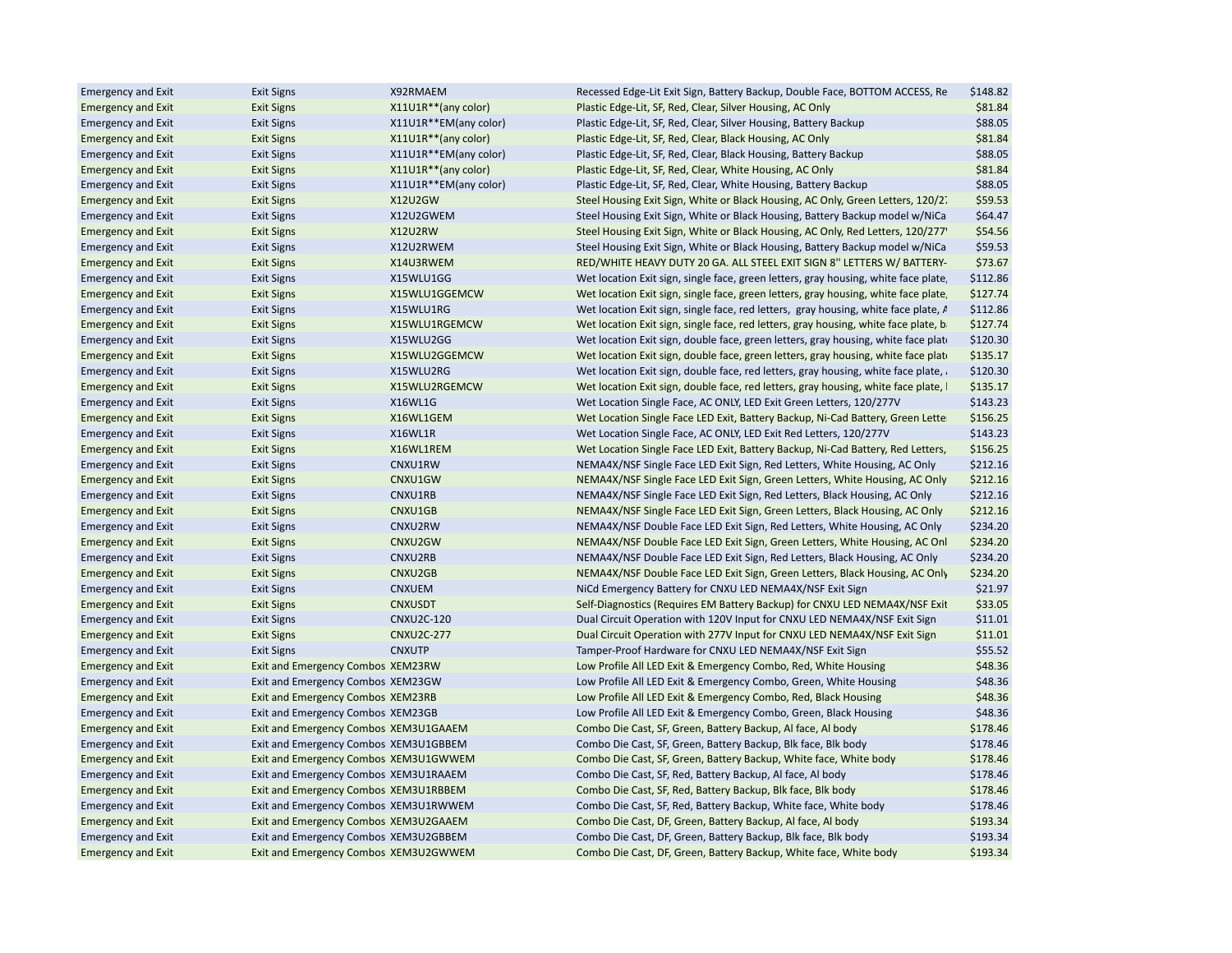| <b>Emergency and Exit</b> | Exit and Emergency Combos XEM3U2RAAEM   |         | Combo Die Cast, DF, Red, Battery Backup, Al face, Al body                     | \$193.34 |
|---------------------------|-----------------------------------------|---------|-------------------------------------------------------------------------------|----------|
| <b>Emergency and Exit</b> | Exit and Emergency Combos XEM3U2RBBEM   |         | Combo Die Cast, DF, Red, Battery Backup, Blk face, Blk body                   | \$193.34 |
| <b>Emergency and Exit</b> | Exit and Emergency Combos XEM3U2RWWEM   |         | Combo Die Cast, DF, Red, Battery Backup, White face, White body               | \$193.34 |
| <b>Emergency and Exit</b> | Exit and Emergency Combos XEM4U2GWRC    |         | Pipe Combo, SF/DF, Green, White, Remote Capable                               | \$75.51  |
| <b>Emergency and Exit</b> | Exit and Emergency Combos XEM4U2RWRC    |         | Pipe Combo, SF/DF, Red, White, Remote Capable                                 | \$75.51  |
| <b>Emergency and Exit</b> | Exit and Emergency Combos XEM5WLU1RW    |         | Wet Location Exit & Emergency Combo. Single face red letters optional housing | \$229.44 |
| <b>Emergency and Exit</b> | Exit and Emergency Combos XEM5WLU2RW    |         | Wet Location Exit & Emergency Combo double face red letters optional housin   | \$253.02 |
| <b>Emergency and Exit</b> | Exit and Emergency Combos XEM7WL1GEM    |         | Wet Location COMBO Single Face LED Exit/Emergency Light Green Letters, 12(    | \$195.32 |
| <b>Emergency and Exit</b> | Exit and Emergency Combos XEM7WL1REM    |         | Wet Location COMBO Single Face LED Exit/Emergency Light Red Letters, 120/2    | \$195.32 |
| <b>Emergency and Exit</b> | Exit and Emergency Combos XEM8U2GB      |         | COMBO LED Exit/Emerg. Light SINGLE Face Green Letters Black Housing, 120/2    | \$79.55  |
| <b>Emergency and Exit</b> | Exit and Emergency Combos XEM8U2GBRC    |         | COMBO LED Exit/Emerg. Light SINGLE Face Green Letters Black Housing, w Ren    | \$81.84  |
| <b>Emergency and Exit</b> | Exit and Emergency Combos XEM8U2GW      |         | COMBO LED Exit/Emerg. Light SINGLE Face Green Letters White Housing, 120/     | \$79.55  |
| <b>Emergency and Exit</b> | Exit and Emergency Combos XEM8U2GWRC    |         | COMBO LED Exit/Emerg. Light Sgl/Dbl Green Letters, white housing, w/Remot     | \$81.84  |
| <b>Emergency and Exit</b> | Exit and Emergency Combos XEM8U2RB      |         | COMBO LED Exit/Emerg. Light SGL/DBL Face Red Letters Black Housing, 120/27    | \$79.55  |
| <b>Emergency and Exit</b> | Exit and Emergency Combos XEM8U2RBRC    |         | COMBO LED Exit/Emerg. Light Sgl/Dbl Red Letters, Black housing, w/Remote C    | \$81.84  |
| <b>Emergency and Exit</b> | Exit and Emergency Combos XEM8U2RW      |         | COMBO LED Exit/Emerg. Light Sgl/Dbl Face Red Letters White Housing, 120/27    | \$79.55  |
| <b>Emergency and Exit</b> | Exit and Emergency Combos XEM8U2RWRC    |         | COMBO LED Exit/Emerg. Light Sgl/Dbl Red Letters, white housing, w/Remote C    | \$81.84  |
| <b>Emergency and Exit</b> | Exit and Emergency Combos XEM9U2GW      |         | White LED Combo, SF/DF, Green, White                                          | \$64.47  |
| <b>Emergency and Exit</b> | Exit and Emergency Combos XEM9U2GWRC    |         | White LED Combo, SF/DF, Green, White, Remote Capable                          | \$76.87  |
| <b>Emergency and Exit</b> | Exit and Emergency Combos XEM9U2RW      |         | White LED Combo, SF/DF, Red, White                                            | \$64.47  |
| <b>Emergency and Exit</b> | Exit and Emergency Combos XEM9U2RWRC    |         | White LED Combo, SF/DF, Red, White, Remote Capable                            | \$76.87  |
| <b>Emergency and Exit</b> | Exit and Emergency Combos CNXEMU1R615W  |         | NEMA4X/NSF LED Exit & Emergency Combination, Single Red Face, 6V, 15W, W      | \$415.23 |
| <b>Emergency and Exit</b> | Exit and Emergency Combos CNXEMU1R615B  |         | NEMA4X/NSF LED Exit & Emergency Combination, Single Red Face, 6V, 15W, BI     | \$415.23 |
| <b>Emergency and Exit</b> | Exit and Emergency Combos CNXEMU1R628W  |         | NEMA4X/NSF LED Exit & Emergency Combination, Single Red Face, 6V, 28W, W      | \$427.18 |
| <b>Emergency and Exit</b> | Exit and Emergency Combos CNXEMU1R628B  |         | NEMA4X/NSF LED Exit & Emergency Combination, Single Red Face, 6V, 28W, Bl     | \$427.18 |
| <b>Emergency and Exit</b> | Exit and Emergency Combos CNXEMU1R1215W |         | NEMA4X/NSF LED Exit & Emergency Combination, Single Red Face, 12V, 15W, \     | \$427.18 |
| <b>Emergency and Exit</b> | Exit and Emergency Combos CNXEMU1R1215B |         | NEMA4X/NSF LED Exit & Emergency Combination, Single Red Face, 12V, 15W, I     | \$427.18 |
| <b>Emergency and Exit</b> | Exit and Emergency Combos CNXEMU1R1228W |         | NEMA4X/NSF LED Exit & Emergency Combination, Single Red Face, 12V, 28W, \     | \$439.17 |
| <b>Emergency and Exit</b> | Exit and Emergency Combos CNXEMU1R1228B |         | NEMA4X/NSF LED Exit & Emergency Combination, Single Red Face, 12V, 28W, I     | \$439.17 |
| <b>Emergency and Exit</b> | Exit and Emergency Combos CNXEMU1G615W  |         | NEMA4X/NSF LEDExit & Emergency Combination, Single Green Face, 6V, 15W,       | \$415.23 |
| <b>Emergency and Exit</b> | Exit and Emergency Combos CNXEMU1G615B  |         | NEMA4X/NSF LED Exit & Emergency Combination, Single Green Face, 6V, 15W,      | \$415.23 |
| <b>Emergency and Exit</b> | Exit and Emergency Combos CNXEMU1G628W  |         | NEMA4X/NSF LED Exit & Emergency Combination, Single Green Face, 6V, 28W,      | \$427.18 |
| <b>Emergency and Exit</b> | Exit and Emergency Combos CNXEMU1G628B  |         | NEMA4X/NSF LED Exit & Emergency Combination, Single Green Face, 6V, 28W,      | \$427.18 |
| <b>Emergency and Exit</b> | Exit and Emergency Combos CNXEMU1G1215W |         | NEMA4X/NSF LED Exit & Emergency Combination, Single Green Face, 12V, 15V      | \$427.18 |
| <b>Emergency and Exit</b> | Exit and Emergency Combos CNXEMU1G1215B |         | NEMA4X/NSF LED Exit & Emergency Combination, Single Green Face, 12V, 15V      | \$427.18 |
| <b>Emergency and Exit</b> | Exit and Emergency Combos CNXEMU1G1228W |         | NEMA4X/NSF LED Exit & Emergency Combination, Single Green Face, 12V, 28V      | \$439.17 |
|                           |                                         |         | NEMA4X/NSF LED Exit & Emergency Combination, Single Green Face, 12V, 28V      | \$439.17 |
| <b>Emergency and Exit</b> | Exit and Emergency Combos CNXEMU1G1228B |         |                                                                               |          |
| <b>Emergency and Exit</b> | Exit and Emergency Combos CNXEMU2R612W  |         | NEMA4X/NSF LED Exit & Emergency Combination, Double Red Face, 6V, 12W, \      | \$473.66 |
| <b>Emergency and Exit</b> | Exit and Emergency Combos CNXEMU2R612B  |         | NEMA4X/NSF LED Exit & Emergency Combination, Double Red Face, 6V, 12W, I      | \$473.66 |
| <b>Emergency and Exit</b> | Exit and Emergency Combos CNXEMU2R1212W |         | NEMA4X/NSF LED Exit & Emergency Combination, Double Red Face, 12V, 12W,       | \$483.33 |
| <b>Emergency and Exit</b> | Exit and Emergency Combos CNXEMU2R1212B |         | NEMA4X/NSF LED Exit & Emergency Combination, Double Red Face, 12V, 12W,       | \$483.33 |
| <b>Emergency and Exit</b> | Exit and Emergency Combos CNXEMU2G612W  |         | NEMA4X/NSF LED Exit & Emergency Combination, Double Green Face, 6V, 12V       | \$473.66 |
| <b>Emergency and Exit</b> | Exit and Emergency Combos CNXEMU2G612B  |         | NEMA4X/NSF LED Exit & Emergency Combination, Double Green Face, 6V, 12V       | \$473.66 |
| <b>Emergency and Exit</b> | Exit and Emergency Combos CNXEMU2G1212W |         | NEMA4X/NSF LED Exit & Emergency Combination, Double Green Face, 12V, 12       | \$483.33 |
| <b>Emergency and Exit</b> | Exit and Emergency Combos CNXEMU2G1212B |         | NEMA4X/NSF LED Exit & Emergency Combination, Double Green Face, 12V, 12       | \$483.33 |
| <b>Emergency and Exit</b> | Exit and Emergency Combos CNXEMUSDT     |         | Self-Diagnostics for CNXEMU NEMA4X/NSF LED Exit & Emergency Combination       | \$82.30  |
| <b>Emergency and Exit</b> | Exit and Emergency Combos CNXEMUCW      |         | Cold Weather for CNXEMU NEMA4X/NSF LED Exit & Emergency Combination (         | \$55.52  |
| <b>Emergency and Exit</b> | Exit and Emergency Combos NCXEMUTP      |         | Tamper-Proof for CNXEMU NEMA4X/NSF LED Exit & Emergency Combination           | \$55.52  |
| <b>Emergency and Exit</b> | Exit and Emergency Combos NCXEMUNH      |         | No Heads for CNXEMU NEMA4X/NSF LED Exit & Emergency Combination (Enal         | \$0.00   |
| <b>Emergency and Exit</b> | <b>Emergency Lights</b>                 | LDWEMBZ | Outdoor teardrop LED Die Cast, AC and EM operation, High lumen output, SD1    | \$174.86 |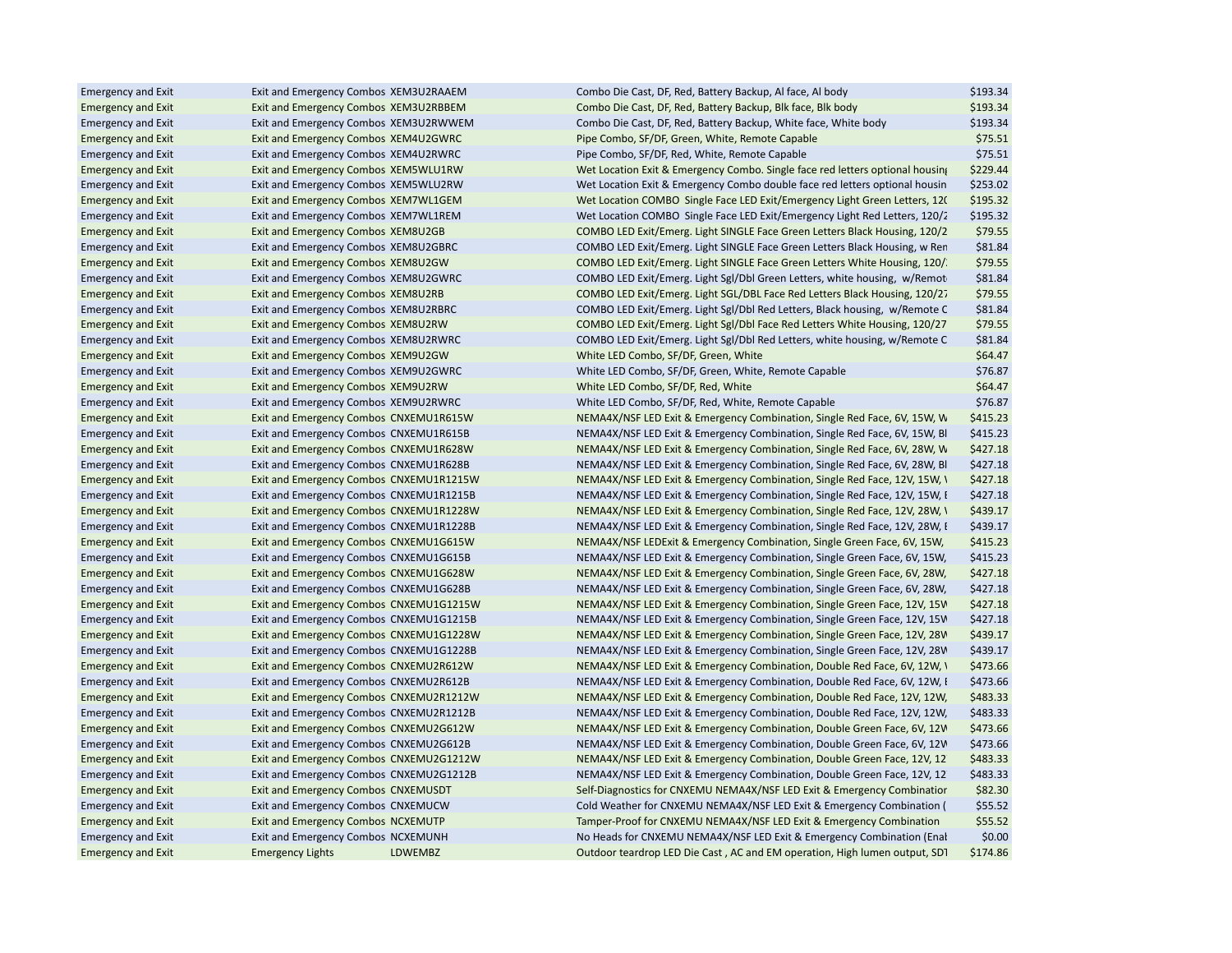| <b>Emergency and Exit</b> | <b>Emergency Lights</b> | LDWEMBZCW          | Outdoor teardrop LED Die Cast, AC and EM operation, High lumen output, SD1     | \$199.68 |
|---------------------------|-------------------------|--------------------|--------------------------------------------------------------------------------|----------|
| <b>Emergency and Exit</b> | <b>Emergency Lights</b> | EM11210            | 100 watt 12 Volt Heavy duty emergency lighting unit with remote capacity. (10) | \$182.30 |
| <b>Emergency and Exit</b> | <b>Emergency Lights</b> | EM1125             | 50 watt 12 Volt Heavy duty emergency lighting unit with remote capacity. (50   | \$130.21 |
| <b>Emergency and Exit</b> | <b>Emergency Lights</b> | EM1610             | 100 watt 6 Volt Heavy duty emergency lighting unit with remote capacity. (100) | \$182.30 |
| <b>Emergency and Exit</b> | <b>Emergency Lights</b> | <b>EM165</b>       | 50 watt 6 Volt Heavy duty emergency lighting unit with remote capacity. (50 w  | \$130.21 |
| <b>Emergency and Exit</b> | <b>Emergency Lights</b> | EM <sub>2</sub>    | LED Low Profile Thermoplastic Emergency Unit, White Housing                    | \$26.64  |
| <b>Emergency and Exit</b> | <b>Emergency Lights</b> | EM2B               | LED Low Profile Thermoplastic Emergency Unit, Black Housing                    | \$26.64  |
| <b>Emergency and Exit</b> | <b>Emergency Lights</b> | EM <sub>3</sub>    | Recessed Emergency Lighting Unit, 120/277V, Trim included, rechargeable batt   | \$125.00 |
| <b>Emergency and Exit</b> | <b>Emergency Lights</b> | <b>EM41</b>        | LED Emergency Light, White                                                     | \$26.64  |
| <b>Emergency and Exit</b> | <b>Emergency Lights</b> | EM41B              | LED Emergency Light, Black                                                     | \$26.64  |
| <b>Emergency and Exit</b> | <b>Emergency Lights</b> | EM41SDT            | LED Emergency Light, White, SDT                                                | \$55.79  |
| <b>Emergency and Exit</b> | <b>Emergency Lights</b> | EM41SDTB           | LED Emergency Light, Black, SDT                                                | \$55.79  |
| <b>Emergency and Exit</b> | <b>Emergency Lights</b> | EM <sub>5</sub>    | Recessed LED Emergency Unit, White Housing                                     | \$143.34 |
| <b>Emergency and Exit</b> | <b>Emergency Lights</b> | EM5B               | Recessed LED Emergency Unit, Black Housing                                     | \$143.34 |
| <b>Emergency and Exit</b> | <b>Emergency Lights</b> | EM <sub>6</sub>    | Steel Housing LED Emergency Unit                                               | \$125.00 |
| <b>Emergency and Exit</b> | <b>Emergency Lights</b> | EM7                | LED Emergency Light, White, Remote Capable                                     | \$45.87  |
| <b>Emergency and Exit</b> | <b>Emergency Lights</b> | EM7B               | LED Emergency Light, Black, Remote Capable                                     | \$45.87  |
| <b>Emergency and Exit</b> | <b>Emergency Lights</b> | EM7SDT             | LED Emergency Light, White, Remote Capable, SDT                                | \$65.74  |
| <b>Emergency and Exit</b> | <b>Emergency Lights</b> | EM7SDTB            | LED Emergency Light, Black, Remote Capable, SDT                                | \$65.74  |
| <b>Emergency and Exit</b> | <b>Emergency Lights</b> | <b>EM82</b>        | LED Wet Location 2 Head Emergency Light Unit, COLD WEATHER HEATER INCLU        | \$97.95  |
| <b>Emergency and Exit</b> | <b>Emergency Lights</b> | EM9                | 2 Lamp Emergency Fixture, White or Black Housing, 120/277V, Incandescent, P    | \$37.18  |
| <b>Emergency and Exit</b> | <b>Emergency Lights</b> | <b>EM10</b>        | 2 Head Emergency Fixture w/Battery, White Housing, 120/277V                    | \$33.48  |
| <b>Emergency and Exit</b> | <b>Emergency Lights</b> | EM10B              | 2 Head Emergency Fixture w/Battery, Black Housing, 120/277V                    | \$33.48  |
| <b>Emergency and Exit</b> | <b>Emergency Lights</b> | <b>EM11R16</b>     | 2 Head Emergency Fixture MR16 type, w/Battery, White Housing, 120/277V         | \$46.87  |
| <b>Emergency and Exit</b> | <b>Emergency Lights</b> | <b>EM11R16B</b>    | 2 Head Emergency Fixture MR16 type, w/Battery, Black Housing, 120/277V         | \$46.87  |
| <b>Emergency and Exit</b> | <b>Emergency Lights</b> | EM11R16RC          | 2 Head Emergency Fixture MR16 type, w/Battery & remote capability, White H     | \$62.48  |
| <b>Emergency and Exit</b> | <b>Emergency Lights</b> | EM11R16RCB         | 2 Head Emergency Fixture MR16 type, w/Battery & remote capability, Black Ho    | \$62.48  |
| <b>Emergency and Exit</b> | <b>Emergency Lights</b> | <b>EM12R2</b>      | Twin Lens Emergency Fixture w/Battery, White Housing, 120/277V                 | \$31.62  |
| <b>Emergency and Exit</b> | <b>Emergency Lights</b> | EM12R2B            | Twin Lens Emergency Fixture w/Battery, Black Housing, 120/277V                 | \$31.62  |
| <b>Emergency and Exit</b> | <b>Emergency Lights</b> | EM132              | LED Emergency Light, White, 120/277                                            | \$30.37  |
| <b>Emergency and Exit</b> | <b>Emergency Lights</b> | <b>EM132B</b>      | LED Emergency Light, Black, 120/277                                            | \$30.37  |
| <b>Emergency and Exit</b> | <b>Emergency Lights</b> | EM142              | LED FIXED HEAD EMERGENCY LIGHT                                                 | \$31.62  |
| <b>Emergency and Exit</b> | <b>Emergency Lights</b> | <b>EM15</b>        | 2 Head Emergency Fixture w/Larger Battery for Remote Capability, 120/277V      | \$52.08  |
| <b>Emergency and Exit</b> | <b>Emergency Lights</b> | EM15B              | 2 Head Emergency Fixture w/Larger Battery for Remote Capability, 120/277V -    | \$52.08  |
| <b>Emergency and Exit</b> | <b>Emergency Lights</b> | CNEM615W           | NEMA4X/NSF LED Emergency Light, 6V, 15W, White Housing                         | \$368.29 |
| <b>Emergency and Exit</b> | <b>Emergency Lights</b> | CNEM615B           | NEMA4X/NSF LED Emergency Light, 6V, 15W, Black Housing                         | \$368.29 |
| <b>Emergency and Exit</b> | <b>Emergency Lights</b> | CNEM636W           | NEMA4X/NSF LED Emergency Light, 6V, 36W, White Housing                         | \$390.80 |
| <b>Emergency and Exit</b> | <b>Emergency Lights</b> | CNEM636B           | NEMA4X/NSF LED Emergency Light, 6V, 36W, Black Housing                         | \$390.80 |
| <b>Emergency and Exit</b> | <b>Emergency Lights</b> | CNEM654W           | NEMA4X/NSF LED Emergency Light, 6V, 54W, White Housing                         | \$415.23 |
| <b>Emergency and Exit</b> | <b>Emergency Lights</b> | CNEM654B           | NEMA4X/NSF LED Emergency Light, 6V, 54W, Black Housing                         | \$415.23 |
| <b>Emergency and Exit</b> | <b>Emergency Lights</b> | <b>CNEM1215W</b>   | NEMA4X/NSF LED Emergency Light, 12V, 15W, White Housing                        | \$354.89 |
| <b>Emergency and Exit</b> | <b>Emergency Lights</b> | <b>CNEM1215B</b>   | NEMA4X/NSF LED Emergency Light, 12V, 15W, Black Housing                        | \$354.89 |
| <b>Emergency and Exit</b> | <b>Emergency Lights</b> | <b>CNEM1236W</b>   | NEMA4X/NSF LED Emergency Light, 12V, 36W, White Housing                        | \$379.78 |
| <b>Emergency and Exit</b> | <b>Emergency Lights</b> | <b>CNEM1236B</b>   | NEMA4X/NSF LED Emergency Light, 12V, 36W, Black Housing                        | \$379.78 |
| <b>Emergency and Exit</b> | <b>Emergency Lights</b> | <b>CNEM1254W</b>   | NEMA4X/NSF LED Emergency Light, 12V, 54W, White Housing                        | \$404.21 |
| <b>Emergency and Exit</b> | <b>Emergency Lights</b> | <b>CNEM1254B</b>   | NEMA4X/NSF LED Emergency Light, 12V, 54W, Black Housing                        | \$404.21 |
|                           |                         | <b>CNEMSDT</b>     |                                                                                | \$44.54  |
| <b>Emergency and Exit</b> | <b>Emergency Lights</b> | <b>CNEMCW</b>      | Self-Diagnostics for CNEM NEMA4X/NSF LED Emergency Light                       | \$62.25  |
| <b>Emergency and Exit</b> | <b>Emergency Lights</b> |                    | Cold Weather for CNEM NEMA4X/NSF LED Emergency Light (15W Models Only          |          |
| <b>Emergency and Exit</b> | <b>Emergency Lights</b> | <b>CNEMTP</b>      | Tamper-Proof for CNEM NEMA4X/NSF LED Emergency Light                           | \$55.52  |
| <b>Emergency and Exit</b> | <b>Remote Heads</b>     | <b>RHEM1616V5W</b> | Single head Indoor MR16 remote 5 Watts                                         | \$20.83  |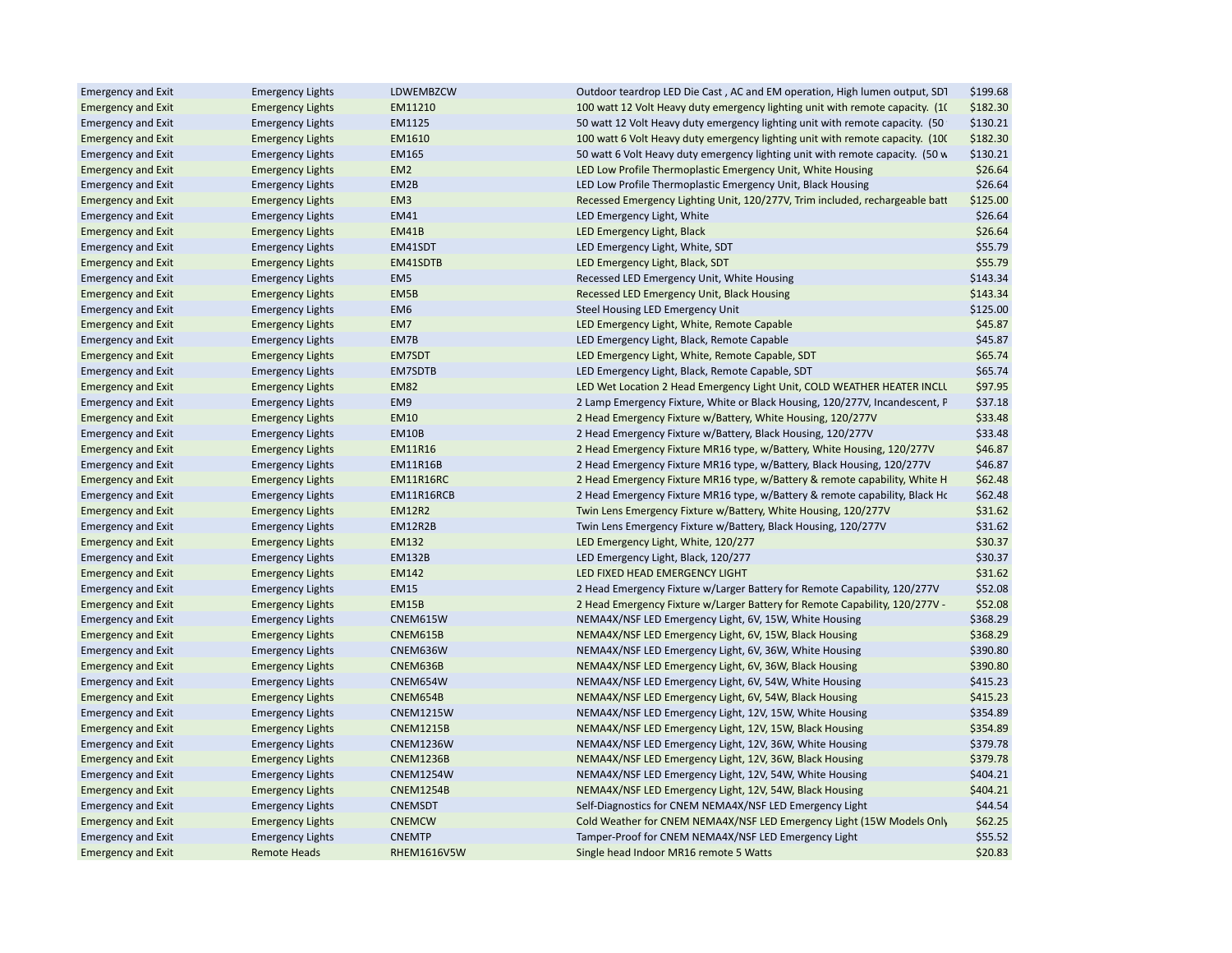| <b>Emergency and Exit</b>                               | <b>Remote Heads</b>                  | RHEM1626V5W          | Double head Indoor MR16 remote 2x5 Watts                                        | \$41.67  |
|---------------------------------------------------------|--------------------------------------|----------------------|---------------------------------------------------------------------------------|----------|
| <b>Emergency and Exit</b>                               | <b>Remote Heads</b>                  | RHEM1826V54W         | Dual head Indoor remote 5.4 Watts                                               | \$26.03  |
| <b>Emergency and Exit</b>                               | <b>Remote Heads</b>                  | RHEM182WP-6V72W      | Double head weatherproof remote 7.2 Watts                                       | \$41.67  |
| <b>Emergency and Exit</b>                               | <b>Remote Heads</b>                  | RH19LED1R1 (9.6V)    | LED Combo Remote Head, Single, Indoor                                           | \$14.87  |
| <b>Emergency and Exit</b>                               | <b>Remote Heads</b>                  | RH19LED1SDTR1 (3.6V) | LED R1 Remote Head, Single, Indoor                                              | \$14.87  |
| <b>Emergency and Exit</b>                               | <b>Remote Heads</b>                  | RH19LED1MV           | LED Multi-Volt (3.6v/9.6v/12v) Remote Head, Single, Indoor                      | \$18.57  |
| <b>Emergency and Exit</b>                               | <b>Remote Heads</b>                  | RH19LED1WPR1         | LED Combo Remote Head, Plastic, Single, Wet Location                            | \$26.03  |
| <b>Emergency and Exit</b>                               | <b>Remote Heads</b>                  | RH19LED1SDTWPR1      | LED Combo Remote Head, Single, Wet Location                                     | \$26.03  |
| <b>Emergency and Exit</b>                               | <b>Remote Heads</b>                  | RH20LED2 (3.6V)      | LED Combo Remote Head, Double                                                   | \$28.33  |
| <b>Emergency and Exit</b>                               | <b>Remote Heads</b>                  | RH20LED2R1 (9.6V)    | LED R1 Remote Head, Double                                                      | \$28.52  |
| <b>Emergency and Exit</b>                               | <b>Remote Heads</b>                  | RH20LED2MV           | LED Multi-Volt (3.6v/9.6v/12v) Remote Head, Dual, Indoor                        | \$32.23  |
| <b>Emergency and Exit</b>                               | <b>Remote Heads</b>                  | RH20LED2SDTR1        | LED Combo Remote Head, Plastic, Double, Wet Location                            | \$51.01  |
| <b>Emergency and Exit</b>                               | <b>Remote Heads</b>                  | RH20LED2WPR1         | LED Combo Remote Head, Double, Wet Location                                     | \$44.64  |
| <b>Emergency and Exit</b>                               | <b>Remote Heads</b>                  | RH20LED2SDTWPR1      | LED R1 Remote Head, Plastic, Double, Wet Location                               | \$41.55  |
| <b>Emergency and Exit</b>                               | <b>Remote Heads</b>                  | RHEM2116V54W         | Single head Indoor remote, 5.4 Watts                                            | \$15.62  |
| <b>Emergency and Exit</b>                               | <b>Remote Heads</b>                  | RHEM2126V54W         | Double head Indoor remote 2x5.4 Watts                                           | \$31.24  |
| <b>Emergency and Exit</b>                               | <b>Remote Heads</b>                  | CNXRH1W              | NEMA4X/NSF LED Remote Head, 1 Head, White Housing                               | \$131.70 |
| <b>Emergency and Exit</b>                               | <b>Remote Heads</b>                  | CNXRH1B              | NEMA4X/NSF LED Remote Head, 1 Head, Black Housing                               | \$131.70 |
| <b>Emergency and Exit</b>                               | <b>Remote Heads</b>                  | CNXRH1G              | NEMA4X/NSF LED Remote Head, 1 Head, Grey Housing                                | \$131.70 |
| <b>Emergency and Exit</b>                               | <b>Remote Heads</b>                  | CNXRH2W              | NEMA4X/NSF LED Remote Head, 2 Heads, White Housing                              | \$178.63 |
| <b>Emergency and Exit</b>                               | <b>Remote Heads</b>                  | CNXRH2B              | NEMA4X/NSF LED Remote Head, 2 Heads, Black Housing                              | \$178.63 |
| <b>Emergency and Exit</b>                               | <b>Remote Heads</b>                  | CNXRH2G              | NEMA4X/NSF LED Remote Head, 2 Heads, Grey Housing                               | \$178.63 |
| <b>Emergency and Exit</b>                               | <b>Remote Heads</b>                  | <b>CNXRHTP</b>       | Tamper-Proof for NEMA4X/NSF LED Remote Head                                     | \$55.52  |
| <b>Emergency and Exit</b>                               | <b>Emergency Lights</b>              | EM2216               | 2 Lamp Emergency Fixture, White or Black Housing, 120/277V, Ultra bright MR     | \$46.87  |
| <b>Emergency and Exit</b>                               | <b>Emergency Lights</b>              | <b>EM2216LED</b>     | 2. Lamp Emergency Fixture, White or Black Housing, 120/277V, High Output 3.5    | \$78.11  |
| <b>Emergency and Exit</b>                               | <b>Emergency Lights</b>              | <b>EM2216WP</b>      | 2 Lamp, Weatherproof Emergency Fixture, Gray Housing, 120/277V, Ultra bright    | \$83.08  |
| <b>Emergency and Exit</b>                               | <b>Emergency Lights</b>              | EM2216WPLED          | 2 Lamp, Weatherproof Emergency Fixture, Gray Housing, 120/277V, High Outp       | \$122.77 |
| <b>Emergency and Exit</b>                               | <b>Emergency Lights</b>              | EM2316               | Remote Capable MR-16 Emergency Unit, White Housing                              | \$130.21 |
| <b>Emergency and Exit</b>                               | <b>Emergency Lights</b>              | EM2316B              | Remote Capable MR-16 Emergency Unit, Black Housing                              | \$130.21 |
| <b>Emergency and Exit</b>                               | <b>Emergency Lights</b>              | <b>EM242</b>         | Wet Location 2 Head Emergency Light Unit, 120/277V                              | \$122.77 |
| <b>Emergency and Exit</b>                               | <b>Emergency Lights</b>              | <b>EM242RC</b>       | Wet Location 2 Head Emergency Light Unit, 120/277V, Remote Capable              | \$145.10 |
| <b>Emergency and Exit</b>                               | <b>Emergency Lights</b>              | <b>CAEMR17627</b>    | Chicago Approved Steel Recessed Emergency Unit                                  | \$155.69 |
| <b>Emergency and Exit</b>                               | <b>Emergency Lights</b>              | <b>CAEMR17650</b>    | Chicago Approved Steel Recessed Emergency Unit                                  | \$253.95 |
| <b>Emergency and Exit</b>                               | <b>Exit Signs</b>                    | XEM102RWU            | Chicago Approved Incandescent Exit Sign (White Housing)                         | \$163.47 |
| <b>Emergency and Exit</b>                               | <b>Exit Signs</b>                    | XEM102RBU            | Chicago Approved Incandescent Exit Sign<br>(Black Housing)                      | \$163.47 |
| <b>Emergency and Exit</b>                               | <b>Exit Signs</b>                    | XEM10PU2RWU          | Chicago Approved Incandescent Exit Sign Battery Backup (White Housing)          | \$173.85 |
| <b>Emergency and Exit</b>                               | <b>Exit Signs</b>                    | XEM10PU2RBU          | Chicago Approved Incandescent Exit Sign Battery Backup (Black Housing)          | \$173.85 |
| <b>Emergency and Exit</b>                               | <b>Exit Signs</b>                    | XEM112RWAWM          | Chicago Approved LED Edgelit Exit Signs Recessed Mount                          | \$227.30 |
| <b>Emergency and Exit</b>                               | <b>Exit Signs</b>                    | XEM112RWWWM          | Chicago Approved LED Edgelit Exit Signs Recessed Mount                          | \$250.41 |
| <b>Emergency and Exit</b>                               | <b>Exit Signs</b>                    | XEM112RWAEMWM        | Chicago Approved LED Edgelit Exit Signs Recessed Mount                          | \$253.02 |
| <b>Emergency and Exit</b>                               | <b>Exit Signs</b>                    | XEM112RWWEMWM        | Chicago Approved LED Edgelit Exit Signs Recessed Mount                          | \$285.45 |
| <b>Emergency and Exit</b>                               | <b>Exit Signs</b>                    | NYX71RBA             | Cast Aluminum LED Exit Sign, Single Face, AC Only, with canopy - Red Letters, 1 | \$92.20  |
| <b>Emergency and Exit</b>                               | <b>Exit Signs</b>                    | NYX71RBAEM           | Cast Aluminum LED Exit Sign, Single, Emergency Backup, with canopy - Red Let    | \$119.18 |
| <b>Emergency and Exit</b>                               | <b>Exit Signs</b>                    | NYX101RCA            | Recessed Edge-Lit Exit Sign, AC only, Single Face, Red/Clear, 120/277V "NYC ap  | \$95.56  |
| <b>Emergency and Exit</b>                               | <b>Exit Signs</b>                    | NYX101RCAEM          | Recessed Edge-Lit Exit Sign, Battery Backup, Single Face, Red/Clear, 120/277V ' | \$102.31 |
| <b>Emergency and Exit</b>                               | Exit and Emergency Combos NYXEM61RW3 |                      | NYC Approved 3 HEAD COMBO EXIT SIGN & EMERGENCY LIGHT, SINGLE FACE, I           | \$107.95 |
| <b>Emergency and Exit</b>                               | <b>Emergency Lights</b>              | NYEM862189           | 18 WATT HEAVY DUTY 20 GA. ALL STEEL EMER. LIGHTING UNIT WITH BATTERY            | \$69.71  |
| <b>Emergency and Exit</b>                               | <b>Emergency Lights</b>              | NYEM863279           | 27 WATT HEAVY DUTY 20 GA. ALL STEEL EMER. LIGHTING UNIT -- 3 X 6 VOLT 9         | \$93.32  |
| <b>Emergency and Exit</b>                               |                                      | NYEM81235012         | 50 WATT HEAVY DUTY STEEL EMER. LIGHTING UNIT -- 3X12V12 WATT HEADS --           | \$114.11 |
|                                                         | <b>Emergency Lights</b>              |                      |                                                                                 | \$97.21  |
| BAA Compliant Exit and Emergency BAA Exit and Emergency |                                      | EM10BAA              | BAA Compliant Incandescent Thermoplastic Emergency Unit, White, 2 x 5.4W I      |          |